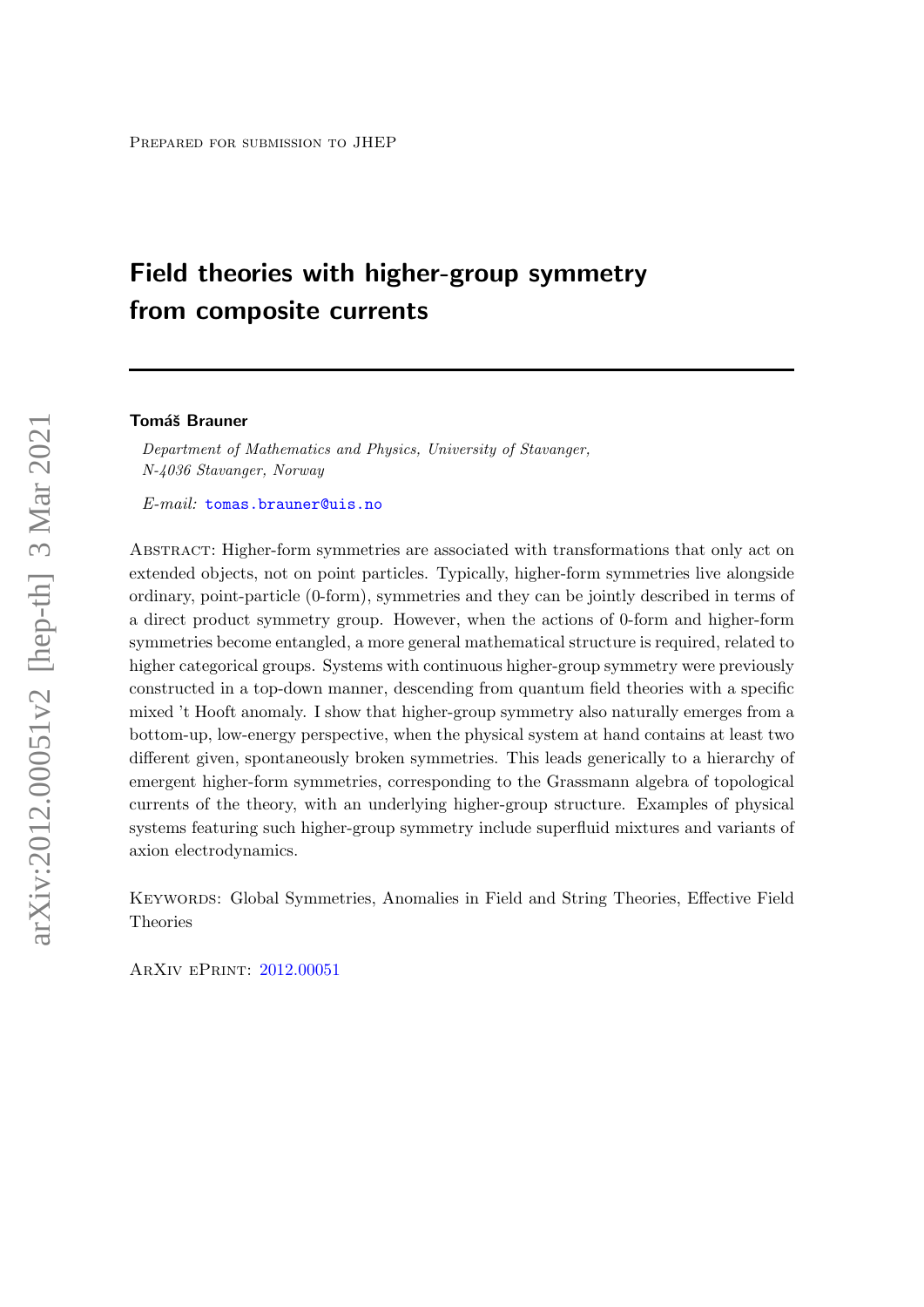## Contents

| $\mathbf{1}$ | Introduction                                                         |                  |  |  |  |  |
|--------------|----------------------------------------------------------------------|------------------|--|--|--|--|
|              | Some notation and terminology, and the main idea<br>1.1              | 3                |  |  |  |  |
|              | Outline of the paper<br>$1.2\,$                                      | $\overline{5}$   |  |  |  |  |
| $\mathbf{2}$ | Short review of higher-form symmetries                               |                  |  |  |  |  |
|              | Integral charges<br>2.1                                              | $\boldsymbol{6}$ |  |  |  |  |
|              | Charged objects<br>2.2                                               | $\overline{7}$   |  |  |  |  |
|              | Coupling to background gauge fields<br>2.3                           | 8                |  |  |  |  |
| $\bf{3}$     | Emergent topological currents from cohomology                        |                  |  |  |  |  |
|              | Explicit construction of topological currents<br>3.1                 | 11               |  |  |  |  |
| 4            | Abelian theories with second-order composite currents                |                  |  |  |  |  |
|              | Current conservation and Ward identities<br>4.1                      | 16               |  |  |  |  |
|              | Ambiguities in the anomaly<br>4.2                                    | 17               |  |  |  |  |
|              | 4.2.1 Making $J_{Bi}^{[p_i+1]}$ conserved                            | 19               |  |  |  |  |
|              | 4.2.2 Making $J_{Bi}^{[p_i+1]}$ and $J_{Ci}^{[p_i+p_j+2]}$ conserved | 19               |  |  |  |  |
|              | 4.3<br>Some examples                                                 | 21               |  |  |  |  |
|              | 4.3.1 The $(p, q) = (0, 0)$ case                                     | 21               |  |  |  |  |
|              | 4.3.2 The $(p, q) = (0, 1)$ case                                     | 23               |  |  |  |  |
| 5            | Generalization to higher-order composite currents<br>24              |                  |  |  |  |  |
| 6            | Dual description of the higher-group symmetry                        | $27\,$           |  |  |  |  |
|              | Explicit example with two 0-form symmetries<br>6.1                   | 29               |  |  |  |  |
| 7            | Generalization to non-Abelian symmetries                             |                  |  |  |  |  |
| 8            | Summary and discussion<br>34                                         |                  |  |  |  |  |
|              |                                                                      |                  |  |  |  |  |

## <span id="page-1-0"></span>1 Introduction

The notion of symmetry is central to our understanding of the laws of nature. Since more than a century ago, symmetries have been linked to conservation laws by the celebrated first Noether theorem; see ref. [\[1\]](#page-35-0) for a historical account of the subject. Numerous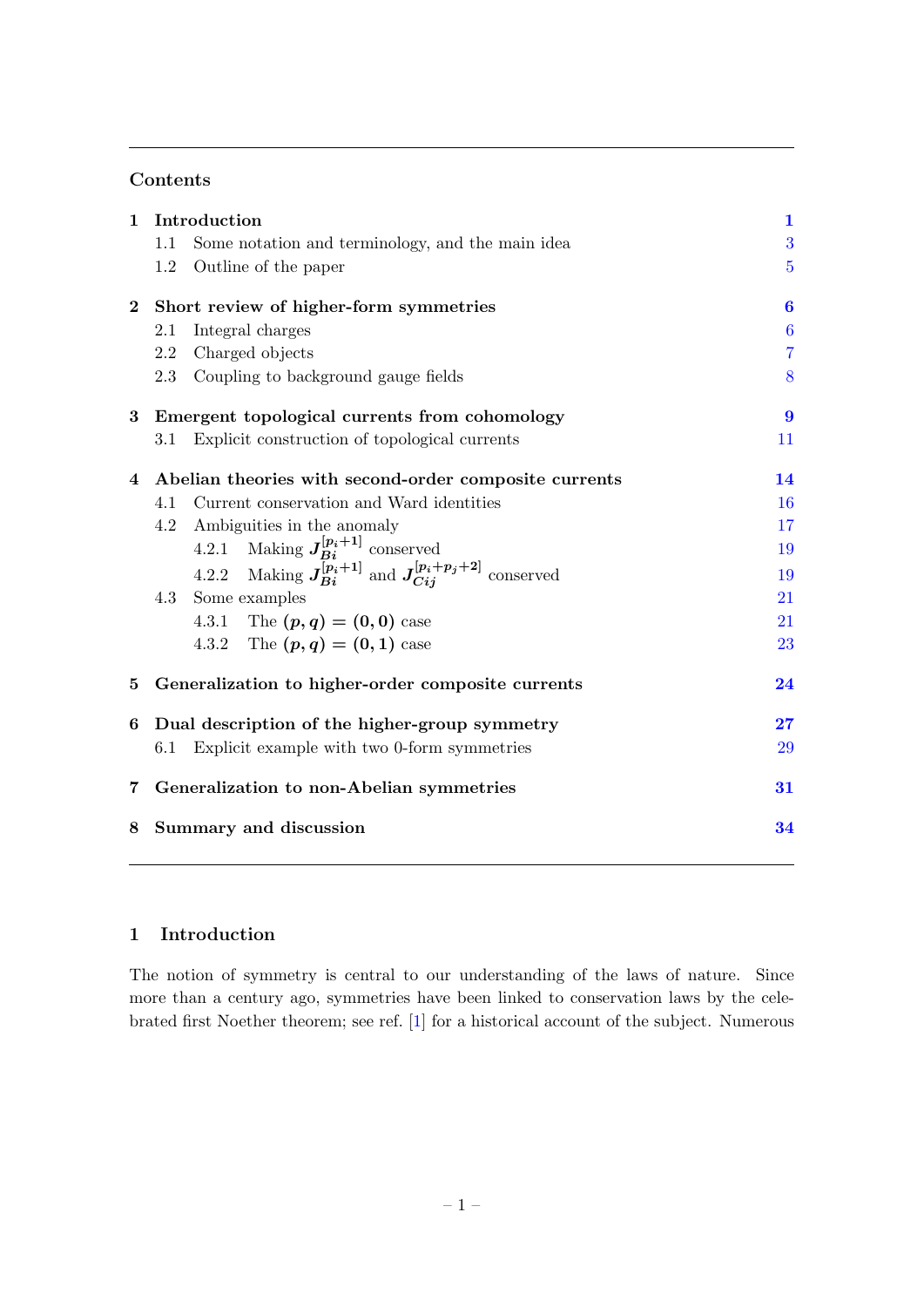generalizations of the original approach due to Noether, based on local symmetries<sup>[1](#page-2-0)</sup> of a variational problem, have emerged throughout the years and proven of importance to both mathematics and physics. Thus, for instance, the concepts of a local symmetry and a local conservation law have been lifted to the more general partial differential equation setting, and their relationship therein has been established [\[2,](#page-35-1) [3\]](#page-35-2).

About thirty years ago, the study of generalized local conservation laws, based on higher-rank antisymmetric tensor currents, was initiated in parallel in the mathematics [\[4,](#page-35-3) [5\]](#page-35-4) and physics [\[6–](#page-35-5)[8\]](#page-36-0) communities. These have become known as "lower-degree conservation laws," owing to their description in terms of closed differential forms of degree lower than  $D-1$  in a spacetime of dimension D; closed  $(D-1)$ -forms are Hodge-dual to the vector currents of ordinary conservation laws. The concept of a lower-degree conservation law is, in fact, closely related to that of "nonlocal symmetry" of a partial differential equation, whose history goes further back, at least to mid-1980s  $[9-11]$  $[9-11]$ , see also ref. [\[12\]](#page-36-3) for a pedagogical introduction aimed at practical applications.

In the last decade or so, lower-degree symmetries have been attracting growing interest due to their importance for understanding the ordered phases of quantum matter, see refs. [\[13](#page-36-4)[–15\]](#page-36-5) for some early works. In the high-energy physics community, it is now common to use the term "higher-form" rather than "lower-degree" symmetry, which will be used consistently throughout the rest of this paper. In particular the work of Gaiotto et al. [\[14\]](#page-36-6) anticipated much of the subsequent developments, including the perimeter law for Wilson surfaces as a criterion for spontaneous breaking of higher-form symmetries [\[16\]](#page-36-7), higher-form generalizations of the Goldstone [\[16,](#page-36-7) [17\]](#page-36-8) and Coleman-Mermin-Wagner [\[17\]](#page-36-8) theorems, and the importance of mixed 't Hooft anomalies for Landau's classification of phase transitions [\[18\]](#page-36-9). Thanks to the fact that local conservation laws govern small departures from thermodynamic equilibrium, continuous higher-form symmetries have found natural applications to magnetohydrodynamics [\[19–](#page-36-10)[22\]](#page-36-11) and to the effective field theory (EFT) description of systems with topological defects  $[23, 24]$  $[23, 24]$  $[23, 24]$ . Finally, it has been pointed out  $[25, 26]$  $[25, 26]$  $[25, 26]$ that the spectrum of Nambu-Goldstone (NG) bosons arising from spontaneously broken higher-form symmetries in nonrelativistic systems features subtleties, analogous to those found for spontaneously broken 0-form symmetries, see refs. [\[27–](#page-37-0)[29\]](#page-37-1) for recent reviews.

Remarkably, this still does not exhaust the spectrum of possible realizations of symmetry. The actions of symmetries of different degrees may become entangled, in which case they can no longer by captured by a mere group. A more general mathematical structure is required, dubbed a "higher group," see ref. [\[30\]](#page-37-2) for a nontechnical introduction. Discrete higher-group symmetries were observed for instance in refs. [\[31–](#page-37-3)[34\]](#page-37-4). Continuous 2-group symmetries were investigated thoroughly by Córdova et al.  $[35, 36]$  $[35, 36]$  $[35, 36]$ . To date, two distinct mechanisms how a continuous higher-group symmetry may arise have been identified. In ref. [\[35\]](#page-37-5) it was shown how a global 2-group symmetry descends from a mixed 't Hooft

<span id="page-2-0"></span><sup>&</sup>lt;sup>1</sup>In mathematical literature, it is common to use the term "local symmetry" for a set of transformations depending only on the values of the spacetime coordinates, fields and a finite number of their derivatives at the given spacetime point. This is not to be confused with the notion of local symmetry in classical and quantum field theory where the parameters of the transformation are, in contrast to global symmetries, functions of the spacetime coordinates.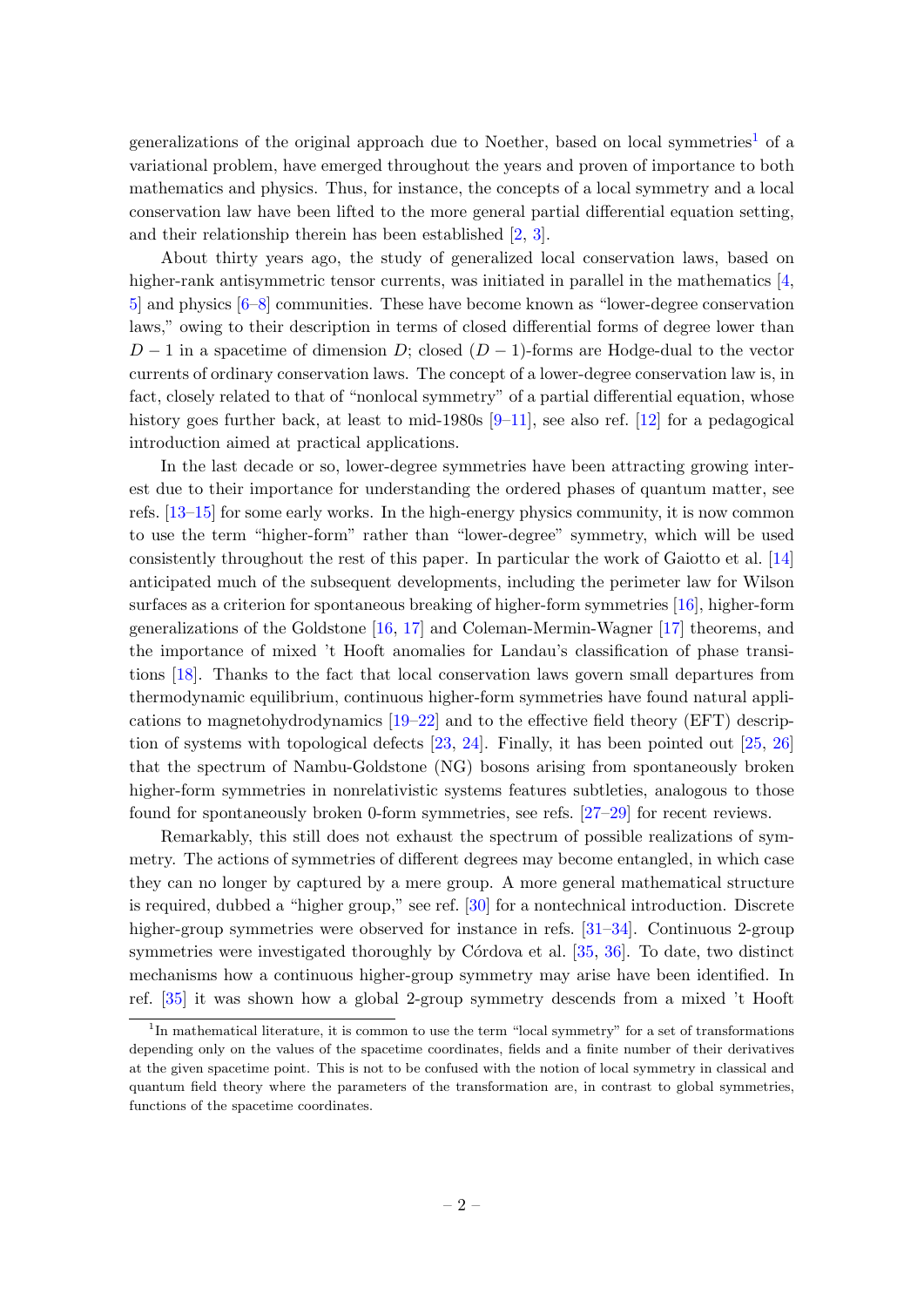anomaly of ordinary 0-form symmetries once part of the symmetry has been gauged. A higher-group symmetry may also arise from a topological coupling of otherwise disconnected sectors possessing symmetries of different degrees; this is the case for the 3-group symmetry of axion electrodynamics [\[37,](#page-37-7) [38\]](#page-37-8), see also the very recent ref. [\[39\]](#page-37-9).

The goal of this paper is to show that there is another, apparently unrelated, mechanism whereby a continuous higher-group symmetry may emerge. I take the low-energy perspective, assuming that to start with, a given many-body system features spontaneously broken continuous p-form symmetry, and its low-energy physics is governed by a bosonic EFT for the ensuing NG mode(s). It has been noticed previously that for  $p$ -form  $U(1)$ symmetries, this automatically implies the existence of an emergent dual  $(D - p - 2)$ -form symmetry that has a mixed 't Hooft anomaly with the original  $p$ -form symmetry [\[14,](#page-36-6) [18\]](#page-36-9), see also ref. [\[40\]](#page-37-10) for a similar observation in case of a finite Abelian symmetry group. The new element added here is that when at least two such pairs of symmetries are present, one can construct new composite, topologically conserved currents. In principle, the topological currents of the system then span a whole hierarchy of symmetries of different degrees, which turns out to naturally support a higher-group symmetry structure. This highergroup structure can be probed by coupling the system to a set of background gauge fields, one for each conserved current.

#### <span id="page-3-0"></span>1.1 Some notation and terminology, and the main idea

Throughout the text, I use systematically the language of differential forms. This allows one among others to put under the same umbrella of "p-form superfluids" systems as different as ordinary, s-wave superfluids and Maxwell's electrodynamics. It also underlines the geometric nature of all the symmetries involved, and considerably simplifies the notation without having to choose a specific spacetime dimension, D. Readers not familiar with differential forms may find an elementary introduction at a junior graduate level in ref. [\[41\]](#page-37-11). A careful discussion of  $p$ -form superfluids without differential forms, including their higherform symmetries, was given recently in ref. [\[42\]](#page-37-12).

For the sake of transparency, at the cost of cluttering somewhat the notation, I will indicate the degrees of all differential forms using superscripts. Thus, a p-form  $\omega$  will be denoted by  $\omega^{(p)}$ ; the only exception will be made for 0-form variables, for which the explicit superscript  $(0)$  will be dropped. It will frequently be more economic to indicate the codegree of the form. Hence,  $\omega^{[p]}$  will denote a form of codegree p, or equivalently of degree  $D - p$ . The Hodge star operator will be defined in a chosen coordinate basis by

$$
\star(\mathrm{d}x^{\mu_1}\wedge\cdots\wedge\mathrm{d}x^{\mu_p})\equiv\frac{\sqrt{g}}{(D-p)!}g^{\mu_1\nu_1}\cdots g^{\mu_p\nu_p}\epsilon_{\nu_1\cdots\nu_D}\mathrm{d}x^{\nu_{p+1}}\wedge\cdots\wedge\mathrm{d}x^{\nu_p},\tag{1.1}
$$

where  $g_{\mu\nu}$  is the spacetime metric and g without subscripts its determinant, and  $\epsilon_{\mu_1\cdots\mu_D}$  is the fully antisymmetric Levi-Civita symbol defined so that  $\epsilon_{1\cdots D} = 1$ . On the few occasions it will be needed, I will implicitly assume that the spacetime metric has Euclidean signature so that the square of the Hodge star operator is fixed by

$$
\star \star \omega^{(p)} = (-1)^{p(D-p)} \omega^{(p)}.
$$
\n(1.2)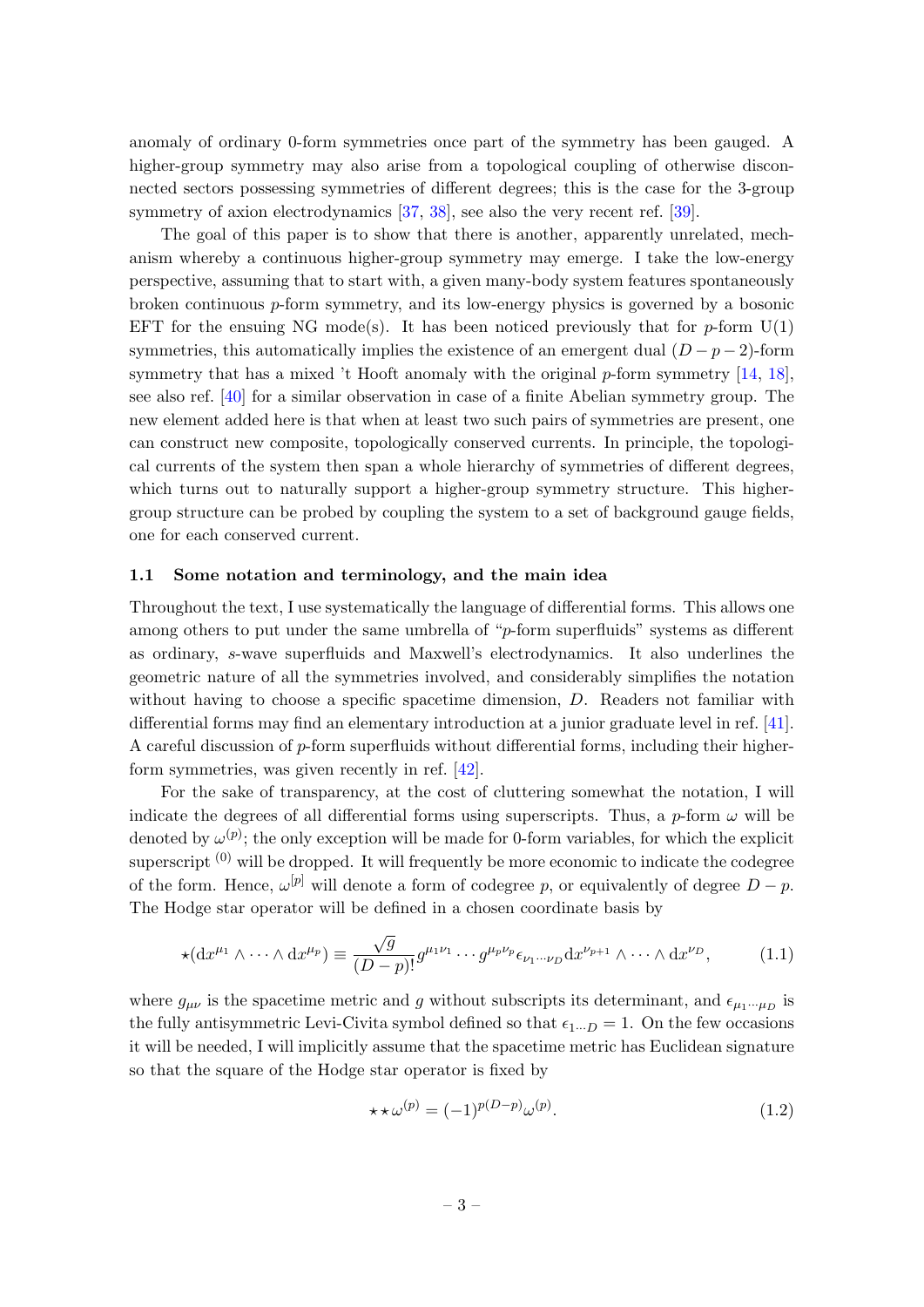A continuous p-form symmetry will be represented by a  $(p+1)$ -form current  $J^{(p+1)}$ . In the language of differential forms, current conservation takes the neat form

<span id="page-4-0"></span>
$$
\mathbf{d}^\dagger J^{(p+1)} = 0.\tag{1.3}
$$

Here  $d^{\dagger}$  is the codifferential, defined by

$$
d^{\dagger} \omega^{(p)} \equiv (-1)^{Dp + D + 1} \star d \star \omega^{(p)}.
$$
\n(1.4)

It is common to drop the overall sign and express the conservation law  $(1.3)$  as the closedness of the Hodge-dual current,  $\star J^{(p+1)}$ .

For the purposes of this paper, I will distinguish two different types of conserved currents, which I will call "Noether currents" and "topological currents." The conservation of Noether currents requires the equations of motion for the dynamical degrees of freedom to hold. Topological currents, on the other hand, are conserved identically. It is only the Noether currents that are in a correspondence with (local) symmetries of the action functional. Topological currents do not generate any transformation on the local field variables [\[43\]](#page-37-13), and are in fact considered trivial in the literature on symmetries of partial differential equations [\[2\]](#page-35-1). There may, however, be finite-energy extended field configurations that carry an integral charge derived from such currents. This is typically the case when a symmetry of the system is spontaneously broken and the corresponding vacuum manifold has nontrivial topology, hence the term "topological currents."

The distinction between Noether and topological currents is not sharp. Indeed, it is usually possible to make a given Noether current trivially conserved by introducing a suitable dual field variable. This idea lies behind the concept of "potential symmetries" of partial differential equations [\[44–](#page-37-14)[46\]](#page-37-15). In the low-energy EFT perspective employed in this paper, I will however assume that certain symmetry of the quantum many-body system at hand is given, and is (partially or completely) spontaneously broken in the ground state. This given symmetry is responsible for the Noether currents of the EFT. There are standard techniques for the construction of effective actions once the symmetry-breaking pattern is known, at least for compact internal 0-form symmetries [\[47–](#page-37-16)[50\]](#page-38-0). I will moreover assume that there are no other Noether currents in the effective theory; the existence of such currents would indicate that the symmetry-breaking pattern has not been identified properly. On top of the given Noether currents, the EFT may possess additional, accidental conserved currents; these are by construction topological.

To summarize, the separation between Noether and topological currents is fixed once the given symmetry is known and the local degrees of freedom (NG bosons) are chosen. The conservation laws for Noether currents then naturally include the equations of motion for the NG bosons. Whatever topological currents are present, are emergent and descend directly from the geometry of the coset space on which the EFT lives.

I now finally get to the main idea of the paper. Suppose that our system possesses two conserved currents,  $J^{(p+1)}$  and  $K^{(q+1)}$ , corresponding respectively to a p-form and a q-form symmetry. Then the exterior product of their Hodge duals,  $(\star J^{(p+1)}) \wedge (\star K^{(q+1)}),$ is necessarily closed. Provided that  $p + q > D - 2$ , it represents the Hodge dual of a new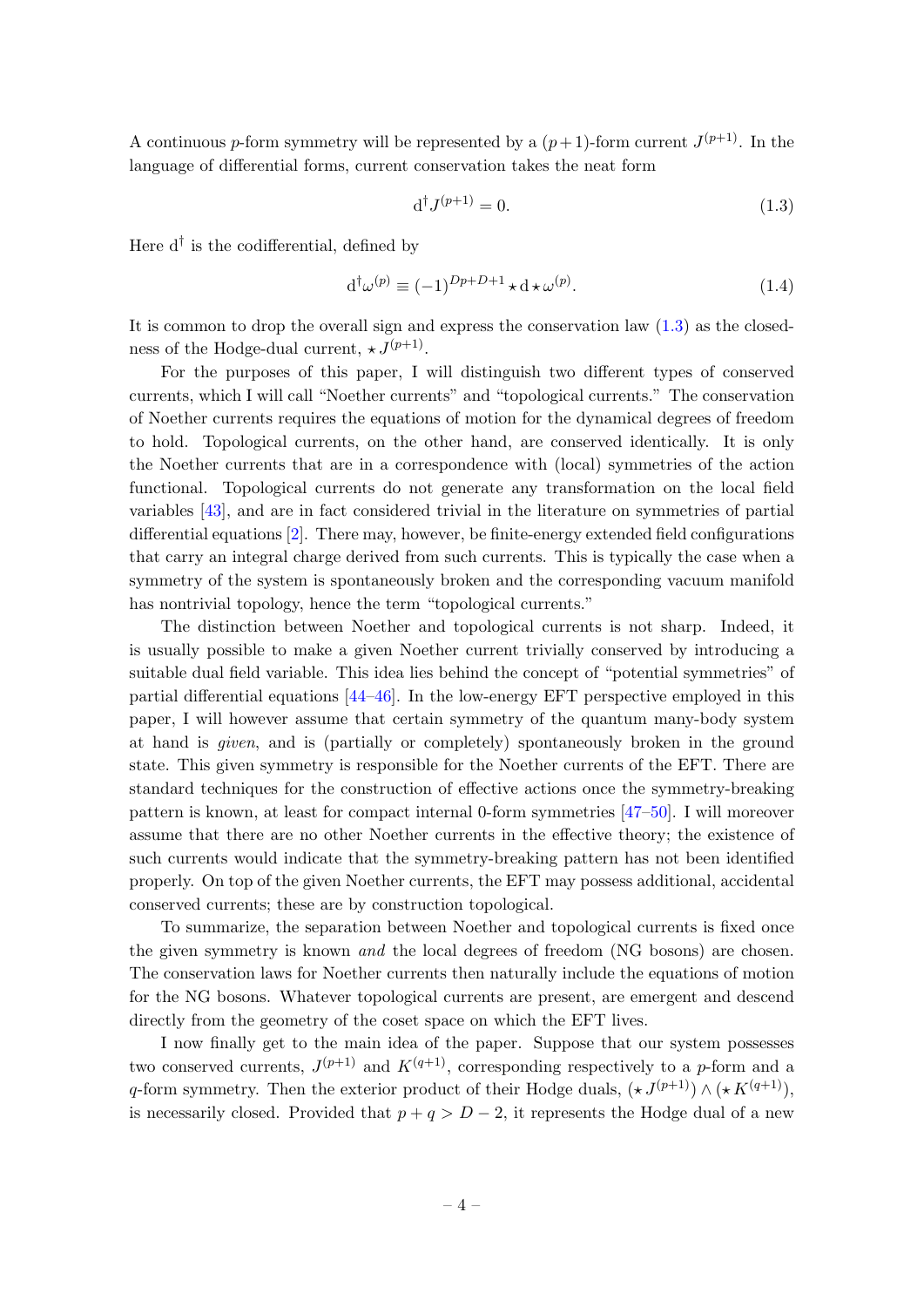conserved current, corresponding to a new  $(p+q-D+1)$ -form symmetry. I will refer to  $J^{(p+1)}$  and  $K^{(q+1)}$  as "primitive currents" and to  $\star[(\star J^{(p+1)}) \wedge (\star K^{(q+1)})]$  as a "secondorder composite current." This observation is trivially extended to the statement that all Hodge-dual currents of the system span a subalgebra of the Grassmann algebra of closed differential forms on the spacetime manifold. The corresponding set of conserved currents splits into primitive, second- and possibly higher-order composite currents.

The possibility of existence of composite currents places a constraint on the degrees of primitive currents one starts with. In concrete applications, Noether currents are usually 1-form or 2-form, making it impossible to construct new composite currents out of Noether currents alone in  $D \geq 4$  dimensions. On the other hand, recalling that a spontaneously broken p-form U(1) symmetry is associated with an emergent dual  $(D - p - 2)$ -form symmetry, we see that it is natural to construct composite currents out of primitive *topological* currents, which are as a rule of high degree. The typical picture one should expect is therefore an EFT with a given spontaneously broken symmetry, on top of which there exists a hierarchy of emergent symmetries, built upon the Grassmann algebra of closed Hodge-dual topological currents.[2](#page-5-1)

#### <span id="page-5-0"></span>1.2 Outline of the paper

The rest of the paper starts with a brief introduction to higher-form symmetries in section [2.](#page-6-0) While a comprehensive but accessible review of the subject seems to be missing in the literature, it is definitely not the intention to provide such a review here. Instead, I will focus largely on the classical aspects of continuous higher-form symmetries that will be needed later. It is hopefully clear from the discussion above that the existence of topologically conserved currents is an essential ingredient of the mechanism behind higher-group symmetries, proposed in this paper. Section [3](#page-9-0) elaborates on when such currents can be expected, and how they depend on the geometry of the coset space of the given (Noether) symmetry. It turns out that for compact internal symmetries, there is a class of topological currents described by de Rham cohomology of the coset space, that is the same geometric structure that underlies the topological Wess-Zumino terms [\[53,](#page-38-1) [54\]](#page-38-2).

The core of the paper comprises the following four sections. In section [4](#page-14-0) I first work out the details in the simplest possible setting, where all the given Noether symmetries are assumed to be Abelian, and only second-order composite currents are taken into account. Using the coupling of conserved currents to background gauge fields and the associated background gauge invariance, I demonstrate that a nontrivial higher-group structure is a necessary consequence of the existence of composite currents in the theory. Section [5](#page-24-0) shows how the formalism generalizes to the whole hierarchy of composite currents; for the sake of notational simplicity it is assumed here that all the given symmetries are 0-form. Further insight into the nature of the new, composite symmetries is gained by switching to the dual picture where the roles of the given Noether symmetries and their dual topological symmetries are interchanged; this is discussed in section [6.](#page-27-0) Finally, section [7](#page-31-0) presents the

<span id="page-5-1"></span><sup>2</sup>Such a hierarchy of emergent higher-form symmetries, describing conservation of topological defects in crystalline solids, was considered recently by Nissinen [\[51\]](#page-38-3). An idea similar in spirit lies also behind the discussion of 2-group symmetries in six-dimensional quantum field theories in ref. [\[52\]](#page-38-4).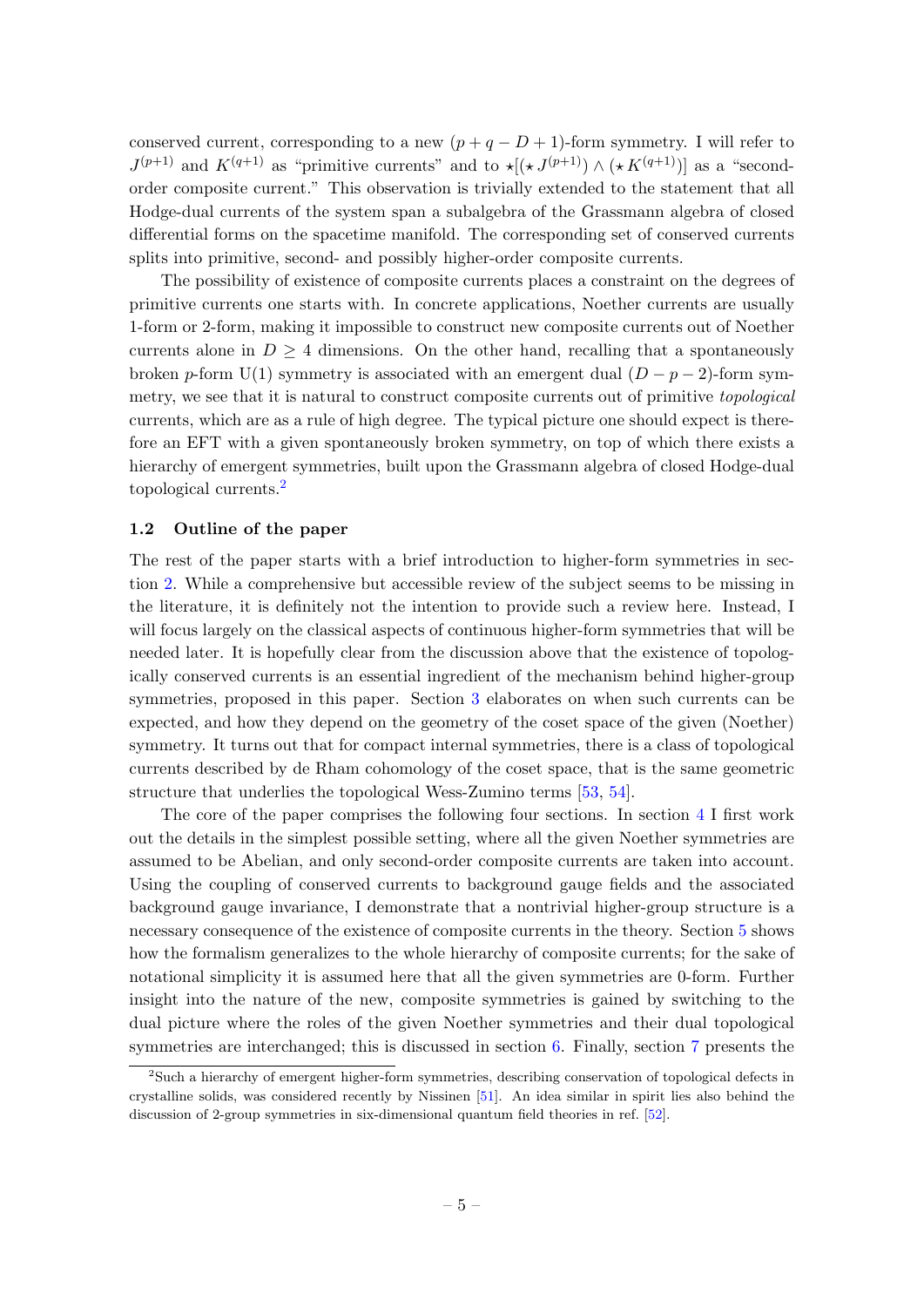rather straightforward generalization that allows the given symmetries to be non-Abelian. Some further comments are deferred to the concluding section [8.](#page-34-0)

## <span id="page-6-0"></span>2 Short review of higher-form symmetries

It is customary to take the symmetry as a starting point and thence deduce the existence of a conservation law via Noether's theorem. For higher-form symmetries, the question how to formulate the action of the symmetry on a given set of local field variables is however subtle, and will only be touched superficially in section  $6$ . For the time being, I will take the pragmatic approach and start by postulating the existence of a conservation law for a  $(p+1)$ -form current,

<span id="page-6-2"></span>
$$
d^{\dagger} J^{(p+1)} = 0
$$
, or equivalently  $\partial_{\nu}(\sqrt{g} J^{\nu \mu_1 \cdots \mu_p}) = 0$ , (2.1)

where  $J^{\mu_1\cdots\mu_{p+1}}$  is the fully antisymmetric contravariant tensor whose components are obtained from those of the  $(p+1)$ -form current  $J^{(p+1)}$  by raising with the metric.

Writing eq. [\(2.1\)](#page-6-2) as  $d \star J^{(p+1)} = 0$ , one immediately arrives at the trivial corollary that for any closed form  $\omega^{(q)}$  where  $0 \le q \le p$ , one has

$$
d(\star J^{(p+1)} \wedge \omega^{(q)}) = 0. \tag{2.2}
$$

Hence, any  $p$ -form symmetry implies via the associated conservation law  $(2.1)$  the existence of an infinite number of lower-form local conservation laws. A simple example is provided by Maxwell's theory without matter in flat Minkowski spacetime, where the sourceless Maxwell equation  $d^{\dagger} F^{(2)} = 0$  gives a 1-form conservation law.<sup>[3](#page-6-3)</sup> Leaving for the moment the differential form notation, we find as an immediate consequence that for any scalar function  $\phi$ ,  $\partial_{\mu}(F^{\mu\nu}\partial_{\nu}\phi) = 0$ . The existence of such induced conservation laws is rarely mentioned, but has been noted explicitly for instance in refs. [\[16,](#page-36-7) [57\]](#page-38-5).

#### <span id="page-6-1"></span>2.1 Integral charges

Associated with the local conservation law [\(2.1\)](#page-6-2) there is an integral charge, obtained by integrating the Hodge-dual current  $\star J^{(p+1)}$  over a surface of codimension  $p+1$ ,

<span id="page-6-4"></span>
$$
Q(\Sigma_{D-p-1}) \equiv \int_{\Sigma_{D-p-1}} \star J^{(p+1)}.
$$
\n(2.3)

The surface  $\Sigma_{D-p-1}$  should typically be compact and without boundary, but may also be noncompact provided the asymptotic behavior of the current at infinity is constrained by a suitable boundary condition. Indeed, the general definition of the integral charge [\(2.3\)](#page-6-4) reduces to its textbook version valid for ordinary, 0-form symmetries if one takes  $\Sigma_{D-1}$  as the spatial manifold — whether the latter is compact or not — embedded in the spacetime as a fixed time slice. The textbook conservation of integral charge then amounts to the invariance of  $Q(\Sigma_{D-1})$  under shifts of the spatial manifold in time.

<span id="page-6-3"></span><sup>&</sup>lt;sup>3</sup>A larger set of nonlocal symmetries and conservation laws of Maxwell's equations in three and four spacetime dimensions was identified in refs. [\[55,](#page-38-6) [56\]](#page-38-7).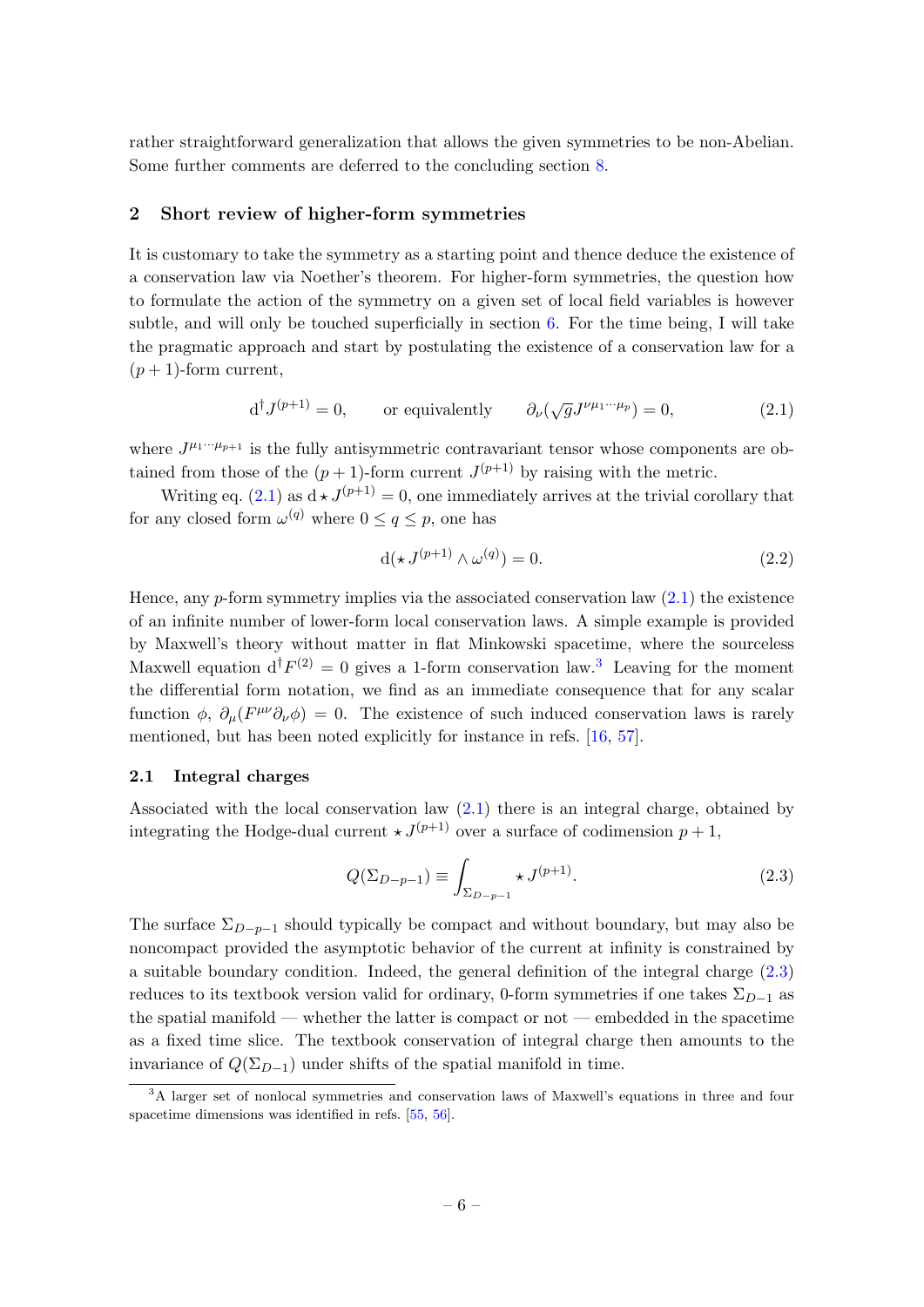Using the more geometric language of differential forms highlights the fact that charge conservation is a much more robust, topological concept. Namely, the charge  $Q(\Sigma_{D-p-1})$ is invariant under any smooth deformation of the surface  $\Sigma_{D-p-1}$ , as long as the conservation law  $(2.1)$  holds in the whole codimension-p domain swept by the surface during the deformation. The charge can only change if the surface crosses a source of the current, which can be thought of as a *p*-dimensional defect on which the *p*-form  $d^{\dagger} J^{(p+1)}$  is nonzero. In the same spirit, the integral charge  $Q(\Sigma_{D-p-1})$  necessarily vanishes in case  $\Sigma_{D-p-1}$  is closed and forms the boundary of some codimension-p domain. Nonzero charge can only arise if  $\Sigma_{D-p-1}$  belongs to a nontrivial homology class, or is noncompact.

For a simple illustration of how the integral charge depends on the choice of surface to integrate over, refer again to Maxwell's theory without matter, for simplicity taken in the flat  $D = 4$  Minkowski spacetime. Here  $F^{(2)}$  is the conserved current of a 1-form symmetry, so the integral charge is obtained in accord with eq. [\(2.3\)](#page-6-4) by integrating  $\star F^{(2)}$  over some two-dimensional surface  $\Sigma_2$ . If we choose  $\Sigma_2$  as a closed spatial surface, then  $Q(\Sigma_2)$  measures the electric flux through  $\Sigma_2$ . For this reason, the 1-form symmetry associated with the conservation of  $F^{(2)}$  is referred to as "electric." The electric flux is indeed invariant under smooth deformations of the surface  $\Sigma_2$  thanks to the usual Gauss law of electrostatics. In line with the general discussion above,  $Q(\Sigma_2)$  can in fact only be nonzero if  $\Sigma_2$  belongs to a nontrivial homology class, which is effectively the case when some electric charge is present in the domain bounded by the surface. If, on the other hand, we choose  $\Sigma_2$  as the worldsheet of some fixed closed spatial curve  $\gamma_1$ , then  $Q(\Sigma_2)$  measures the circulation of the magnetic field around  $\gamma_1$ . In a static electromagnetic field, this is likewise invariant under smooth deformations of the curve. It can only be nonzero if  $\gamma_1$  belongs to a nontrivial homology class, which is effectively the case when the curve is threaded by electric current, in accord with Ampère's law.

Before concluding the discussion of integral charges, I will briefly mention an interesting nonrelativistic generalization of 1-form symmetries, put forward recently by Seiberg [\[58\]](#page-38-8). In this generalization, the 1-form divergence  $d^{\dagger}J^{(2)}$  vanishes only when acting on spatial vectors. This still makes it possible to define a conserved integral charge by integration over (spatial) codimension-1 spatial manifolds. Such charges are, however, no longer topological, that is, they change upon a deformation of the manifold.

#### <span id="page-7-0"></span>2.2 Charged objects

The topological property of the integral charge  $Q(\Sigma_{D-p-1})$  can be promoted to an alternative definition of a global symmetry. In case an integral representation of the charge such as eq. [\(2.3\)](#page-6-4) exists, this alternative definition is clearly equivalent to the current conservation property  $(2.1)$ . Its advantage is, however, that it is more general. Namely, this line of reasoning leads to the construction of topological operators, realizing the symmetry on the Hilbert space of a given quantum system. The existence of such operators can be used to define even discrete higher-form symmetries, where no local conserved current exists. For a nice review of the implementation of higher-form symmetries via quantum topological operators, the reader may consult ref. [\[59\]](#page-38-9).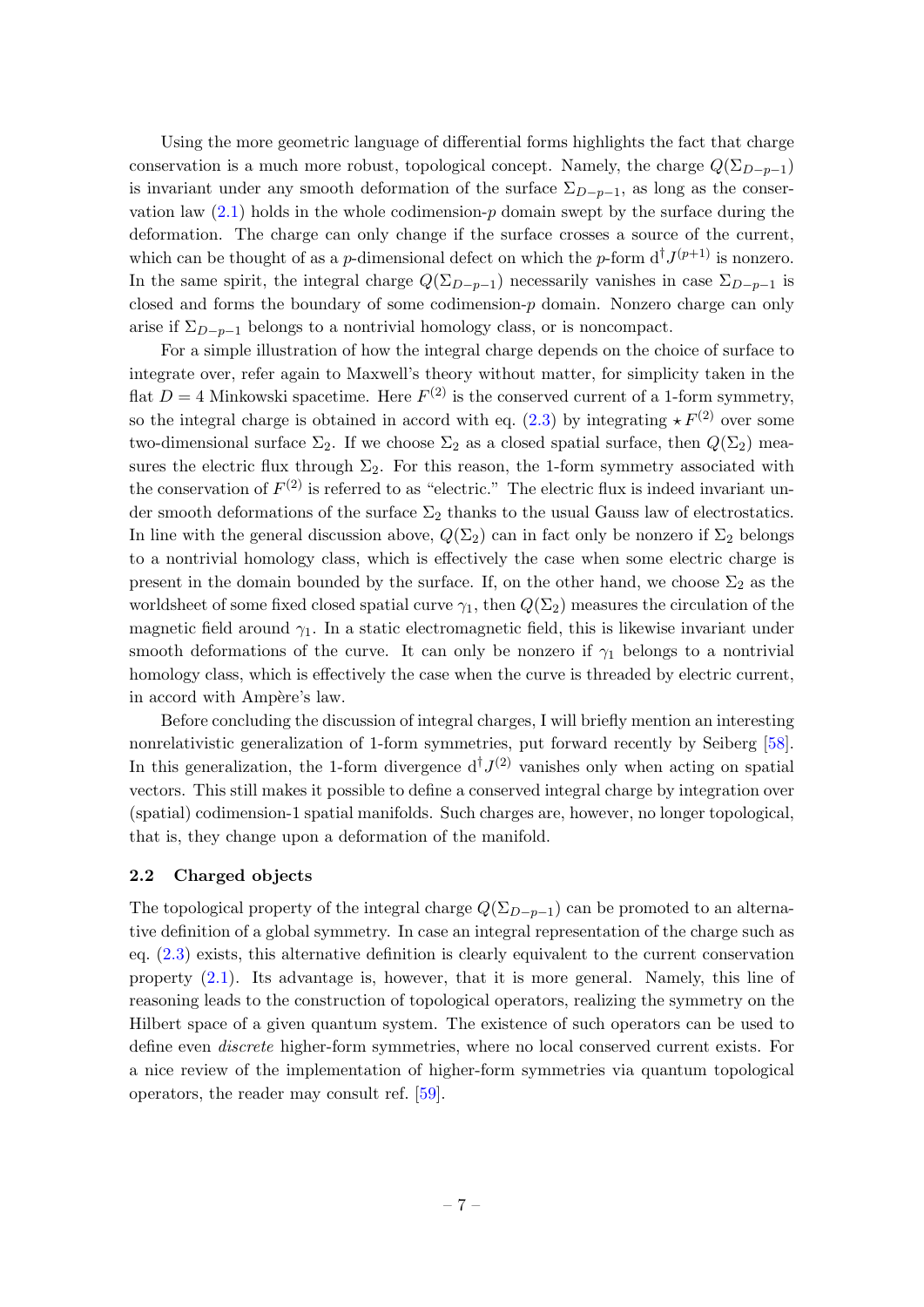Going back to continuous higher-form symmetries, the charge operator  $(2.3)$  generates the symmetry transformations on the given quantum system. For ordinary, 0-form symmetries, the transformations act naturally on local fields, and by extension on any nonlocal operator constructed out of local fields. The hallmark of a  $p$ -form symmetry is that the corresponding "elementary" charged objects<sup>[4](#page-8-1)</sup> are operators with support on some p-dimensional manifold  $C_p$ , which parallels the above observation that the classical source of the current  $J^{(p+1)}$  can be thought of as a p-dimensional defect. The action of the charge operator [\(2.3\)](#page-6-4) on the object is nontrivial if the surfaces  $\Sigma_{D-p-1}$  and  $C_p$  are topologically linked in the spacetime manifold.

For a simple example, recall that for the electric 1-form symmetry of Maxwell's theory without matter in  $D = 4$  dimensions, the charge [\(2.3\)](#page-6-4) measures electric flux when defined on a spatial surface  $\Sigma_2$ . The corresponding charged object can be taken as the worldline of an electrically charged point particle that lies inside the domain bounded by  $\Sigma_2$ . In the language of gauge theory, the charged operator is the Wilson line defined on the worldline of the particle.

Maxwell's theory, with or without matter, has another higher-form symmetry, associated with the Bianchi identity  $dF^{(2)} = 0$ . The corresponding conserved current is proportional to  $\star F^{(2)}$ . This is a topological (D – 3)-form symmetry referred to as "magnetic." To see why, one just needs to restrict to  $D = 4$  and observe that for a spatial surface  $\Sigma_2$ , the charge [\(2.3\)](#page-6-4) measures magnetic flux through  $\Sigma_2$ . Intuitively, one can follow the analogy with the electric 1-form symmetry and conclude that the charged object now is the worldline of a magnetically charged particle (monopole) surrounded by the surface  $\Sigma_2$ . In the language of gauge theory, this corresponds to a 't Hooft line. This example highlights yet another important difference between Noether and topological symmetries. Namely, since there are no local dynamical degrees of freedom carrying magnetic charge in Maxwell's theory, the magnetic monopole should not be viewed as a dynamical object, but rather as a static defect whose insertion modifies the Hilbert space of the theory.

#### <span id="page-8-0"></span>2.3 Coupling to background gauge fields

One practically useful way to probe the symmetry of a given field theory is to couple its conserved currents to a set of background gauge fields. In the context of spontaneously broken 0-form internal symmetries, this strategy has been developed into a versatile tool with far-reaching applications to particle phenomenology. The ensuing background gauge invariance of the generating functional provides among others an efficient way of constructing an effective action for NG bosons of the broken symmetry [\[60,](#page-38-10) [61\]](#page-38-11). Here I will use it primarily to identify the higher-group symmetry in effective theories with composite currents.

A p-form symmetry is associated with a  $(p+1)$ -form current  $J^{(p+1)}$  and thus in turn with a  $(p + 1)$ -form background gauge field  $A^{(p+1)}$ . Noether symmetries can be gauged using standard techniques, barring possible obstructions such as 't Hooft anomalies. Once

<span id="page-8-1"></span><sup>&</sup>lt;sup>4</sup>The terminology does not seem to be quite settled, and instead of "charged object" the term "defect" or simply "operator" is sometimes used.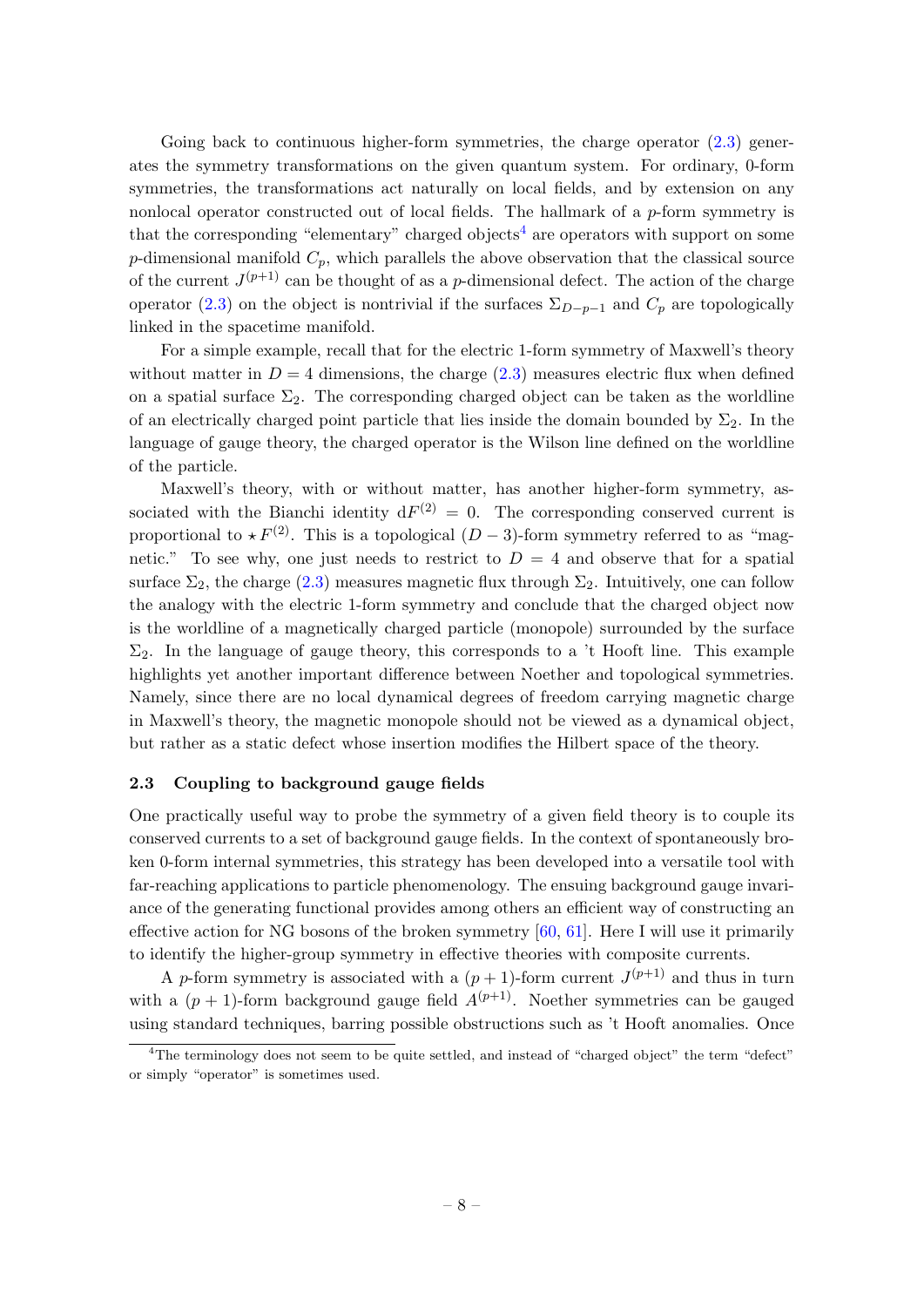the gauged action,  $S[A]$ , is known, the gauged Noether currents can be identified from

<span id="page-9-1"></span>
$$
\star J^{(p+1)} \equiv \frac{\delta S}{\delta A^{(p+1)}},\tag{2.4}
$$

where the variational derivative with respect to the gauge field is implicitly understood to act on the action from the left. In bosonic theories, the dependence of the action on the background gauge fields for Noether symmetries is typically nonlinear, and accordingly the current [\(2.4\)](#page-9-1) is modified in the presence of gauge fields. Provided that all the symmetries of the given theory have been identified correctly, the divergence of the gauged currents should either vanish or be a local function of the background fields alone. In the latter case, one speaks of the 't Hooft anomaly. By construction, whenever the current defined by eq. [\(2.4\)](#page-9-1) is anomalous, its divergence corresponds to the consistent anomaly [\[62\]](#page-38-12).

In contrast to Noether currents, topological currents can be coupled to their respective gauge fields strictly linearly, by adding a new term to the action,<sup>[5](#page-9-2)</sup>

<span id="page-9-3"></span>
$$
S \supset \int A^{(p+1)} \wedge \star J^{(p+1)}.
$$
\n(2.5)

This suggests the approach I will take to construct effective actions for theories with a higher-group symmetry. Namely, I will assume that the Noether symmetries whose spontaneous breakdown dictates the dynamical degrees of freedom of the low-energy EFT have already been gauged. Then I will identify a set of trivially conserved currents and gauge them with respect to the Noether symmetries. In the last step, I will add a coupling of these gauged topological currents to their own background gauge fields via eq. [\(2.5\)](#page-9-3).

#### <span id="page-9-0"></span>3 Emergent topological currents from cohomology

As was stressed in the introduction, the mechanism leading to higher-group symmetry, proposed in this paper, relies essentially on the presence of topological currents in the given field theory. It is, in fact, not a problem to find systems with a trivially conserved current. Indeed, any field theory that contains, among other degrees of freedom, a real scalar field  $\phi$  possesses such a current, namely  $\star d\phi$ . This guarantees a trivial local conservation law, but does not in itself guarantee the existence of a corresponding global symmetry. For the latter, the spectrum of the system should exhibit states of finite energy carrying nonzero integral charge [\(2.3\)](#page-6-4).

It was already observed in section [2.1](#page-6-1) that the integral charge can only be nonzero when the surface  $\Sigma_{D-n-1}$  belongs to a nontrivial homology class. By the same token, the Hodge-dual current  $\star J^{(p+1)}$  should belong to a nontrivial cohomology class of closed  $(p+1)$ -forms. Here the cohomology is not understood in terms of differential forms on the spacetime manifold, but rather in terms of differential forms on the jet space of the given field theory, that is, forms whose coefficients are local functions of the fields and a finite

<span id="page-9-2"></span> $5$ Throughout the paper, integration is implicitly assumed — unless explicitly stated otherwise — to be performed over the D-dimensional spacetime manifold, which is for the sake of simplicity assumed to have no boundary.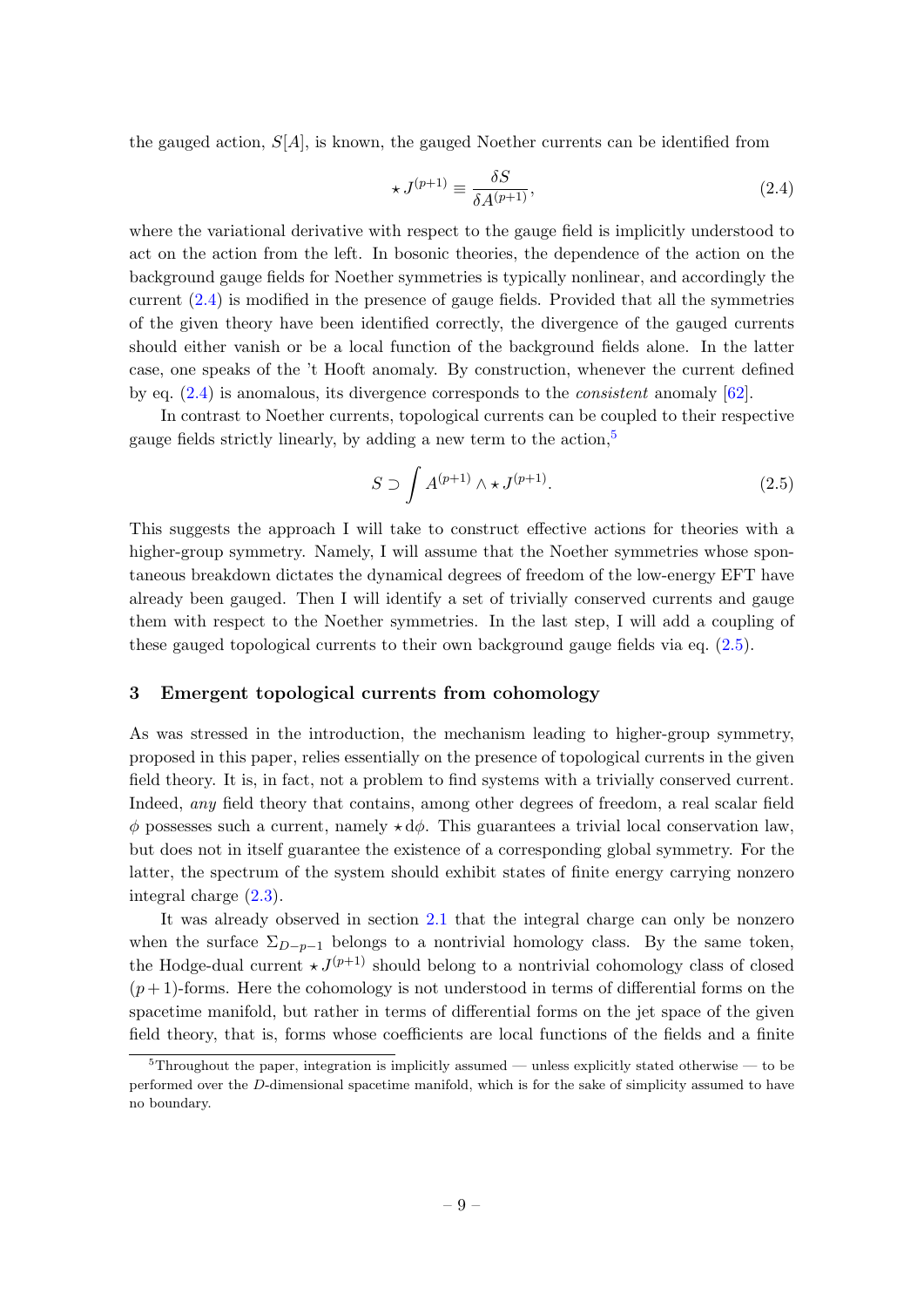number of their derivatives. The "characteristic cohomology" of nontrivial forms on the jet space, closed modulo the equations of motion, was analyzed in refs. [\[6,](#page-35-5) [8\]](#page-36-0) using BRST techniques, assuming flat Euclidean spacetime and a star-shaped target space from which the fields take their values. However, in systems with a spontaneously broken symmetry, trivially conserved currents yielding excitations that carry topological charge arise, as a rule, from the nontrivial topology of the vacuum manifold. A comprehensive classification of such topological currents does not seem to be available in the literature. Here I would like to point out that there is a class of topological currents that can be constructed by exploiting well-known mathematical results for the so-called Wess-Zumino (WZ) terms.

The possible presence of WZ terms in the action of the given field theory has attracted attention for decades, thanks to their relevance for particle phenomenology, close relation to anomalies and, last but not least, their intrinsic appeal. A geometric construction of gauged WZ terms in a scope and form relevant for strong nuclear interactions was advanced nearly four decades ago [\[63–](#page-38-13)[66\]](#page-38-14), soon after Witten elucidated their geometric nature [\[67\]](#page-38-15). Quite recently, the intricate topological properties of WZ and other topological terms have become subject to a renewed scrutiny [\[68–](#page-38-16)[71\]](#page-39-0). It has however been known already since the 1990s that in systems where a continuous global compact (0-form) symmetry group G is spontaneously broken to its subgroup  $H$ , possible WZ terms in the low-energy EFT for the ensuing NG bosons are determined by de Rham cohomology of the coset space  $G/H$ , modulo some assumptions on the topology of the coset space and of the spacetime manifold [\[53,](#page-38-1) [54\]](#page-38-2).

The cohomology generators, constructed explicitly in ref. [\[54\]](#page-38-2), can play multiple roles depending on the dimension of spacetime they are pulled back to. Namely, a given nontrivial closed p-form  $\omega^{(p)}$  on the coset space  $G/H$  produces a WZ term when pulled back to a spacetime of dimension  $D = p-1$ . It can however also be used to construct a so-called  $\theta$ -term in  $D = p$  dimensions, that is a surface term in the action that can only acquire a nonzero value for topologically nontrivial field configurations. Finally, in  $D > p$  dimensions, the cohomology generator  $\omega^{(p)}$  can be interpreted as the Hodge dual of a topological  $(D - p)$ -form current. As such, it gives rise to a  $(D - p - 1)$ -form symmetry. The various physical interpretations of cohomology generators with  $p \leq 5$  — which are those relevant in  $D \leq 4$  spacetime dimensions — are summarized for the reader's convenience in table [1.](#page-11-1)

At first sight, it looks like we have actually managed to classify topological currents, at least in the context of low-energy EFTs for NG bosons. The above observation should, however, be taken with a grain of salt. All the cohomology generators responsible for a WZ term in the action are by construction invariant under the full symmetry group  $G$ . Hence, they give a likewise G-invariant topological current in spacetimes of higher dimension. This is obviously not the most general possibility, and one can imagine currents that transform in some nontrivial representation of the global symmetry. To classify such topological currents, or even find a set of physically relevant examples, remains an interesting open question. On the other hand, the good news is that the usual homotopy constraints, which are required for the consistency of the higher-dimensional formulation of WZ terms yet have drawn some criticism [\[68\]](#page-38-16), are now absent. Once the *p*-form cohomology generator  $\omega^{(p)}$  is interpreted as a  $(D - p)$ -form current in D dimensions, there is no need to impose a priori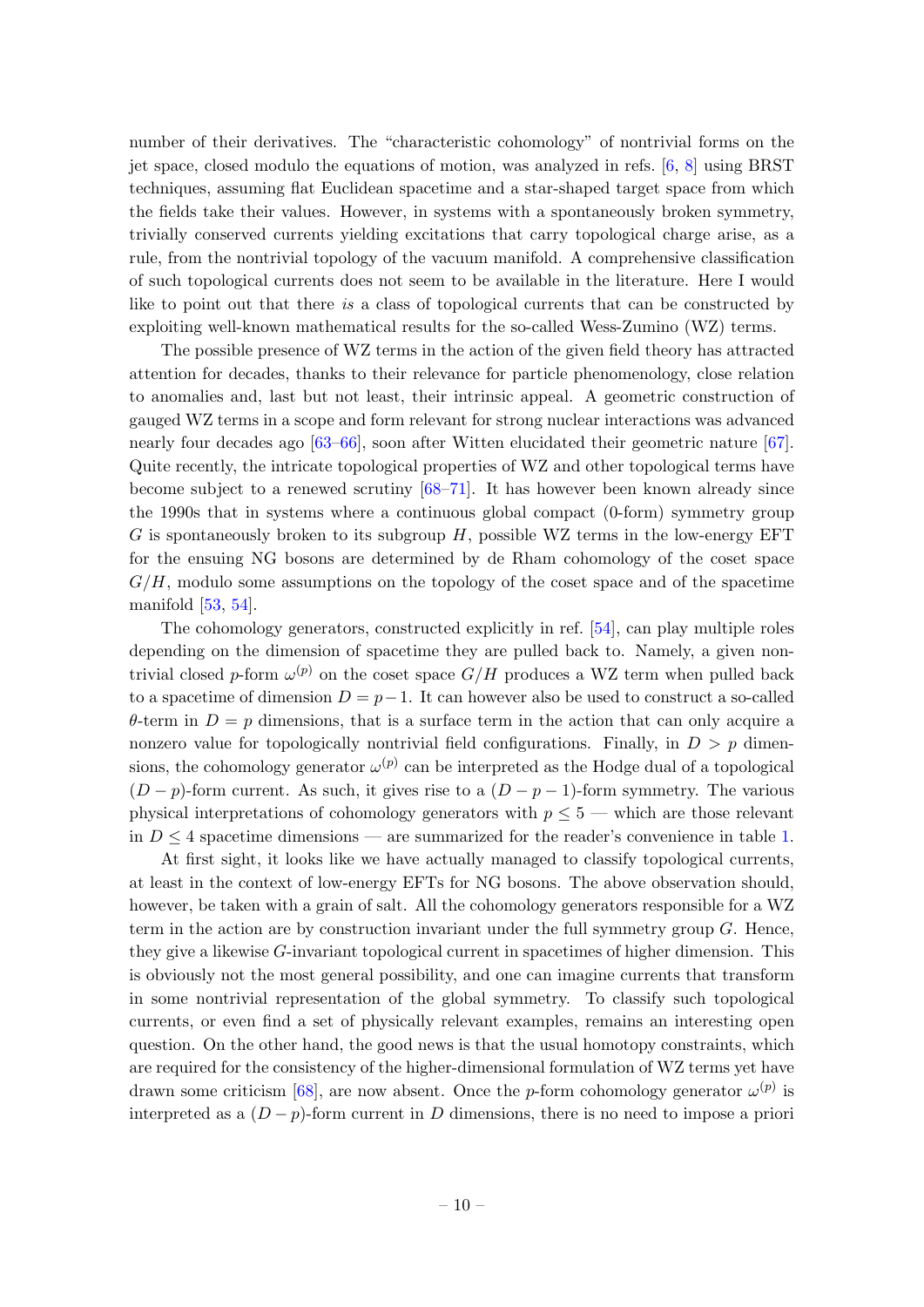|                                                            | $p=1$                                                                     | $p=2$   | $p=3$ $p=4$ $p=5$ |  |
|------------------------------------------------------------|---------------------------------------------------------------------------|---------|-------------------|--|
| $\theta$ -term<br>$D=1$                                    |                                                                           | WZ term |                   |  |
|                                                            | $D=2$ 1-form current $\theta$ -term                                       |         | WZ term           |  |
| $D=3$ 2-form current 1-form current $\theta$ -term WZ term |                                                                           |         |                   |  |
|                                                            | $D=4$ 3-form current 2-form current 1-form current $\theta$ -term WZ term |         |                   |  |

<span id="page-11-1"></span>**Table 1.** Physical interpretation of  $p$ -form cohomology generators depending on the spacetime dimension D. Only generators relevant in  $D \leq 4$  dimensions are included. In general, a cohomology generator of degree p on the coset space  $G/H$  pulled back to  $D > p$  spacetime dimensions gives a topologically conserved  $(D - p)$ -form current, and hence a  $(D - p - 1)$ -form symmetry.

constraints on the topology of the coset space  $G/H$  or the spacetime.

#### <span id="page-11-0"></span>3.1 Explicit construction of topological currents

I will now review some explicit results for cohomology generators on a coset space  $G/H$ . I will only include cohomology generators with  $p \leq 3$ , which are those that produce topological currents in  $D \leq 4$  spacetime dimensions; explicit expressions for cohomology generators up to  $p = 5$  are given in refs. [\[54,](#page-38-2) [72\]](#page-39-1). I will at first assume that G is compact, semisimple and simply connected, and that H is connected.

Some further notation will be needed. The generators of G will be denoted as  $T_{i,j,...}$ . In order to distinguish broken and unbroken generators, the Latin indices  $a, b, \ldots$  will be used for the former and the Greek indices  $\alpha, \beta, \ldots$  for the latter. The Lie algebra of G is then fixed by the structure constants  $f_{ij}^k$  such that

$$
[T_i, T_j] = f_{ij}^k T_k. \tag{3.1}
$$

A set of background gauge fields for the  $(0\textrm{-}form)$  symmetry group  $G$  is encoded in the 1form connection  $A^{(1)}$ , taking values in the Lie algebra of G. Under a gauge transformation with coordinate-dependent parameter  $g \in G$ , it transforms as usual as

<span id="page-11-2"></span>
$$
A^{(1)} \stackrel{g}{\to} g A^{(1)} g^{-1} + g \mathrm{d} g^{-1},\tag{3.2}
$$

with the corresponding *G*-covariant field strength 2-form being

$$
F^{(2)} \equiv dA^{(1)} + A^{(1)} \wedge A^{(1)}.
$$
\n(3.3)

The NG boson degrees of freedom of the coset space  $G/H$  are introduced via a matrixvalued field U. It is customary to think of this as  $U = e^{-\pi^a T_a}$ , where  $\pi^a$  are the individual NG fields, but this amounts to a specific choice of coordinates on the coset space and will not be necessary. All that matters is that U parametrizes the coset space  $G/H$  in a chosen faithful representation of G.

The fundamental object, in terms of which the cohomology generators are constructed, is the Lie-algebra-valued (gauged) Maurer-Cartan (MC) 1-form,

$$
\theta^{(1)} \equiv U^{-1}(\mathbf{d} + A^{(1)})U \equiv \theta^{(1)i}T_i.
$$
\n(3.4)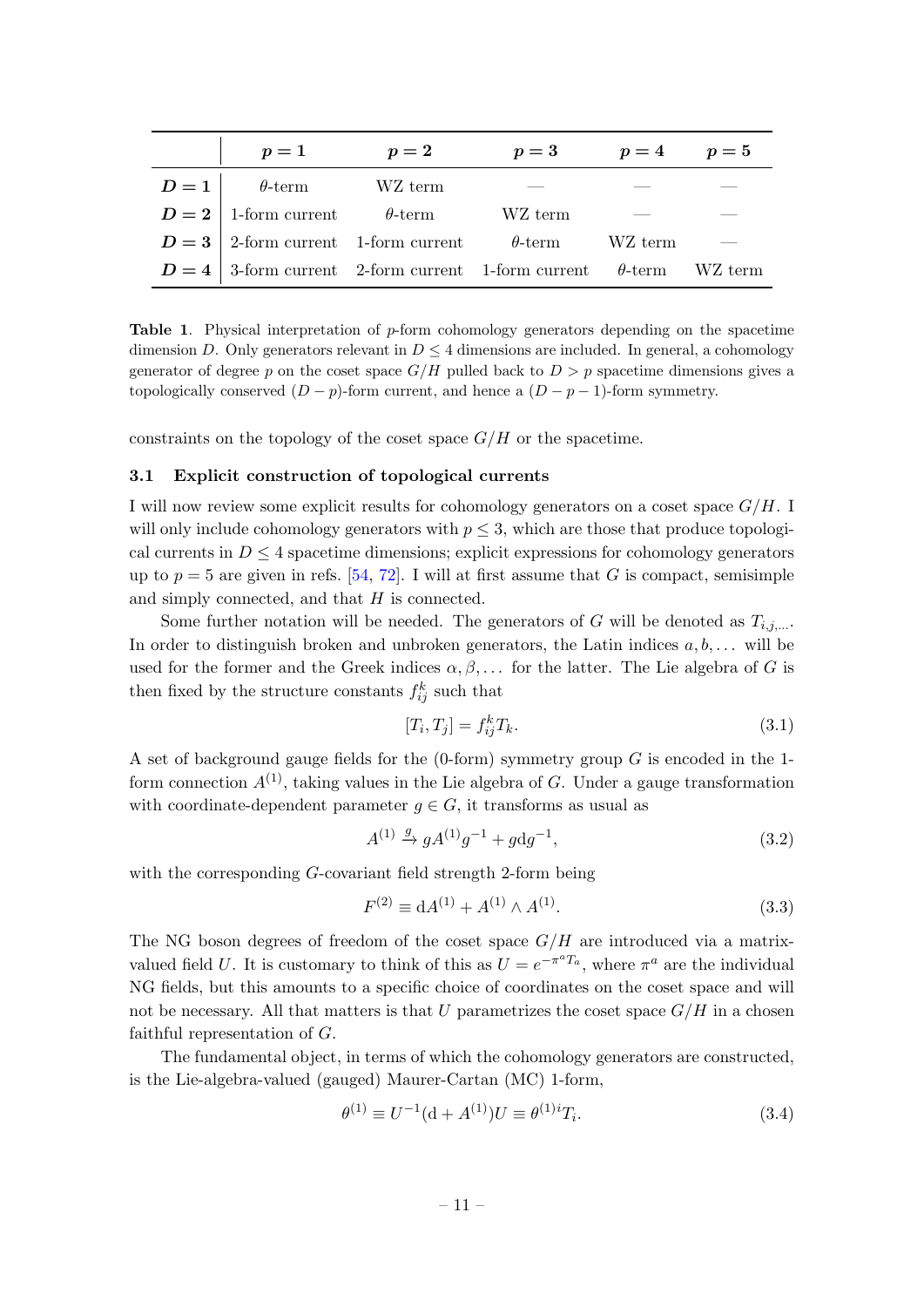As is well-known from the coset construction of effective Lagrangians [\[47,](#page-37-16) [48\]](#page-38-17), the broken part of the MC form,  $\phi^{(1)} \equiv \theta^{(1)a} T_a$ , transforms covariantly under the whole symmetry group  $G$  and constitutes the basic building block for the construction of  $G$ -invariant operators. The unbroken part of the MC form,  $V^{(1)} \equiv \theta^{(1)\alpha} T_{\alpha}$ , transforms as a 1-form connection taking values in the Lie algebra of  $H$ . It gives rise to the field strength 2-form

$$
W^{(2)} \equiv \mathrm{d}V^{(1)} + V^{(1)} \wedge V^{(1)} \equiv W^{(2)\alpha} T_{\alpha}.
$$
 (3.5)

A similar field strength 2-form can be composed out of the whole MC form  $\theta^{(1)}$ . This leads to the so-called MC structure equation,

<span id="page-12-0"></span>
$$
d\theta^{(1)} + \theta^{(1)} \wedge \theta^{(1)} = U^{-1}F^{(2)}U \equiv \bar{F}^{(2)} \equiv \bar{F}^{(2)i}T_i.
$$
 (3.6)

We now have all the pieces needed to spell out the results for cohomology generators of degree  $p \leq 3$ . In fact, with the assumptions that G is simply connected and H is connected, it follows at once that the coset space  $G/H$  is simply connected (see for instance the overview of homotopy groups in physics in ref. [\[73\]](#page-39-2)). The Hurewicz theorem [\[74\]](#page-39-3) then in turn implies that the first cohomology group of  $G/H$  is trivial. Cohomology generators of degree 2 take the general form

<span id="page-12-2"></span>
$$
\Omega^{(2)} = -c_{\alpha} W^{(2)\alpha} = \frac{1}{2} c_{\alpha} f^{\alpha}_{bc} \theta^{(1)b} \wedge \theta^{(1)c} - c_{\alpha} \bar{F}^{(2)\alpha}.
$$
 (3.7)

Here the set of constants  $c_{\alpha}$  is required to satisfy the H-invariance condition

$$
c_{\alpha}f^{\alpha}_{\beta\gamma} = 0, \tag{3.8}
$$

which implies that for compact Lie groups, degree-2 cohomology generators on the coset space  $G/H$  are in a one-to-one correspondence with U(1) factors of H.

In case of  $p = 3$ , the cohomology generators are parametrized by constant symmetric G-invariant tensors  $d_{ij}$  that vanish on the unbroken subgroup, that is  $d_{\alpha\beta} = 0$ . They are most easily expressed in a matrix form by noting that for compact semisimple groups  $G$ , the most general invariant tensor  $d_{ij}$  reads

$$
d_{ij} = \sum_{\sigma} d_{\sigma} \operatorname{tr}_{\sigma} (T_i T_j), \qquad (3.9)
$$

where the index  $\sigma$  labels different simple factors of G and the trace  $tr_{\sigma}$  is done over the σ-th simple component. The possible values of the coefficients  $d<sub>σ</sub>$  are further restricted by the requirement that  $d_{\alpha\beta} = 0$ . The corresponding cohomology generator of degree 3 then takes the form

<span id="page-12-1"></span>
$$
\Omega^{(3)} = \sum_{\sigma} d_{\sigma} \operatorname{tr}_{\sigma} \left[ \frac{1}{3} \phi^{(1)} \wedge \phi^{(1)} \wedge \phi^{(1)} - (W^{(2)} + \bar{F}^{(2)}) \wedge \phi^{(1)} \right]. \tag{3.10}
$$

As a matter of fact, this 3-form is only closed in the absence of background gauge fields, or when only gauge fields for the unbroken subgroup  $H$  are present. Background fields for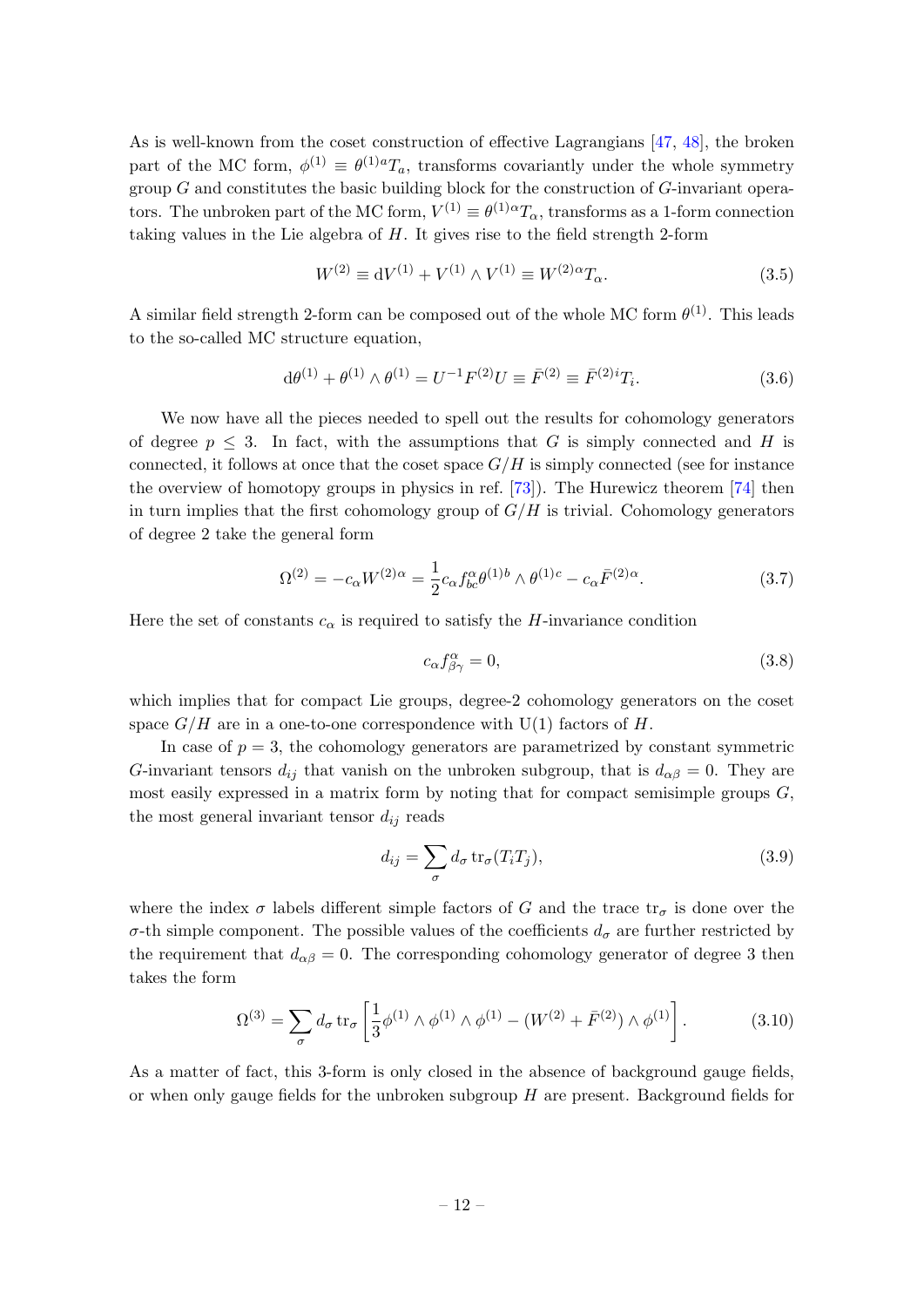|                                                                           | primitive      | decomposable                                                                        |
|---------------------------------------------------------------------------|----------------|-------------------------------------------------------------------------------------|
|                                                                           | $\Omega^{(1)}$ |                                                                                     |
| $\left\{ \begin{aligned} p &= 1 \ p &= 2 \ p &= 3 \end{aligned} \right\}$ | $\Omega^{(2)}$ | $\Omega^{(1)} \wedge \Omega^{(1)}$                                                  |
|                                                                           | $\Omega^{(3)}$ | $\Omega^{(1)}\wedge\Omega^{(1)}\wedge\Omega^{(1)},\,\Omega^{(1)}\wedge\Omega^{(2)}$ |

<span id="page-13-0"></span>Table 2. Schematic list of possibilities how to construct cohomology generators of a given degree. In general, the list of possible decomposable cohomology generators is determined by the partitions of the cohomology degree: degree-p cohomology includes all decomposable generators of the form  $\Omega^{(p_1)} \wedge \Omega^{(p_2)} \wedge \cdots$  such that  $1 \leq p_1 \leq p_2 \leq \cdots$  and  $p_1 + p_2 + \cdots = p$ .

the broken generators present an obstruction to gauging the form, closely related to the chiral anomaly in  $D = 2$  spacetime dimensions and expressed by the relation

$$
d\Omega^{(3)} = -\sum_{\sigma} d_{\sigma} \operatorname{tr}_{\sigma} (F^{(2)} \wedge F^{(2)}).
$$
 (3.11)

A similar obstruction appears for all cohomology generators of odd degrees. In the interpretation of cohomology generators in terms of topological currents, it signals the impossibility to construct a current that is simultaneously conserved and gauge-invariant. When the topological current is coupled to a new background gauge field of its own, the obstruction manifests itself by a mixed 't Hooft anomaly in the generating functional of the theory.

Let us now see what happens when the coset space  $G/H$  is not simply connected [\[54\]](#page-38-2). This may happen when  $G$  is not simply connected or  $H$  is not connected. The first cohomology group of  $G/H$  may then contain nontrivial generators  $\Omega^{(1)}$ ; the simplest example is fully broken U(1) symmetry with the de Rham cohomology group  $H^1_{\text{dR}}(G/H) \cong H^1_{\text{dR}}(S^1) \cong \mathbb{R}$ . In general, a G-covariant 1-form assumes the form

<span id="page-13-1"></span>
$$
\Omega^{(1)} = e_a \theta^{(1)a}.\tag{3.12}
$$

The conditions of G-invariance and closedness require the coefficient  $e_a$  to satisfy  $e_a f_{ij}^a = 0$ . For compact symmetry groups, only  $U(1)$  factors of G can therefore give rise to degree-1 cohomology generators. It follows from eq. [\(3.6\)](#page-12-0) that

$$
d\Omega^{(1)} = e_a F^{(2)a},\tag{3.13}
$$

implying the same type of anomaly as for the 3-form [\(3.10\)](#page-12-1).

With the degree-1 generators at hand, it is now possible to form additional generators of higher cohomology groups through products of lower-degree generators; generators that can or cannot be decomposed into (linear combinations of) exterior products of lowerdegree generators are referred to respectively as "decomposable" and "primitive" [\[54\]](#page-38-2). The structure of possible generators of cohomology groups with  $p \leq 3$  is reviewed in table [2.](#page-13-0)

To summarize the contents of this section, theories with a spontaneously broken compact 0-form symmetry group G may possess G-invariant topological currents, classified by the de Rham cohomology of the coset space  $G/H$ . When pulled back to a spacetime of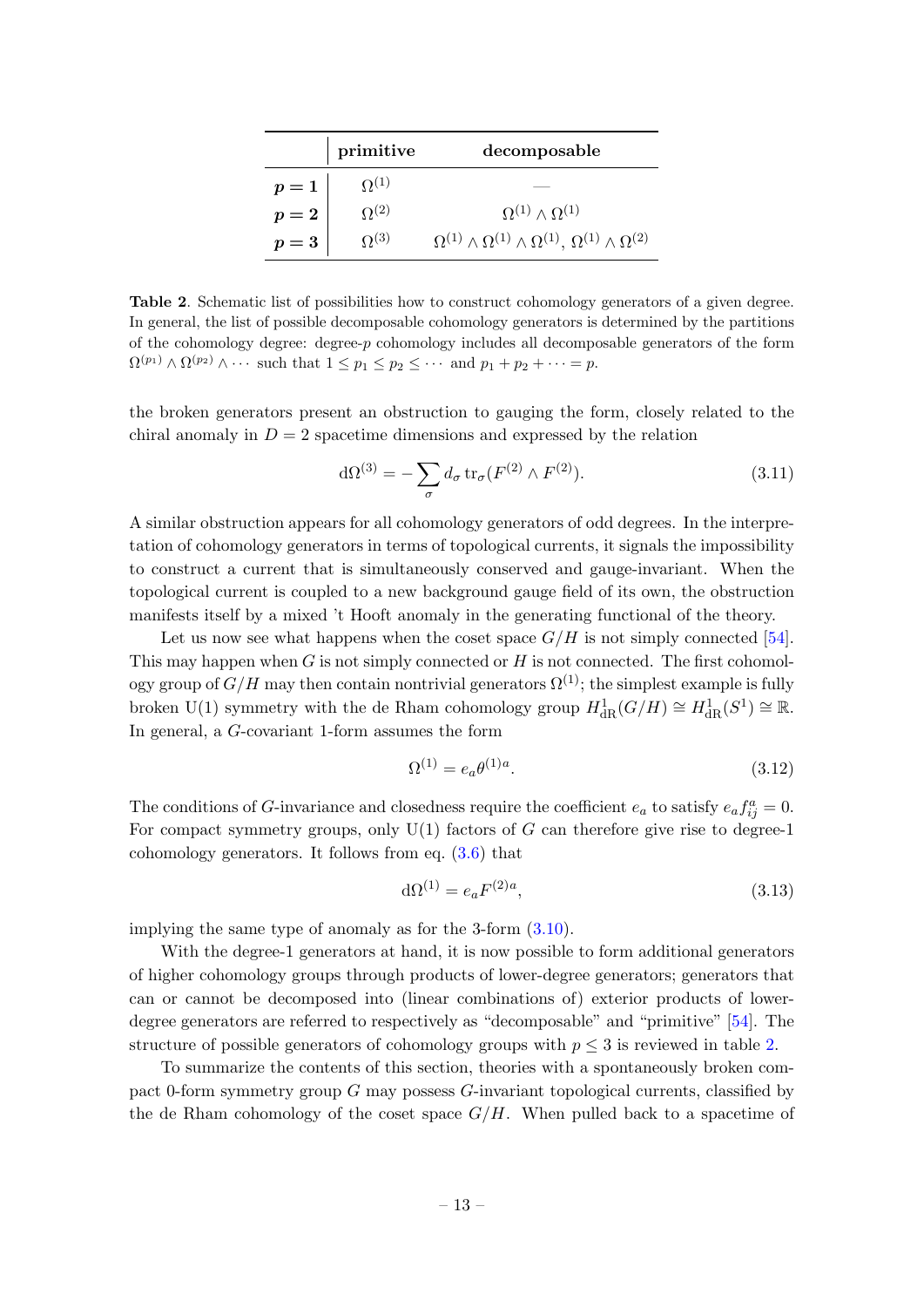dimension  $D > p$ , a cohomology generator of degree p gives rise to a topologically conserved  $(D - p)$ -form current, and accordingly a  $(D - p - 1)$ -form symmetry. Cohomology generators of degree 1 typically arise from  $U(1)$  factors of the symmetry group. Primitive generators of degree 2 and 3 are given respectively by eqs. [\(3.7\)](#page-12-2) and [\(3.10\)](#page-12-1). Additional, decomposable generators of higher degrees may be constructed as shown in table [2.](#page-13-0)

Out of the topological currents, included explicitly in table [1,](#page-11-1) those in the  $p = 1$  column are featured in Abelian superfluids, as already observed in ref. [\[14\]](#page-36-6). The case of  $p = 2$  and  $D = 3$  or  $D = 4$ , giving rise respectively to a 0-form or a 1-form symmetry, is relevant for (anti)ferromagnets, where  $G/H = SU(2)/U(1)$  so that  $H_{\text{dR}}^2(G/H) \cong H_{\text{dR}}^2(S^2) \cong \mathbb{R}$ . The corresponding 1-form or 2-form current counts (anti)ferromagnetic skyrmions. This is a special case of the general class of  $\mathbb{CP}^N$  models, mentioned in ref. [\[35\]](#page-37-5). Finally, the 1-form current corresponding to  $p = 3$  and  $D = 4$  appears for instance as the skyrmion number current in the low-energy EFT of quantum chromodynamics (QCD), as pointed out in ref. [\[18\]](#page-36-9), and is seen via anomaly matching to correspond to baryon number.

#### <span id="page-14-0"></span>4 Abelian theories with second-order composite currents

We are now ready to start analyzing the symmetries of concrete field theories possessing topologically conserved composite currents. The minimal example of such a theory would be one with two degrees of freedom and a single second-order composite current. It comes, however, at a little extra cost to work out the details for the much broader class of theories with an arbitrary number of constituents, the only limitation being to pairwise constructed second-order composite currents.

Consider a set of  $p_i$ -form Abelian symmetries distinguished by the flavor index i, spontaneously broken so that the low-energy description of the system is an EFT of the corresponding  $p_i$ -form NG fields,  $\phi_i^{(p_i)}$  $i^{(pi)}$ . Associated with these is a set of  $(p_i+1)$ -form background gauge fields,  $A_i^{(p_i+1)}$  $i^{(p_i+1)}$ . In the current presentation, I *choose* to make the invariance under these given, Noether-type Abelian symmetries manifest. This can be guaranteed by making sure that the derivatives  $d\phi_i^{(p_i)}$  $\sum_{i}^{(p_i)}$  only enter the action through the covariant exterior derivatives,  $\Omega_i^{(p_i+1)} = d\phi_i^{(p_i)} - A_i^{(p_i+1)}$  $i^{(p_i+1)}$ . Other possible choices will be discussed in section [4.2.](#page-17-0)

As explained at length in the preceding sections, the presence of the NG fields induces a set of emergent  $(D-p<sub>i</sub>-2)$ -form symmetries, associated to the topological currents, defined up to an arbitrary normalization factor as  $\star \Omega_i^{(p_i+1)}$  $i^{(pi+1)}$ . These emergent symmetries can be probed by adding a set of  $(D - p_i - 1)$ -form background gauge fields,  $B_i^{[p_i+1]}$  $i^{[pi+1]}$ . In addition, one can construct second-order topological currents, defined again up to normalization as  $\star \bigl( \Omega_{i}^{(p_i + 1)} \! \wedge \Omega_{j}^{(p_j + 1)}$  $j^{(p_j+1)}$ ). These are coupled to a set of  $(D-p_i-p_j-2)$ -form background gauge fields,  $C_{ij}^{[p_i+p_j+2]}$ . By the graded symmetry of the exterior product, the latter must satisfy

<span id="page-14-1"></span>
$$
C_{ji}^{[p_i+p_j+2]} = (-1)^{(p_i+1)(p_j+1)} C_{ij}^{[p_i+p_j+2]}.
$$
\n(4.1)

A generic action featuring the NG fields as well as all the background fields just intro-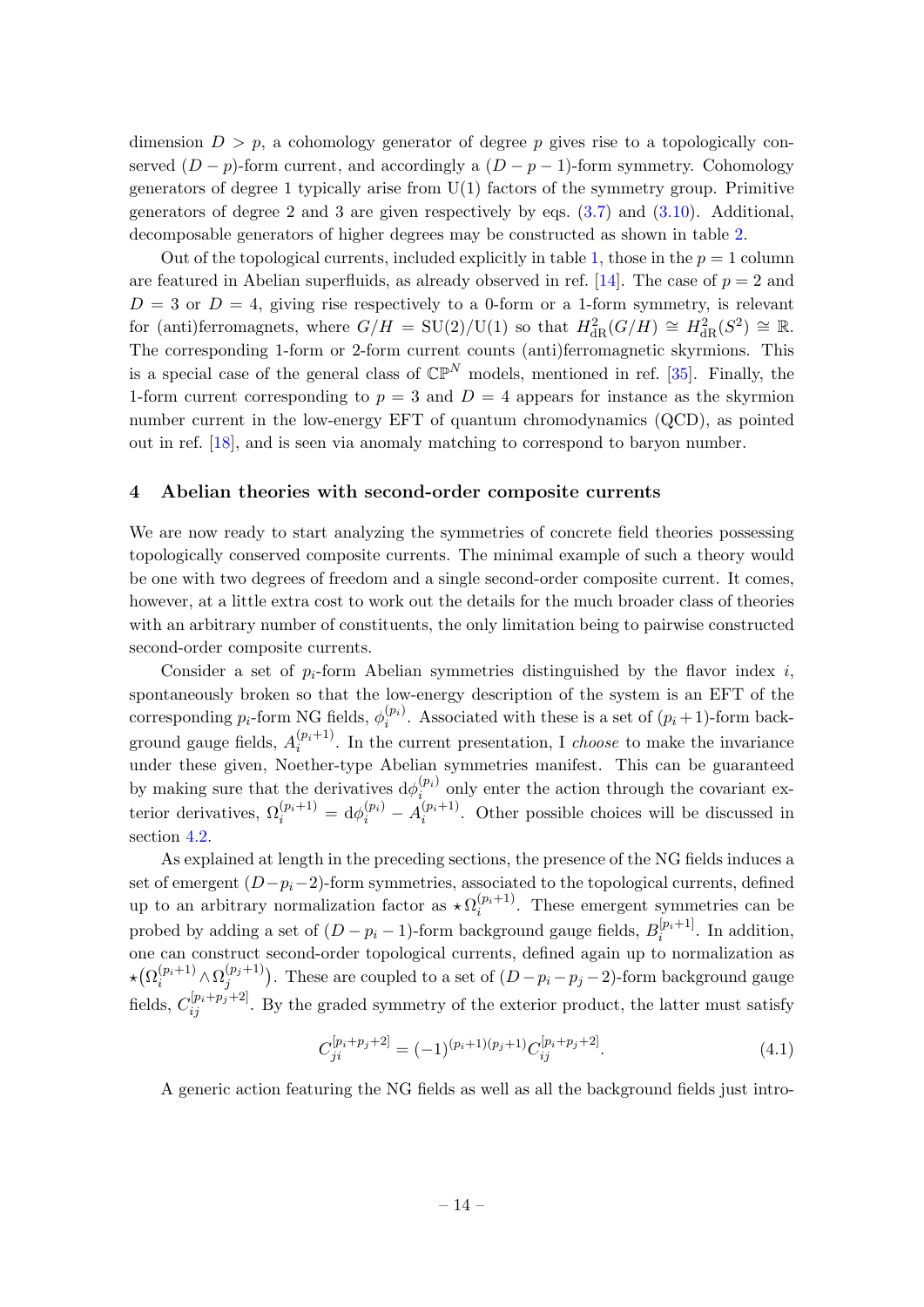duced then takes the form<sup>[6](#page-15-0)</sup>

<span id="page-15-1"></span>
$$
S = S_{\rm inv} + \int \left[ \kappa_1 \sum_i B_i^{[p_i+1]} \wedge (\mathrm{d}\phi_i^{(p_i)} - A_i^{(p_i+1)}) + \frac{\kappa_2}{2} \sum_{i,j} C_{ij}^{[p_i+p_j+2]} \wedge (\mathrm{d}\phi_i^{(p_i)} - A_i^{(p_i+1)}) \wedge (\mathrm{d}\phi_j^{(p_j)} - A_j^{(p_j+1)}) \right], \tag{4.2}
$$

where  $\kappa_{1,2}$  are couplings that fix the normalization of the source terms, and  $S_{\text{inv}}$  stands for a part of the action that is manifestly gauge-invariant, being constructed solely out of the covariant exterior derivatives of  $\phi_i^{(p_i)}$  $\boldsymbol{e}_i^{(p_i)}$  and independent of the background fields  $B_i^{[p_i+1]}$  $e_i^{[p_i+1]}$  and  $C_{ij}^{[p_i+p_j+2]}$ . This part of the action by default includes the kinetic term, proportional to  $\sum_i \Omega_i^{(p_i+1)} \wedge \star \Omega_i^{(p_i+1)}$  $i^{(p_i+1)}$ , as well as higher-order interaction terms. In superfluids, it is known to be fixed by the equation of state of the system [\[75,](#page-39-4) [76\]](#page-39-5).

The whole master action [\(4.2\)](#page-15-1) is by construction manifestly invariant under the combined gauge transformation of the NG fields  $\phi_i^{(p_i)}$  $\stackrel{(p_i)}{i}$  and the background fields  $A_i^{(p_i+1)}$  $\binom{p_i+1}{i},$ 

<span id="page-15-6"></span>
$$
\phi_i^{(p_i)} \to \phi_i^{(p_i)} + \alpha_i^{(p_i)}, \qquad A_i^{(p_i+1)} \to A_i^{(p_i+1)} + \mathrm{d}\alpha_i^{(p_i)},\tag{4.3}
$$

where  $\alpha_i^{(p_i)}$  $i^{(pi)}$  is a  $p_i$ -form symmetry parameter. Due to the Abelian nature of all the symmetries involved, we might furthermore guess the analogous transformations for the background fields  $B_i^{[p_i+1]}$  $_{i}^{[p_{i}+1]}$  and  $C_{ij}^{[p_{i}+p_{j}+2]},$ 

<span id="page-15-3"></span>
$$
B_i^{[p_i+1]} \to B_i^{[p_i+1]} + d\beta_i^{[p_i+2]}, \quad C_{ij}^{[p_i+p_j+2]} \to C_{ij}^{[p_i+p_j+2]} + d\gamma_{ij}^{[p_i+p_j+3]} \qquad \text{(wrong)}.\tag{4.4}
$$

This works for the  $\kappa_1$  term in the action, leaving behind a mixed 't Hooft anomaly for the  $A_i^{(p_i+1)}$  $_{i}^{(p_i+1)}$  and  $B_i^{[p_i+1]}$  $\mu_i^{[p_i+1]}$  fields. On the contrary, it does not work for the  $\kappa_2$  term due to the fact that upon gauging, the second-order composite current that  $C_{ij}^{[p_i+p_j+2]}$  couples to is no longer conserved, and moreover its divergence depends nontrivially on the dynamical fields  $\phi_i^{(p_i)}$  $i^{(p_i)}$ . This problem can, however, be fixed by modifying the transformation rule for  $B_i^{[p_i+1]}$  $\frac{p_i+1}{i}$ . Namely, it is easy to verify that the undesired  $\phi_i^{(p_i)}$  $i^{(p_i)}$ -dependent variation of the action is removed if all the fields undergo the following simultaneous set of transformations,

<span id="page-15-5"></span>
$$
\phi_i^{(p_i)} \to \phi_i^{(p_i)} + \alpha_i^{(p_i)},
$$
\n
$$
A_i^{(p_i+1)} \to A_i^{(p_i+1)} + \mathrm{d}\alpha_i^{(p_i)},
$$
\n
$$
B_i^{[p_i+1]} \to B_i^{[p_i+1]} + \mathrm{d}\beta_i^{[p_i+2]} - \frac{\kappa_2}{\kappa_1} \sum_j (-1)^{D+p_i p_j} \gamma_{ij}^{[p_i+p_j+3]} \wedge \mathrm{d}A_j^{(p_j+1)},
$$
\n
$$
C_{ij}^{[p_i+p_j+2]} \to C_{ij}^{[p_i+p_j+2]} + \mathrm{d}\gamma_{ij}^{[p_i+p_j+3]}.
$$
\n(4.5)

The variation of the action then becomes, apart from surface terms that will generally be discarded throughout the paper,<sup>[7](#page-15-2)</sup>

<span id="page-15-4"></span>
$$
\delta S = \int \sum_{i} (-1)^{D + p_i} \kappa_1 \beta_i^{[p_i + 2]} \wedge \mathrm{d}A_i^{(p_i + 1)}.
$$
 (4.6)

<span id="page-15-0"></span><sup>&</sup>lt;sup>6</sup>Here and in the following, sums over flavor indices i, j are explicitly indicated, unless the same index appears in a given operator exactly twice so that the Einstein summation convention can be used.

<span id="page-15-2"></span><sup>&</sup>lt;sup>7</sup>All surface terms that appear in the analysis of the background symmetries of the action throughout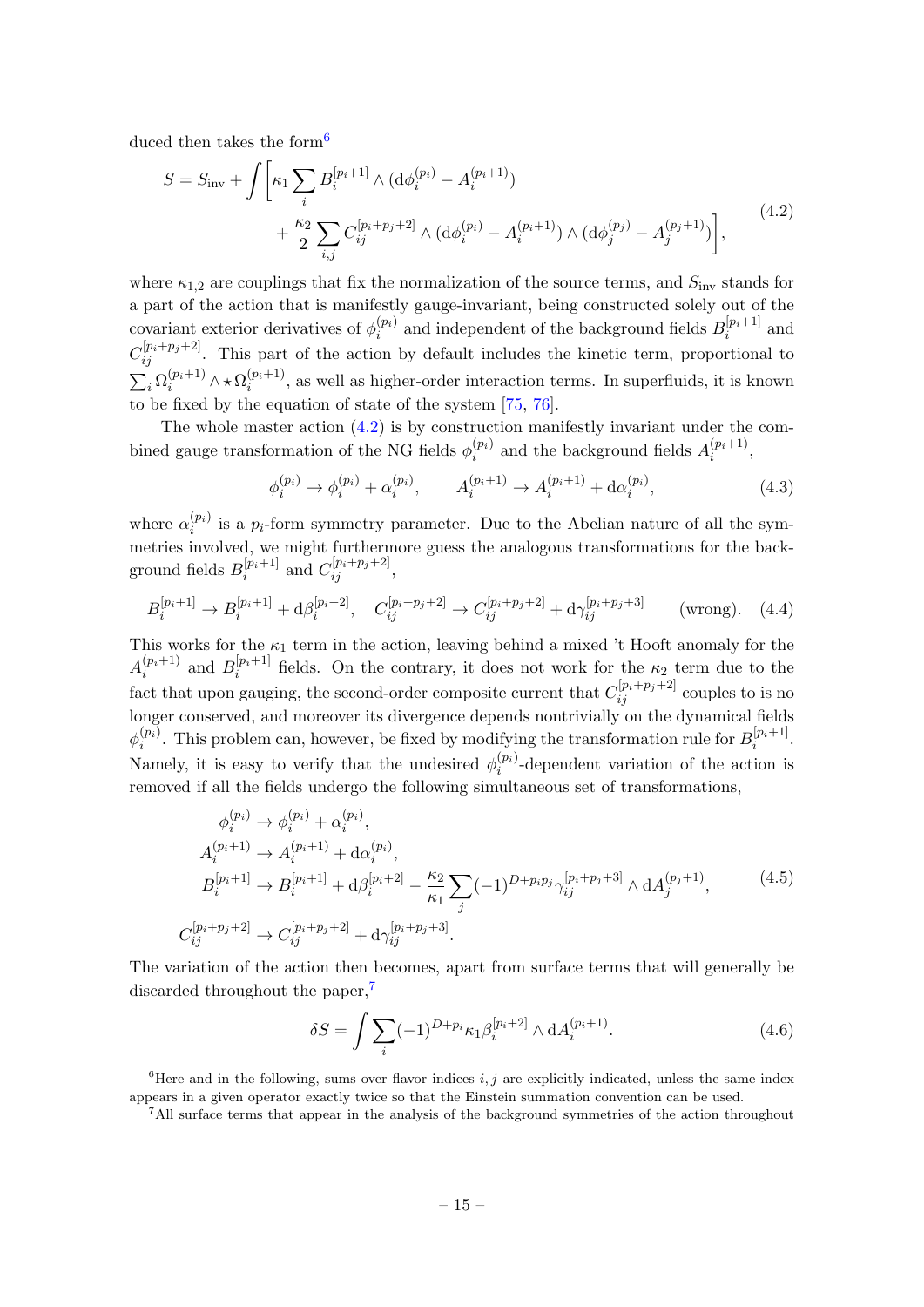This corresponds to a mixed 't Hooft anomaly, as will be explained in detail in section [4.2.](#page-17-0)

Let us pause and think about what we have found. In the absence of the background fields  $A_i^{(p_i+1)}$  $i^{(p_i+1)}$ , the action [\(4.2\)](#page-15-1) has two independent, naive higher-form symmetries as indicated by eq. [\(4.4\)](#page-15-3). Should we choose to erase the composite current and the associated background field  $C_{ij}^{[p_i+p_j+2]}$ , we would still find a good symmetry under independent transformations of  $A_i^{(p_i+1)}$  $_{i}^{(p_{i}+1)}$  and  $B_{i}^{[p_{i}+1]}$  $i^{[p_i+1]}$ , albeit with an obstruction encoded in the 't Hooft anomaly [\(4.6\)](#page-15-4). To get a firm grasp on the symmetry of the theory, it is however mandatory to consider simultaneously sources for all of its conserved currents. We find that doing so requires a deformation of the transformation laws of the background fields as in eq. [\(4.5\)](#page-15-5).

In the physically simplest case where  $p_i = 0$  for all the Noether symmetries and one restricts to  $D=3$  spacetime dimensions, the  $A_i^{(1)}$  $i^{(1)}_i$  and  $C^{[2]}_{ij}$  fields couple to 0-form symmetries, whereas the  $B_i^{[1]}$  $i<sup>[1]</sup>$  fields couple to 1-form symmetries. The transformation rules  $(4.5)$  then precisely match the 2-group structure detailed by Córdova et al.  $[35]$ , where the transformation of the 2-form background field picks a contribution proportional to the transformation parameter of a 0-form symmetry and the field strength of a 1-form background gauge field. The pattern is however obviously more general and is not restricted to a particular choice of  $p_i$  and spacetime dimension.

Modification of the transformation rules for the background fields requires a corresponding modification of the field strengths. This is straightforward to find,

$$
F_i^{(p_i+2)} = dA_i^{(p_i+1)},
$$
  
\n
$$
G_i^{[p_i]} = dB_i^{[p_i+1]} + \frac{\kappa_2}{\kappa_1} \sum_j (-1)^{D + p_i p_j} C_{ij}^{[p_i + p_j + 2]} \wedge dA_j^{(p_j+1)},
$$
  
\n
$$
H_{ij}^{[p_i + p_j + 1]} = dC_{ij}^{[p_i + p_j + 2]}.
$$
\n(4.7)

<span id="page-16-1"></span>All the three field strength forms are now invariant under the simultaneous transformation of the gauge fields [\(4.5\)](#page-15-5). Modification of the field strengths in turn affects the Bianchi identities that they satisfy,

$$
dF_i^{(p_i+2)} = 0, \quad dG_i^{[p_i]} = \frac{\kappa_2}{\kappa_1} \sum_j (-1)^{D + p_i p_j} H_{ij}^{[p_i + p_j + 1]} \wedge F_j^{(p_j + 2)}, \quad dH_{ij}^{[p_i + p_j + 1]} = 0. \tag{4.8}
$$

#### <span id="page-16-0"></span>4.1 Current conservation and Ward identities

While the background field invariance of the action or the generating functional is a practically useful tool to identify the symmetry of the theory, it is the current conservation laws and the ensuing Ward identities that relate directly to the correlation functions of the theory, and thus observables. Following the general definition [\(2.4\)](#page-9-1) of a current through a variation of the action with respect to the associated background field, we can set

<span id="page-16-2"></span>
$$
\star J_{Ai}^{(p_i+1)} \equiv \frac{\delta S}{\delta A_i^{(p_i+1)}}, \qquad \star J_{Bi}^{[p_i+1]} \equiv \frac{\delta S}{\delta B_i^{[p_i+1]}}, \qquad \star J_{Cij}^{[p_i+p_j+2]} \equiv \frac{\delta S}{\delta C_{ij}^{[p_i+p_j+2]}}.
$$
 (4.9)

the paper are integrals of exact forms, which vanish on spacetimes without boundary. This can be ensured by a suitable restriction of the setup, notably by only including background gauge fields with a globally well-defined connection, and assuming likewise that the gauge transformation parameters  $\alpha_i^{(p_i)}$ ,  $\beta_i^{[p_i+2]}$  and  $\gamma_{ij}^{[p_i+p_j+3]}$  are globally well-defined. Extending the background gauge invariance beyond these limitations may result in quantization of the couplings  $\kappa_{1,2}$ , depending on the concrete choice of symmetry group.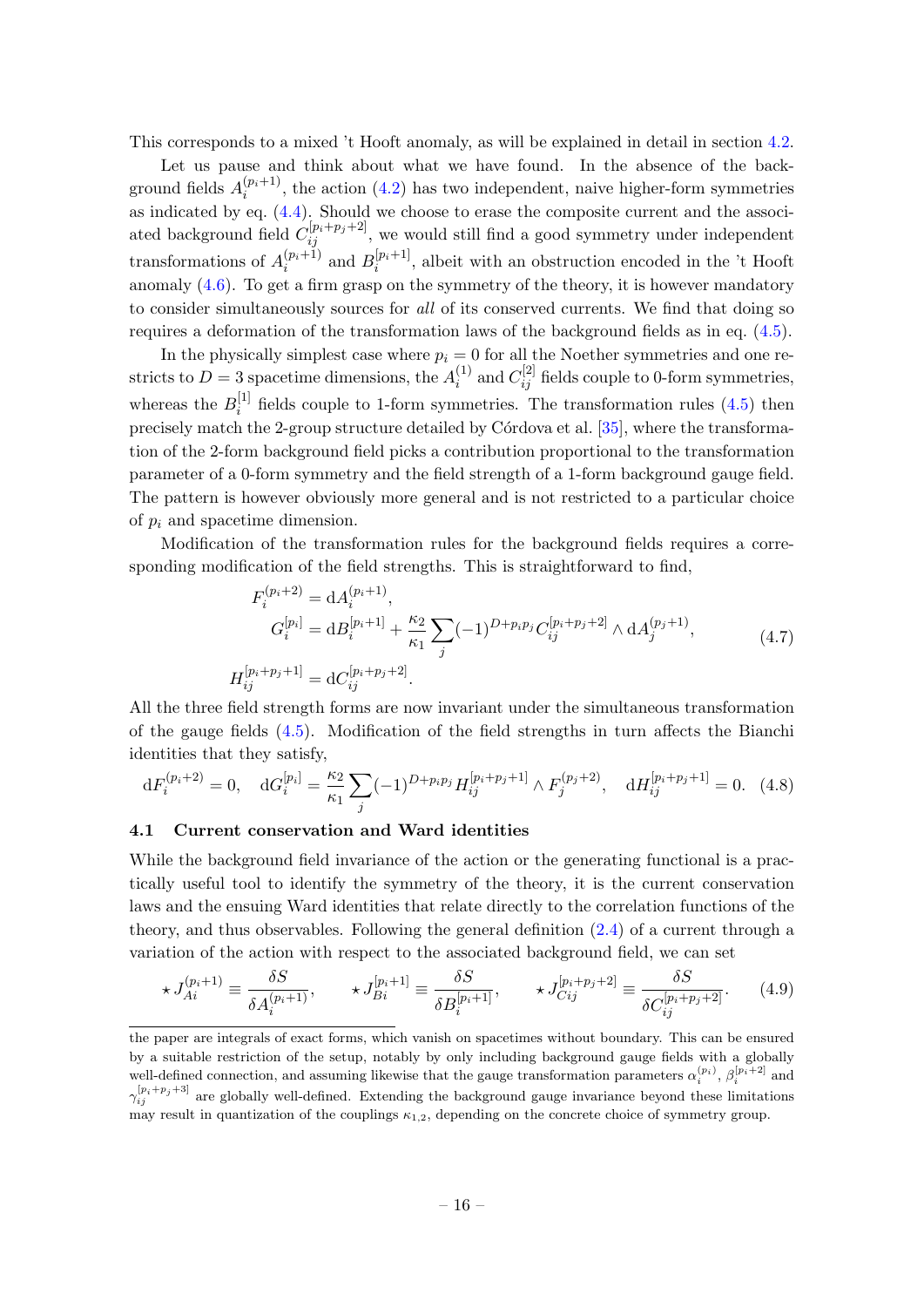The variation of action  $(4.6)$  under the gauge transformations  $(4.5)$  then implies the set of Ward identities expressed as closure relations for the Hodge-dual currents.<sup>[8](#page-17-1)</sup>

<span id="page-17-2"></span>
$$
d \star J_{Ai}^{(p_i+1)} = 0,
$$
  
\n
$$
d \star J_{Bi}^{[p_i+1]} = -\kappa_1 d A_i^{(p_1+1)},
$$
  
\n
$$
d \star J_{Cij}^{[p_i+p_j+2]} = -\frac{\kappa_2}{\kappa_1} \Big[ d A_i^{(p_i+1)} \wedge \star J_{Bj}^{[p_j+1]} + (-1)^{(p_i+1)(p_j+1)} d A_j^{(p_j+1)} \wedge \star J_{Bi}^{[p_i+1]} \Big].
$$
\n(4.10)

While the precise form of the Noether current  $J_{Ai}^{(p_i+1)}$  depends sensitively on the dynamics of the system through the invariant part of the action  $S_{\text{inv}}$ , the topological currents  $J_{Bi}^{[p_i+1]}$ Bi and  $J_{Cij}^{[p_i+p_j+2]}$  are determined completely by the source terms in the action [\(4.2\)](#page-15-1) and read

$$
\star J_{Bi}^{[p_i+1]} = \kappa_1 (\mathrm{d}\phi_i^{(p_i)} - A_i^{(p_i+1)}), \n\star J_{Cij}^{[p_i+p_j+2]} = \kappa_2 (\mathrm{d}\phi_i^{(p_i)} - A_i^{(p_i+1)}) \wedge (\mathrm{d}\phi_j^{(p_j)} - A_j^{(p_j+1)}).
$$
\n(4.11)

<span id="page-17-3"></span>The corresponding topological conservation laws can thus easily be verified explicitly.

The relation for  $d \star J_{Bi}^{[p_i+1]}$  encodes the mixed 't Hooft anomaly for the  $p_i$ -form Noether symmetry and its  $(D - p_i - 2)$ -form dual. It was shown in ref. [\[18\]](#page-36-9) that this anomaly can be taken as a starting point of a proof of existence of a massless NG boson, alternative to the usual Goldstone theorem based on the assumption of the existence of long-range order. The fact that the anomaly appears in the  $J_{Bi}^{[p_i+1]}$  current is due to the choice I made to keep the invariance under the gauge transformation of  $A_i^{(p_i+1)}$  manifest. This choice can be altered by adding a local functional of the background gauge fields to the action, as I will explain shortly.

The Ward identity for  $J_{Cij}^{[p_i+p_j+2]}$  is of the fusion type discussed in ref. [\[35\]](#page-37-5), and it is one of the hallmarks of a higher-group symmetry. Equation [\(4.10\)](#page-17-2) together with the transformation rules [\(4.5\)](#page-15-5) constitutes one of the main results of this paper, showing that a higher-group symmetry structure is an inevitable consequence of the existence of a composite topological current in the given theory. The remainder of the paper is devoted to an elaboration of this result. In the following two subsections, I will discuss the detailed properties of the mixed 't Hooft anomaly already mentioned several times, and give a couple of concrete examples of physical systems featuring the higher-group symmetry structure put forward here. The next three sections then introduce various generalizations of the basic result just presented, as well as a dual picture where the roles of the Noether and primitive topological symmetries are interchanged.

#### <span id="page-17-0"></span>4.2 Ambiguities in the anomaly

The variation of the action under the combined gauge transformations [\(4.5\)](#page-15-5) can be fully described by a local function of the background gauge fields and the transformation pa-

<span id="page-17-1"></span><sup>&</sup>lt;sup>8</sup>Here I am being a bit cavalier toward the double sum over i, j, involved in the  $\kappa_2$  term of the action. In the cases where diagonal,  $i = j$  contributions are present, which is compatible with the graded symmetry of exterior product when  $p_i$  is odd, the right-hand side of the relation for  $d \star J_{Ci}^{[2p_i+2]}$  will acquire an extra factor of 1/2 compared to eq. [\(4.10\)](#page-17-2). Likewise, the current  $\star J_{Ci}^{[2p_i+2]}$  implied by eq. [\(4.11\)](#page-17-3) should be corrected by a factor of  $1/2$ .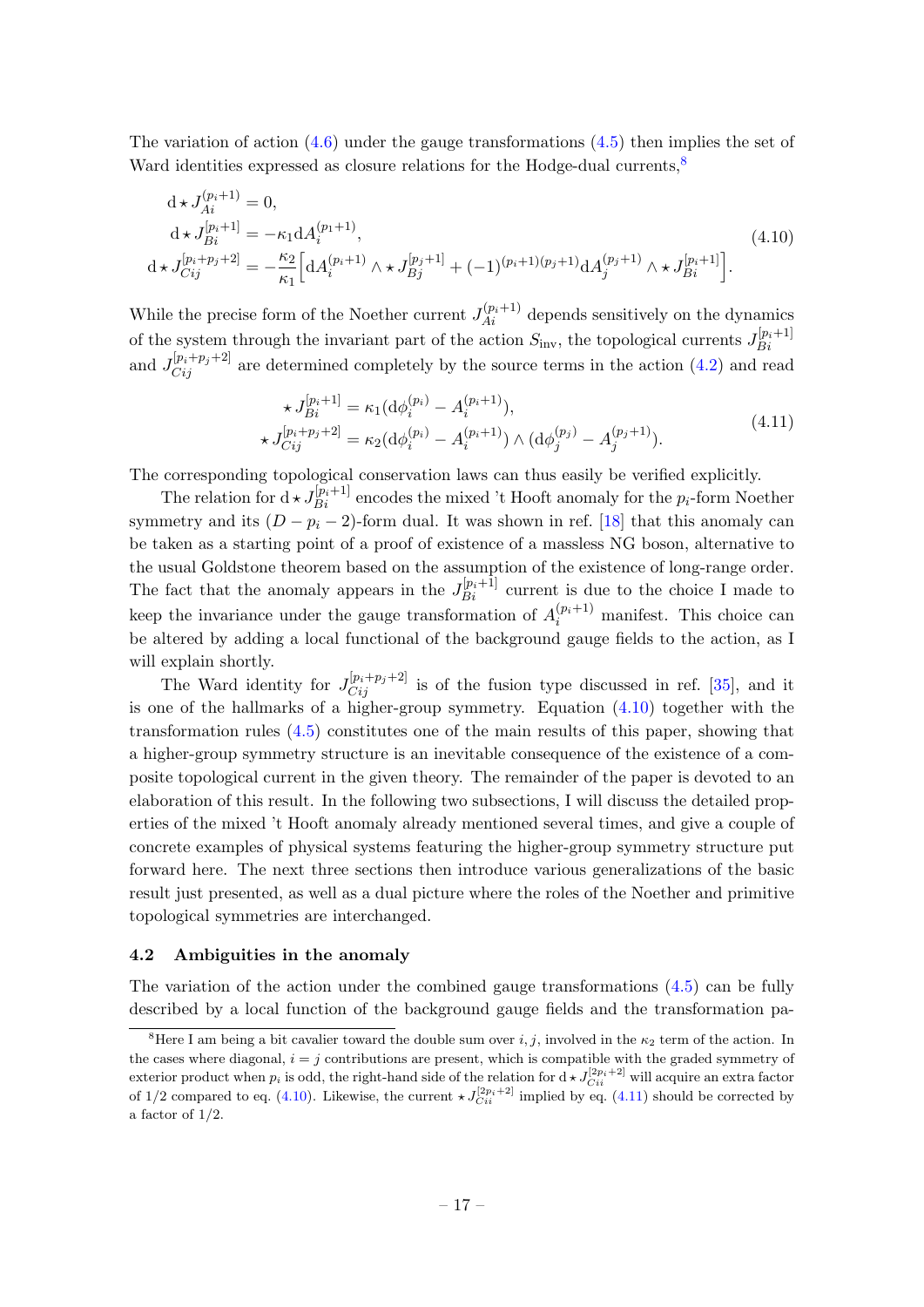rameters,  $\mathcal{I}^{(D)}$  in a notation borrowed from ref. [\[35\]](#page-37-5), defined by

<span id="page-18-2"></span>
$$
\delta S = 2\pi i \int \mathcal{I}^{(D)}.\tag{4.12}
$$

It follows from eq.  $(4.6)$  that for the choice of action  $(4.2)$ , one has

<span id="page-18-3"></span>
$$
\mathcal{I}^{(D)} = \frac{\kappa_1}{2\pi i} \sum_{i} (-1)^{D + p_i} \beta_i^{[p_i + 2]} \wedge \mathrm{d}A_i^{(p_i + 1)}.
$$
\n(4.13)

If we imagine that the D-dimensional spacetime manifold forms the boundary of a  $(D+1)$ dimensional bulk, this can be understood via the anomaly inflow mechanism as arising from a Chern-Simons (CS) theory in the bulk. The action of the CS theory is defined by local function  $\mathcal{I}^{(D+1)}$  of the gauge fields such that its variation under the transformations [\(4.5\)](#page-15-5) satisfies  $\delta \mathcal{I}^{(D+1)} \equiv d\mathcal{I}^{(D)}$ . In our case, it readily follows that

<span id="page-18-0"></span>
$$
\mathcal{I}^{(D+1)} = \frac{\kappa_1}{2\pi i} \sum_{i} (-1)^{D+p_i} B_i^{[p_i+1]} \wedge \mathrm{d}A_i^{(p_i+1)}.
$$
 (4.14)

Note that the last, nontrivial contribution to the transformation of  $B_i^{[p_i+1]}$  $i^{[pi+1]}$  in eq. [\(4.5\)](#page-15-5) drops out of  $\delta \mathcal{I}^{(D+1)}$  thanks to the graded symmetry of  $\gamma_{ij}^{[p_i+p_j+3]}$ , inherited from that of  $C_{ij}^{[p_i+p_j+2]}$  via eq. [\(4.1\)](#page-14-1). Finally, the exterior derivative of the CS  $(D+1)$ -form [\(4.14\)](#page-18-0) gives a gauge-invariant anomaly polynomial,  $\mathcal{I}^{(D+2)} \equiv d\mathcal{I}^{(D+1)}$ , that governs the 't Hooft anomalies of the theory. Using the same graded symmetry of  $C_{ij}^{[p_i+p_j+2]}$ , this can be expressed directly in terms of the field strengths [\(4.7\)](#page-16-1),

<span id="page-18-1"></span>
$$
\mathcal{I}^{(D+2)} = \frac{\kappa_1}{2\pi i} \sum_i (-1)^{D+p_i} d B_i^{[p_i+1]} \wedge d A_i^{(p_i+1)} = \frac{\kappa_1}{2\pi i} \sum_i (-1)^{D+p_i} G_i^{[p_i]} \wedge F_i^{(p_i+2)}.
$$
 (4.15)

It is well-known that unlike the gauge-invariant anomaly polynomial [\(4.15\)](#page-18-1), the Ddimensional description of the anomaly encoded in the D-form  $\mathcal{I}^{(D)}$  defined by eq. [\(4.12\)](#page-18-2) suffers from an ambiguity. Indeed, one can add to the action an arbitrary local functional of the background gauge fields only,  $2\pi i \int \mathcal{K}_{c.t.}^{(D)}$ , that serves as a counterterm to modify the current conservation laws [\(4.10\)](#page-17-2). Adding such a local counterterm amounts to shifting  $\mathcal{I}^{(D)}$  by  $\mathcal{I}_{\text{c.t.}}^{(D)} \equiv \delta \mathcal{K}_{\text{c.t.}}^{(D)}$  and in turn, via the descent relation  $\delta \mathcal{I}^{(D+1)} = d\mathcal{I}^{(D)}$ , to shifting the CS  $(D + 1)$ -form  $(4.14)$  by  $\mathcal{I}_{c.t.}^{(D+1)} = d\mathcal{K}_{c.t.}^{(D)}$ . This makes it clear that adding an arbitrary local functional of the background gauge fields to the action leaves the anomaly polynomial [\(4.15\)](#page-18-1) unchanged as expected.

While the counterterm functional can in principle be chosen at will, there are some natural options that suggest themselves. These are motivated by the observation that, by eqs. [\(4.10\)](#page-17-2) and [\(4.11\)](#page-17-3), the currents  $J_{Bi}^{[p_i+1]}$  and  $J_{Cij}^{[p_i+p_j+2]}$  are manifestly gauge-invariant but not conserved. On the other hand, the current  $J_{Ai}^{(p_i+1)}$ , while conserved, is not gaugeinvariant due to contributions arising from the  $A_i^{(p_i+1)}$  $i^{(p_i+1)}$ -dependence of the source terms in eq.  $(4.2)$ , that is due to the very gauge invariance of the other two currents. This is the usual dilemma in presence of an anomaly. For various reasons, one may want to make one or both of  $J_{Bi}^{[p_i+1]}$  and  $J_{Cij}^{[p_i+p_j+2]}$  conserved instead of  $J_{Ai}^{(p_i+1)}$ . This is a necessity should some of the gauge fields actually be dynamical.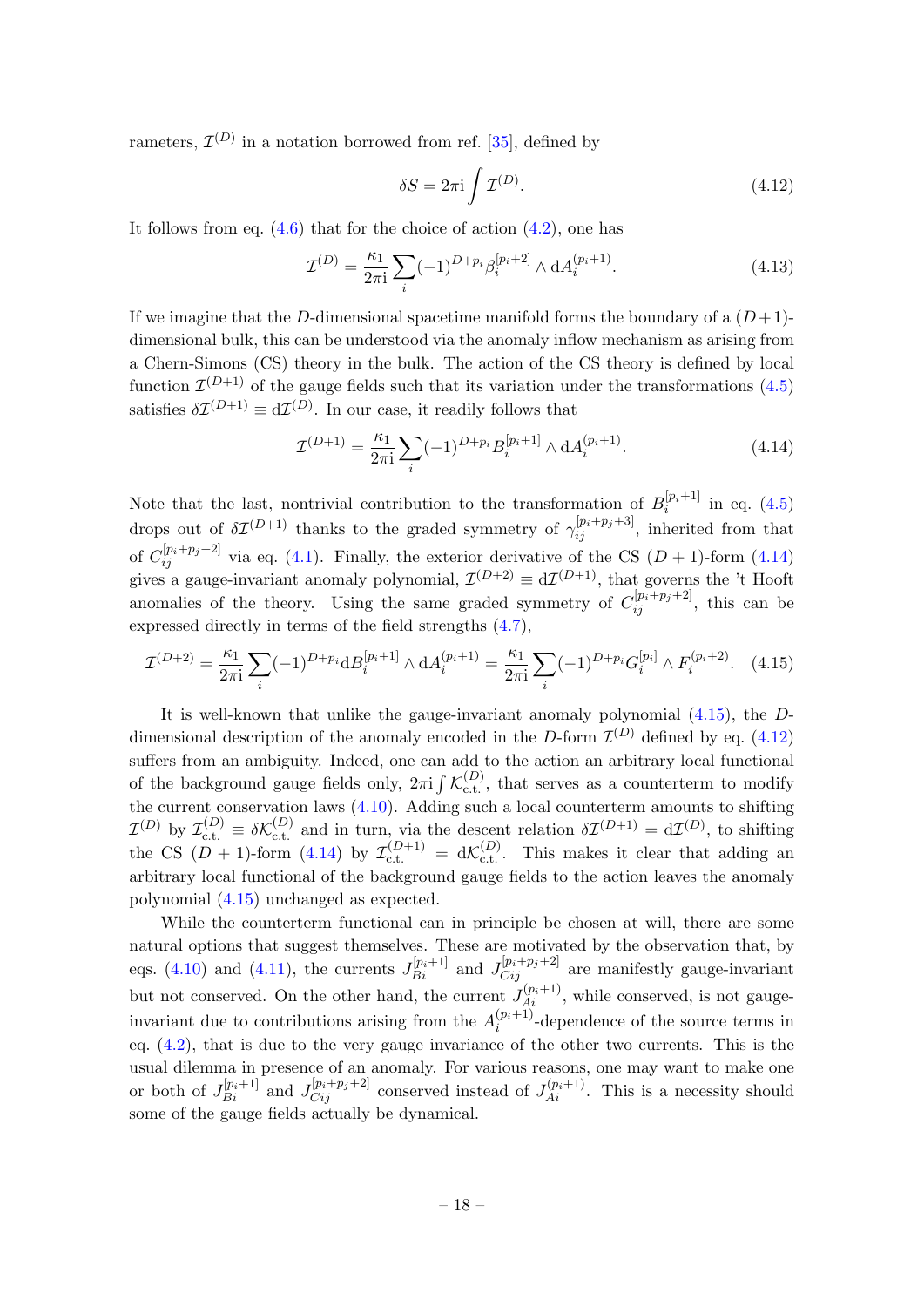## <span id="page-19-0"></span> $\mathrm{4.2.1\quad Making\ }J_{Bi}^{[p_i+1]}\ \mathrm{conserved}$

The simplest choice of counterterm that suggests itself is

<span id="page-19-3"></span>
$$
\mathcal{K}_{\text{c.t.}}^{(D)} = \frac{\kappa_1}{2\pi i} \sum_{i} B_i^{[p_i+1]} \wedge A_i^{(p_i+1)}.
$$
\n(4.16)

This cancels the original variation of action as expressed by eq. [\(4.13\)](#page-18-3) and replaces it, up to surface terms, with

<span id="page-19-2"></span>
$$
\mathcal{I}^{(D)} + \mathcal{I}_{\text{c.t.}}^{(D)} = \frac{1}{2\pi i} \bigg[ \kappa_1 \sum_i B_i^{[p_i+1]} \wedge \text{d}\alpha_i^{(p_i)} - \kappa_2 \sum_{i,j} (-1)^{D+p_j} \gamma_{ij}^{[p_i+p_j+3]} \wedge (A_i^{(p_i+1)} + \text{d}\alpha_i^{(p_i)}) \wedge \text{d}A_j^{(p_j+1)} \bigg]. \tag{4.17}
$$

This somewhat unwieldy expression corresponds to the inflow from a very simple bulk CS action, which is most easily obtained by adding  $d\mathcal{K}_{\text{c.t.}}^{(D)}$  to eq. [\(4.14\)](#page-18-0),

$$
\mathcal{I}^{(D+1)} + \mathcal{I}_{\text{c.t.}}^{(D+1)} = \frac{\kappa_1}{2\pi i} \sum_i \mathrm{d}B_i^{[p_i+1]} \wedge A_i^{(p_i+1)}.
$$
\n(4.18)

This of course yields the same anomaly polynomial  $(4.15)$ . The variation of the action  $(4.17)$ can be used to obtain the modified Ward identities for the currents, still defined by eq. [\(4.9\)](#page-16-2). A short calculation shows that the divergences of  $J_{Ai}^{(p_i+1)}$  and  $J_{Bi}^{[p_i+1]}$  displayed in eq. [\(4.10\)](#page-17-2) must be replaced with

$$
d \star J_{Ai}^{(p_i+1)} \to (-1)^{(D+1)(p_i+1)} \kappa_1 dB_i^{[p_i+1]}, \qquad d \star J_{Bi}^{[p_i+1]} \to 0.
$$
 (4.19)

The conservation of  $J_{Bi}^{[p_i+1]}$  is a simple consequence of the fact that adding the countert-erm [\(4.16\)](#page-19-3) shifts the source terms in the action [\(4.2\)](#page-15-1) so that  $\star J_{Bi}^{[p_i+1]} \to \kappa_1 d\phi_i^{(p_i)}$  $i^{(pi)}$ . Finally, the Ward identity for  $J_{Cij}^{[p_i+p_j+2]}$  keeps the same functional form as displayed in eq. [\(4.10\)](#page-17-2), except that the currents  $J_{Bi}^{[p_i+1]}$  on its right-hand side are to be interpreted as the original ones, given by eq. [\(4.11\)](#page-17-3). Altogether, the net effect of adding the counterterm [\(4.16\)](#page-19-3) to the action is to toggle which of the currents  $J_{Ai}^{(p_i+1)}$  and  $J_{Bi}^{[p_i+1]}$  is conserved. This can be understood in terms of the duality between the associated symmetries, inspected more closely in section [6.](#page-27-0)

## <span id="page-19-1"></span> $4.2.2 \quad \mathrm{Making}\ J_{Bi}^{[p_i+1]}\ \mathrm{and}\ J_{Cij}^{[p_i+p_j+2]}\ \mathrm{conserved}$

What the counterterm  $(4.16)$  does is to remove from the action  $(4.2)$  the term proportional to  $B_i^{[p_i+1]}$  ${}^{[p_i+1]}_{i}$  and independent of the dynamical NG fields  $\phi_i^{(p_i)}$  $i^{(pi)}$ . One may wish to do the same with the  $\phi_i^{(p_i)}$  $\binom{(p_i)}{i}$ -independent term proportional to  $C_{ij}^{[p_i+p_j+2]}$  as well. To that end, we set

$$
\mathcal{K}_{\text{c.t.}}^{(D)} = \frac{1}{2\pi i} \left( \kappa_1 \sum_i B_i^{[p_i+1]} \wedge A_i^{(p_i+1)} - \frac{\kappa_2}{2} \sum_{i,j} C_{ij}^{[p_i+p_j+2]} \wedge A_i^{(p_i+1)} \wedge A_j^{(p_j+1)} \right) \tag{4.20}
$$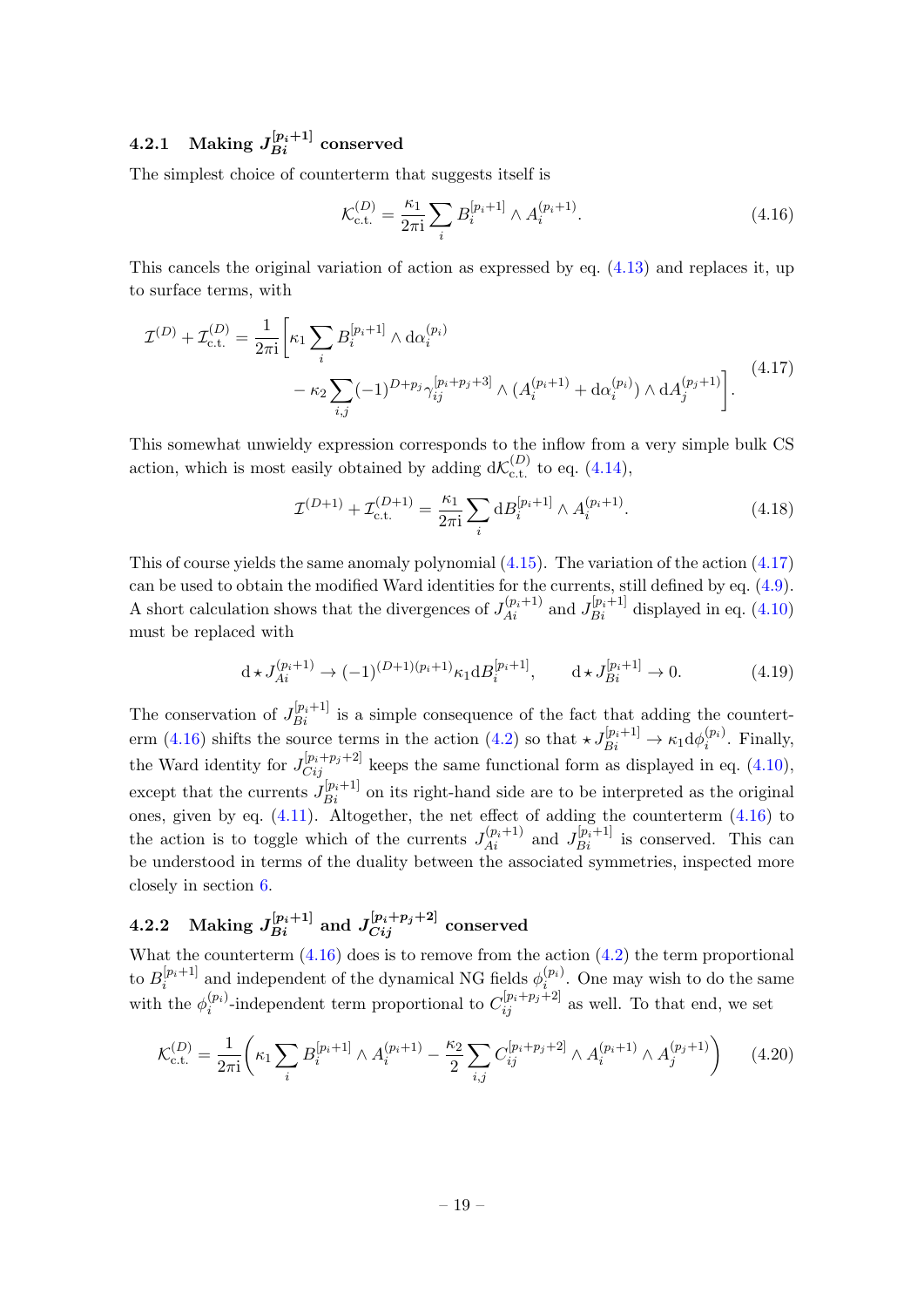instead of eq. [\(4.16\)](#page-19-3). The action can then be written in a compact manner as

<span id="page-20-2"></span>
$$
S + 2\pi i \int \mathcal{K}_{c.t.}^{(D)} = S_{inv} + \int \left( \kappa_1 \sum_i B_{eff,i}^{[p_i+1]} \wedge d\phi_i^{(p_i)} + \frac{\kappa_2}{2} \sum_{i,j} C_{ij}^{[p_i+p_j+2]} \wedge d\phi_i^{(p_i)} \wedge d\phi_j^{(p_j)} \right),
$$
\n(4.21)

where

<span id="page-20-1"></span>
$$
B_{\text{eff},i}^{[p_i+1]} \equiv B_i^{[p_i+1]} - \frac{\kappa_2}{\kappa_1} \sum_j C_{ji}^{[p_i+p_j+2]} \wedge A_j^{(p_j+1)}.
$$
 (4.22)

One may of course think of this as a mere shorthand notation and carry on with the analysis of the symmetries of the theory under the transformation [\(4.5\)](#page-15-5) of the original background fields  $B_i^{[p_i+1]}$  $\binom{[p_i+1]}{i}$  and  $C_{ij}^{[p_i+p_j+2]}$ . The variation of the action is then described, up to surface terms, by

<span id="page-20-0"></span>
$$
\mathcal{I}^{(D)} + \mathcal{I}_{\text{c.t.}}^{(D)} = \frac{1}{2\pi i} \left( \kappa_1 \sum_i B_{\text{eff},i}^{[p_i+1]} \wedge \mathrm{d}\alpha_i^{(p_i)} - \frac{\kappa_2}{2} \sum_{i,j} C_{ij}^{[p_i+p_j+2]} \wedge \mathrm{d}\alpha_i^{(p_i)} \wedge \mathrm{d}\alpha_j^{(p_j)} \right). \tag{4.23}
$$

<span id="page-20-4"></span>This corresponds to an inflow of the anomaly from the bulk CS action, given by

$$
\mathcal{I}^{(D+1)} + \mathcal{I}_{\text{c.t.}}^{(D+1)} = \frac{1}{2\pi i} \bigg[ \kappa_1 \sum_i \mathrm{d}B_i^{[p_i+1]} \wedge A_i^{(p_i+1)} - \frac{\kappa_2}{2} \mathrm{d} \big( C_{ij}^{[p_i+p_j+2]} \wedge A_i^{(p_i+1)} \wedge A_j^{(p_j+1)} \big) \bigg], \tag{4.24}
$$

which once again leads to the same anomaly polynomial [\(4.15\)](#page-18-1). From the variation of the action [\(4.23\)](#page-20-0) one can then extract the modified Ward identities for the currents. This time, the conservation laws for  $J_{Ai}^{(p_i+1)}$  and  $J_{Bi}^{[p_i+1]}$  become

$$
d \star J_{Ai}^{(p_i+1)} \to (-1)^{(D+1)(p_i+1)} \kappa_1 dB_{eff,i}^{[p_i+1]}, \qquad d \star J_{Bi}^{[p_i+1]} \to 0.
$$
 (4.25)

The conservation law for  $J_{Cij}^{[p_i+p_j+2]}$  still keeps the functional form given in eq. [\(4.10\)](#page-17-2), where  $J_{Bi}^{[p_i+1]}$  is to be interpreted as the new current,  $\star J_{Bi}^{[p_i+1]} \to \kappa_1 d\phi_i^{(p_i)}$  $i^{(p_i)}$ .

Alternatively, one may think of  $B_{\text{eff},i}^{[p_i+1]}$  in eq. [\(4.22\)](#page-20-1) as a new background gauge field, replacing  $B_i^{[p_i+1]}$  $i^{[p_i+1]}$ . After all, this would have been the natural choice, had I started from the beginning with the ungauged topological currents, proportional to  $\star d\phi_i^{(p_i)}$  $i^{(p_i)}$  and  $\star (\mathrm{d}\phi_i^{(p_i)} \wedge$  $\mathrm d\phi_i^{(p_j)}$  $j^{(p_j)}$ ). The transformation rule for this new source follows from eqs. [\(4.22\)](#page-20-1) and [\(4.5\)](#page-15-5),

<span id="page-20-3"></span>
$$
B_{\text{eff},i}^{[p_i+1]} \to B_{\text{eff},i}^{[p_i+1]} + \mathrm{d}\beta_{\text{eff},i}^{[p_i+2]} - \frac{\kappa_2}{\kappa_1} \sum_j C_{ji}^{[p_i+p_j+2]} \wedge \mathrm{d}\alpha_j^{(p_j)},\tag{4.26}
$$

where

$$
\beta_{\text{eff},i}^{[p_i+2]} \equiv \beta_i^{[p_i+2]} - \frac{\kappa_2}{\kappa_1} \sum_j \gamma_{ji}^{[p_i+p_j+3]} \wedge (A_j^{(p_j+1)} + \text{d}\alpha_j^{(p_j)}).
$$
(4.27)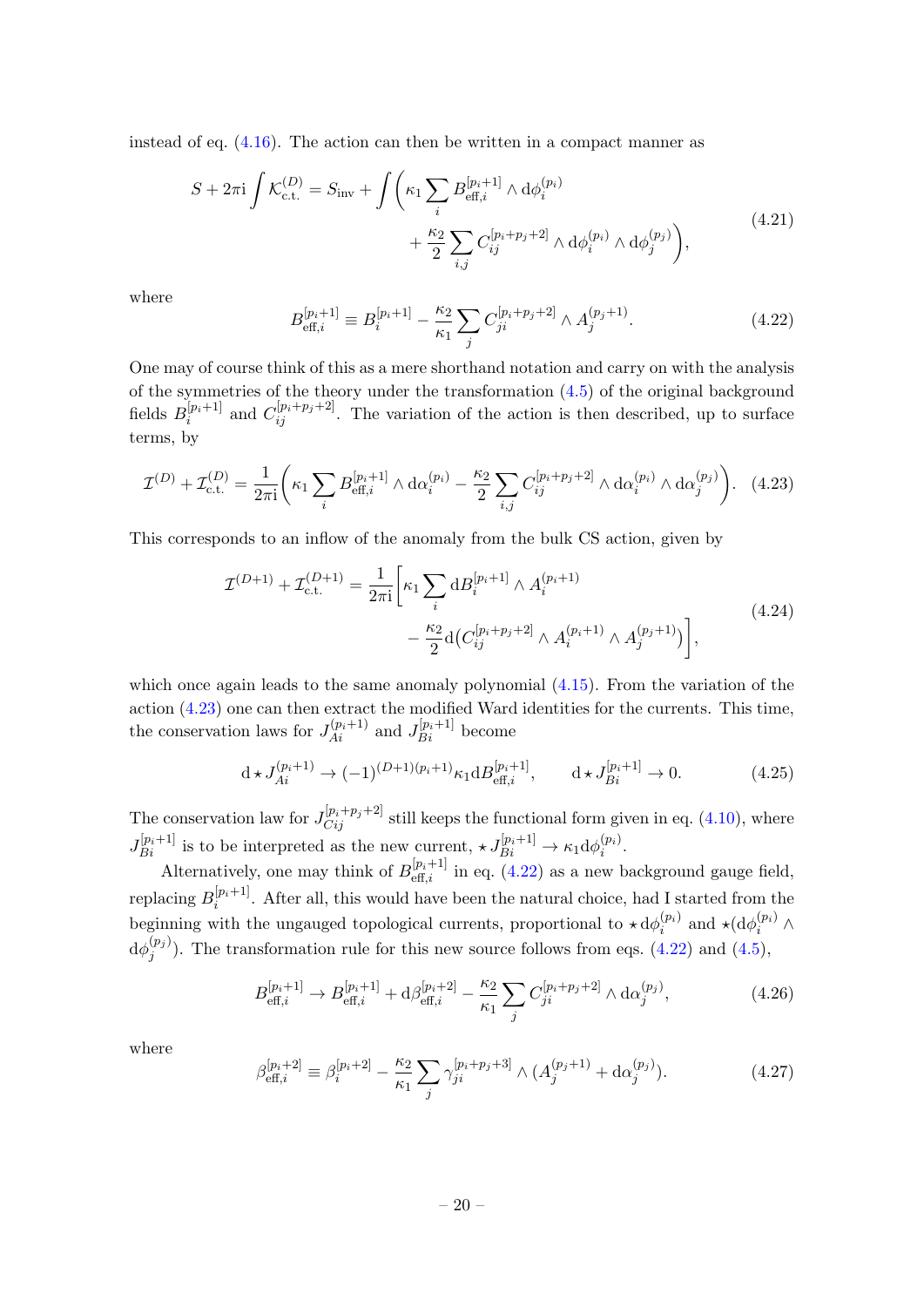In terms of the background field  $B_{\text{eff},i}^{[p_i+1]}$ , the field strength  $G_i^{[p_i]}$  $i^{[pi]}$ , defined by eq.  $(4.7)$ , reads

$$
G_i^{[p_i]} = \mathrm{d}B_{\mathrm{eff},i}^{[p_i+1]} + \frac{\kappa_2}{\kappa_1} \sum_j \mathrm{d}C_{ji}^{[p_i+p_j+2]} \wedge A_j^{(p_j+1)}.\tag{4.28}
$$

The variation of the action  $(4.23)$  then finally gives the new Ward identities for all the currents, where the current  $J_{Bi}^{[p_i+1]}$  is now defined by the variation of the action with respect to  $B_{\text{eff},i}^{[p_i+1]}$ . One finds that by construction, both  $J_{Bi}^{[p_i+1]}$  and  $J_{Cij}^{[p_i+p_j+2]}$  are conserved, yet they are not gauge-invariant. On the other hand, the  $J_{Ai}^{(p_i+1)}$  current now becomes manifestly gauge-invariant due to the absence of  $A_i^{(p_j+1)}$  $j^{(\nu_j+1)}$  in the source terms in the action [\(4.21\)](#page-20-2). It is however not conserved, but rather satisfies the fusion-type Ward identity,

$$
d \star J_{Ai}^{(p_i+1)} \to (-1)^{(D+1)(p_i+1)} \left( \kappa_1 d B_{\text{eff},i}^{[p_i+1]} + \frac{\kappa_2}{\kappa_1} d C_{ji}^{[p_i+p_j+2]} \wedge \star J_{Bj}^{[p_j+1]} \right). \tag{4.29}
$$

This concludes the discussion of alternative presentations of the symmetries of the action and the Ward identities for the currents. As the analysis shows, there are really two different sources of violation of naive current conservation: mixed 't Hooft anomalies and mixing of currents in presence of background gauge fields, arising from the higher-group symmetry. These two effects are independent of each other. On the one hand, ordinary single-component superfluids feature only a 0-form  $U(1)$  Noether symmetry and its  $(D-2)$ form dual together with their mixed anomaly. On the other hand, it will become clear in section [7](#page-31-0) that it is very well possible to have the same higher-group structure with a strictly invariant action, that is without any 't Hooft anomaly.

#### <span id="page-21-0"></span>4.3 Some examples

The mechanism whereby a higher-group symmetry arises from the existence of composite currents seems very general, but what are the concrete physical systems where it is actually realized? Thinking for simplicity of a two-component system with NG fields  $\phi_1^{(p)}$  $y_1^{(p)}$  and  $\phi_2^{(q)}$  $\frac{(q)}{2},$ the exterior product  $d\phi_1^{(p)} \wedge d\phi_2^{(q)}$  will be the Hodge dual of a new conserved current only if  $p+q \leq D-3$ . Hence, there is only one possibility in  $D=3$  spacetime dimensions, namely  $(p, q) = (0, 0)$ . In  $D = 4$  spacetime dimensions, the possible choices modulo permutation are  $(0,0)$  and  $(0,1)$ . While one might of course speculate about the physical relevance of more complicated examples in higher dimensions, I will focus on these two cases.

### <span id="page-21-1"></span>4.3.1 The  $(p, q) = (0, 0)$  case

Choosing the 0-form compact Abelian U(1) symmetry, the corresponding Abelian NG field describes an s-wave superfluid. Hence, a field theory with two such NG fields naturally represents a two-component superfluid mixture.

Each of the superfluid components possesses a 0-form Noether  $U(1)$  symmetry corresponding to conservation of particle number, which is spontaneously broken. In the absence of the background gauge fields  $A_i^{(1)}$  $i_j^{(1)}$ , the associated 1-form Noether current equals, up to normalization,  $d\phi_i$  plus higher-order contributions, depending on the precise equation of state of the system [\[76\]](#page-39-5). In addition, each superfluid component possesses a dual  $(D-2)$ form U(1) symmetry with the current  $J_{Bi}^{[1]}$  proportional to  $\star d\phi_i$ , without any higher-order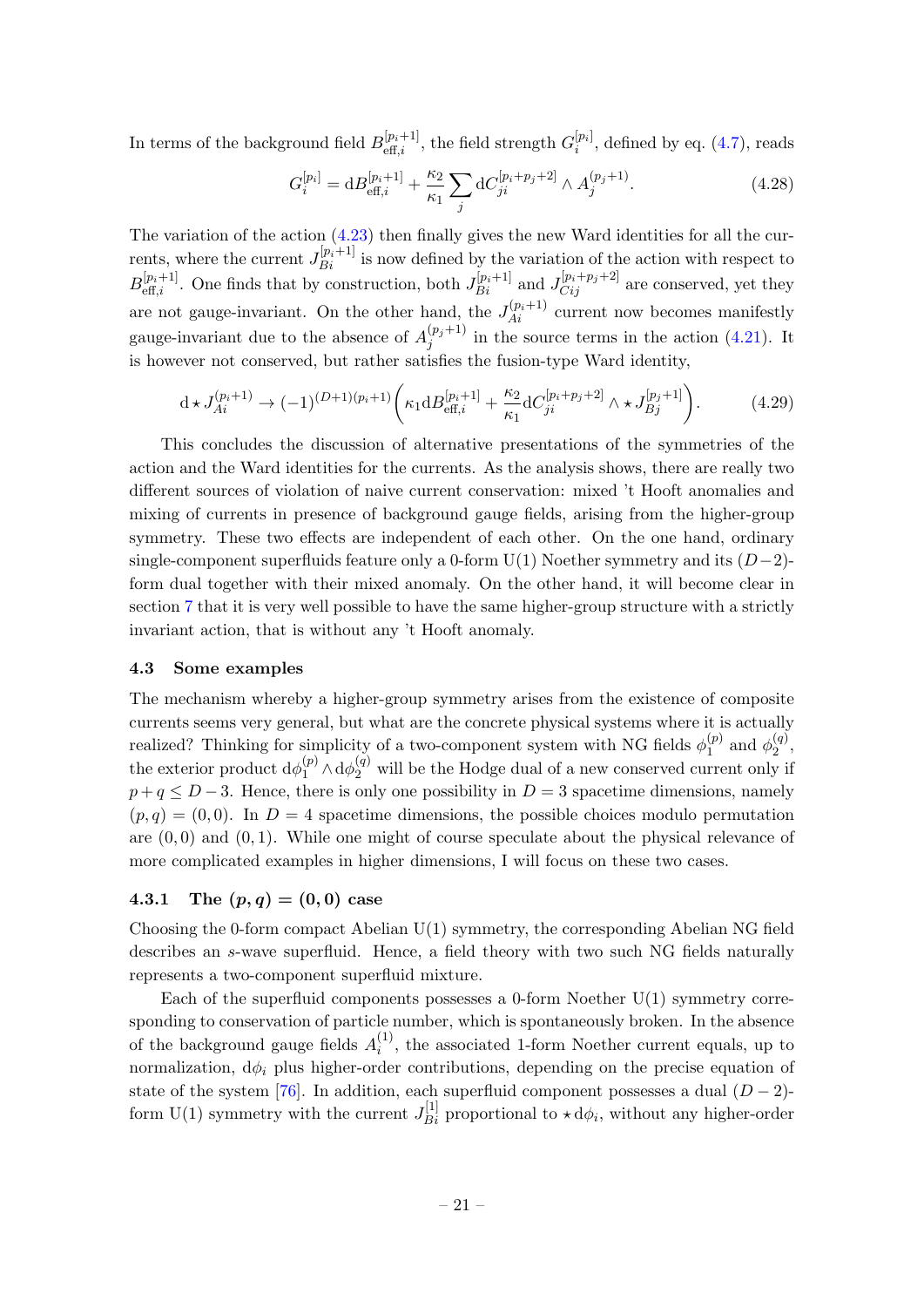corrections regardless of the interactions. This is closely related to the "superfluid velocity" of the i-th component, which in the nonrelativistic limit takes the form

<span id="page-22-1"></span>
$$
\boldsymbol{v}_i = \frac{\boldsymbol{\nabla} \phi_i}{m_i},\tag{4.30}
$$

where  $m_i$  is the mass of the constituent (atom or molecule) of the *i*-th component. From the general definition [\(2.3\)](#page-6-4) it follows that the integral charge associated with the current  $J_{Bi}^{[1]}$  is obtained by integrating  $d\phi_i$  along a closed curve. The dual  $(D-2)$ -form symmetry therefore measures the winding of the superfluid phase. The corresponding charged object is the worldsheet of a superfluid vortex, which indeed has dimension  $D-2$  (the vortex is a point object in  $D = 3$  and a line object in  $D = 4$ ) and gives a nonzero winding number when linked with the closed curve  $\Sigma_1$  on which the charge [\(2.3\)](#page-6-4) is defined. This  $(D-2)$ form symmetry remains unbroken due to the fact that in superfluids, vortices take a finite amount of energy to excite.

Let us now briefly discuss the modification brought about by adding the background gauge fields  $A_i^{(1)}$  $i<sup>(1)</sup>$ . In the context of superfluids, it is natural to choose the presentation of symmetries worked out in section [4.](#page-14-0) Here the Noether  $U(1)$  symmetries are exact in the sense that the corresponding currents  $J_{Ai}^{(1)}$  are exactly conserved. This is expected in an experimental setup where the particle number can be controlled as long as a finite, closed sample of the superfluid is used. Then the dual topological  $(D-2)$ -form symmetries are necessarily anomalous. The conservation law

<span id="page-22-0"></span>
$$
d \star J_{Bi}^{[1]} = -\kappa_1 d A_i^{(1)}, \tag{4.31}
$$

being a special case of eq.  $(4.10)$ , has a simple interpretation in charged superfluids, where eq. [\(4.31\)](#page-22-0) tells us that the superfluid winding number is not conserved in the presence of a background magnetic field. This finds a natural realization in the physics of type-II superconductors, where magnetic field can only exist in the presence of vortices. One should however treat this analogy with some care since the basic phenomenology of superconductivity, including the Meissner effect and the very existence of the Abrikosov vortex lattice in type-II superconductors, relies essentially on the dynamical nature of the magnetic field. Here, on the contrary, the U(1) gauge fields  $A_i^{(1)}$  $i_i^{(1)}$  are treated as a fixed background.

In a two-component superfluid, we now have an additional  $(D-3)$ -form topological symmetry with current proportional to  $\star(d\phi_1 \wedge d\phi_2)$ , where the background gauge fields have been set to zero again. In terms of classical field theory, the relation  $(4.30)$  between the gradient of the NG field and the superflow velocity indicates that the composite current measures the degree to which the superflows of the two superfluid components are noncollinear. The integral charge of the  $(D-3)$ -form composite symmetry is obtained by integrating  $d\phi_1 \wedge d\phi_2$  over a two-dimensional surface  $\Sigma_2$ . Since the group manifold  $U(1) \times U(1)$  has the topology of a torus on which  $d\phi_1 \wedge d\phi_2$  defines a volume form up to normalization, it is natural to choose  $\Sigma_2$  as a torus as well. In  $D=4$  spacetime dimensions, the charged object of the composite symmetry can then be taken as the worldsheet of a Hopf link, built out of two vortex rings, one of the  $\phi_1$  type and the other of the  $\phi_2$  type. The torus  $\Sigma_2$  must be chosen so that it links both vortex rings. The same construction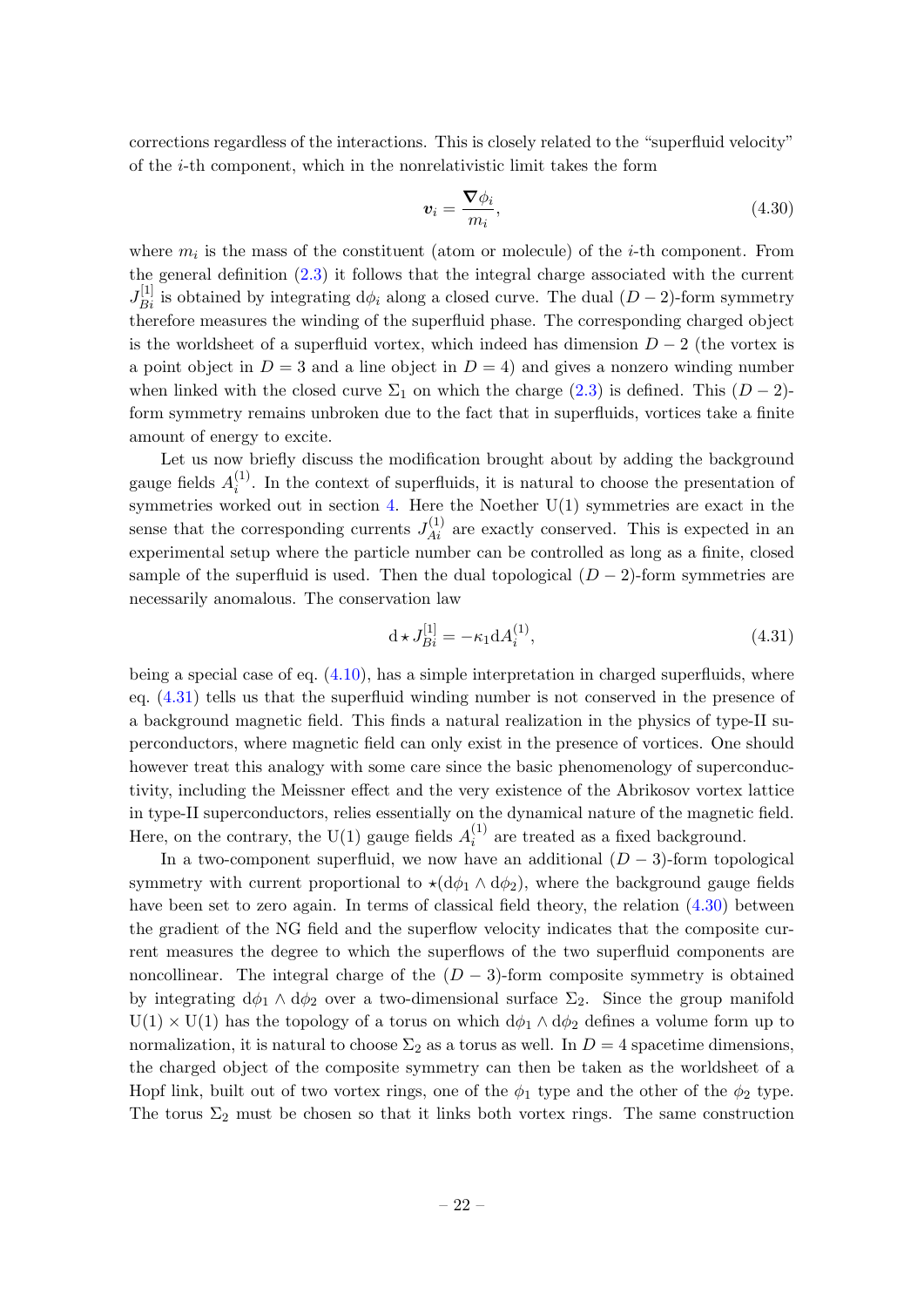can in principle be repeated in  $D = 3$  spacetime dimensions, but the interpretation of the resulting charged object is then less clear since it is necessarily localized in time and moreover the two linked rings forming the Hopf link do not represent static vortex rings.

### <span id="page-23-0"></span>4.3.2 The  $(p, q) = (0, 1)$  case

In a QCD-like theory with two light quark flavors of electric charges  $q_u, q_d$ , each of which carries baryon number b, the low-energy dynamics of neutral pions  $\pi^0$  (ignoring all other low-energy excitations possibly present) is governed by the following effective Lagrangian in flat four-dimensional Minkowski spacetime [\[77\]](#page-39-6),

<span id="page-23-1"></span>
$$
\mathcal{L} = \frac{1}{2} (\partial_{\mu} \pi^0)^2 + m_{\pi}^2 f_{\pi}^2 \cos\left(\frac{\pi^0}{f_{\pi}}\right)
$$
  
 
$$
- \frac{d}{16\pi^2 f_{\pi}} \epsilon^{\mu\nu\alpha\beta} \left[ (q_u + q_d) A_{\mu}^Q + 2b A_{\mu}^B \right] \partial_{\nu} \pi^0 \left[ (q_u - q_d) F_{\alpha\beta}^Q + F_{\alpha\beta}^I \right],
$$
(4.32)

where  $d$  is the dimension of the representation of the color gauge group that a single quark flavor transforms in. Furthermore,  $A_\mu^Q$ ,  $A_\mu^B$  and  $A_\mu^I$  are background gauge fields that couple respectively to electric charge, baryon number and isospin, and  $F_{\mu\nu}^{Q}$ ,  $F_{\mu\nu}^{B}$  and  $F_{\mu\nu}^{I}$  are the corresponding field-strength tensors. Finally,  $m_{\pi}$  and  $f_{\pi}$  are the two effective couplings of the low-energy EFT, representing the pion mass and decay constant.

For physical values of the group charges,  $d = 3$ ,  $b = 1/3$  and  $q_u = 2/3$ ,  $q_d = -1/3$ , the Lagrangian [\(4.32\)](#page-23-1) reproduces the well-known anomalous coupling of the neutral pion to a pair of electromagnetic fields. When the electromagnetic field becomes dynamical, whereas  $A^B_\mu$  and  $A^I_\mu$  are absent, this is a particular realization of axion electrodynamics [\[78\]](#page-39-7). The anomalous, topological coupling between the axion (neutral pion) and the electromagnetic field has been shown to give rise to a semistrict 3-group symmetry [\[37–](#page-37-7)[39\]](#page-37-9) that is distinct from the higher-group structure proposed in this paper.

One can, however, choose the group charges differently. Demanding that  $q_u + q_d = 0$ and dropping for simplicity the background isospin field, the topological coupling of neutral pions to a pair of photons disappears and the Lagrangian [\(4.32\)](#page-23-1) reduces to

<span id="page-23-2"></span>
$$
\mathcal{L} = \frac{1}{2} (\partial_{\mu} \pi^0)^2 + m_{\pi}^2 f_{\pi}^2 \cos\left(\frac{\pi^0}{f_{\pi}}\right) - \frac{bd(q_u - q_d)}{8\pi^2 f_{\pi}} \epsilon^{\mu\nu\alpha\beta} A_{\mu}^B \partial_{\nu} \pi^0 F_{\alpha\beta}^Q. \tag{4.33}
$$

Upon taking the "chiral limit,"  $m_{\pi} \rightarrow 0$ , to recover an exact shift symmetry for the neutral pion, and adding a kinetic term for the electromagnetic field, the action stemming from the Lagrangian [\(4.33\)](#page-23-2) takes precisely the form of eq. [\(4.2\)](#page-15-1) with the  $p = 0$  NG field corresponding to the neutral pion and the  $p = 1$  NG field to the photon. The last term in eq. [\(4.33\)](#page-23-2) corresponds to the source term of the form  $C^{(1)} \wedge d\phi_1^{(0)} \wedge d\phi_2^{(1)}$  $x_2^{(1)}$ . Thus, in the context of QCD, the second-order composite symmetry coupled to the background gauge field  $C^{(1)}$  measures the anomalous baryon number of neutral pions. This is responsible for the appearance of a new phase of QCD in strong magnetic fields, carrying a topological crystalline condensate of neutral pions, dubbed "chiral soliton lattice" [\[79\]](#page-39-8).

Within a QCD-like theory described by the low-energy effective Lagrangian [\(4.33\)](#page-23-2), it is also straightforward to understand what the quantized charged object corresponding to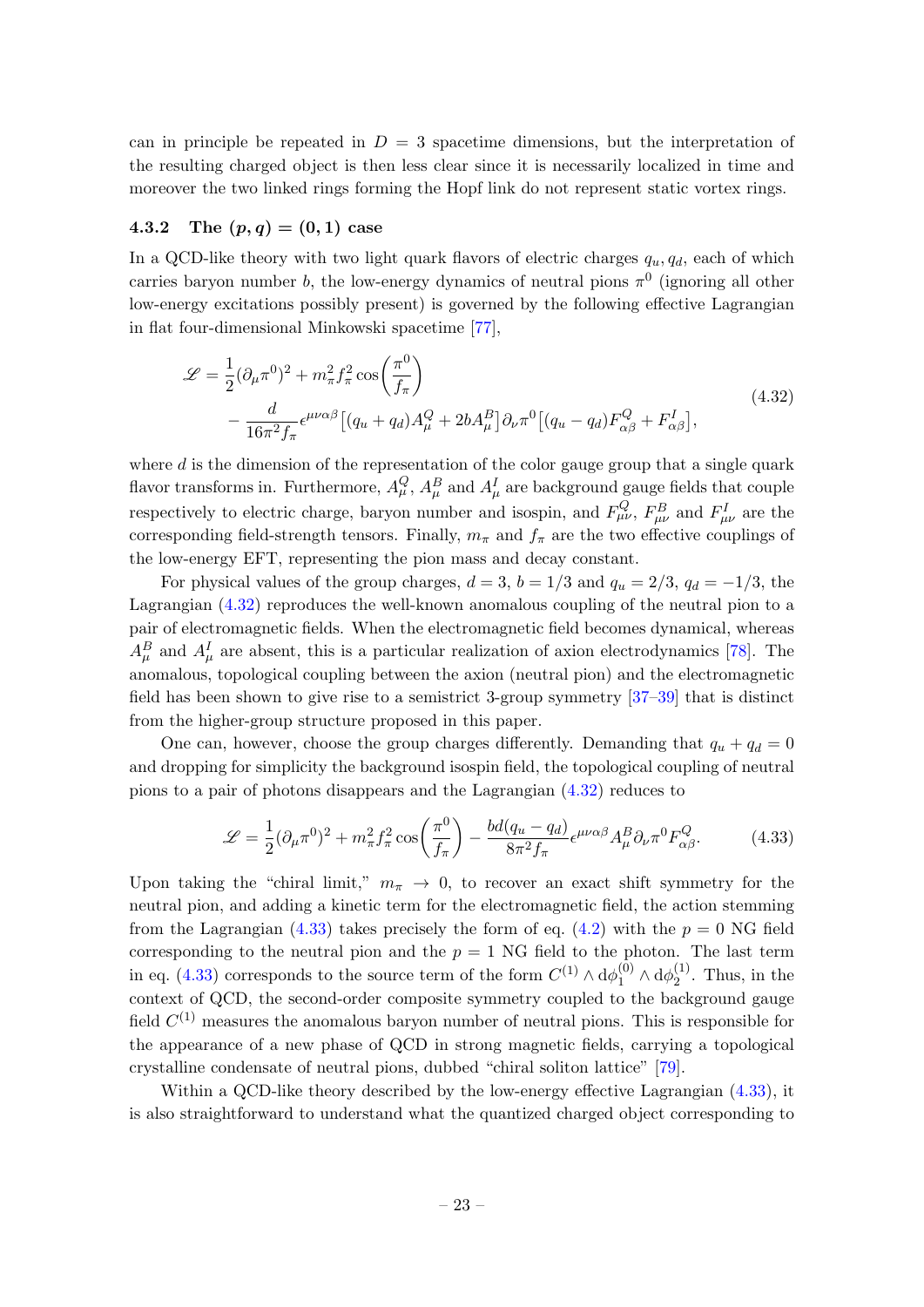the 0-form composite symmetry coupled to the background field  $A_\mu^B$  might be. First of all, the continuous shift symmetry acting on  $\pi^0$  is explicitly broken by the mass term down to a discrete subgroup. The dual 2-form topological symmetry with current proportional to  $\star d\pi^0$  survives. However, its natural charged object is no longer a vortex, but rather a domain wall, interpolating between the neighboring minima of the potential in eq. [\(4.33\)](#page-23-2). Going somewhat beyond the discussion in section [2.1,](#page-6-1) the topological charge of the domain wall is obtained by integrating  $d\pi^0$  over an *open* curve  $\Sigma_1$  piercing the domain wall. The charged object of the magnetic 1-form symmetry with current proportional to  $\star F^Q$  is the worldline of a magnetic monopole, as explained in section [2.2,](#page-7-0) and its topological charge is measured by integrating  $F^Q$  over a closed surface  $\Sigma_2$  surrounding the monopole. The charged object of the composite symmetry is then constructed out of a monopole and a domain wall that are topologically linked. The configuration that does the job is one where the monopole is surrounded by a spherical domain wall; this kind of soliton was considered previously in relation to the so-called Witten effect [\[37\]](#page-37-7). The charge of the composite object is obtained by integrating  $d\pi^0 \wedge F^Q$  over the three-dimensional domain  $\Sigma_1 \times \Sigma_2$ .

It is interesting to compare the  $(p, q) = (0, 1)$  case of our general setup to the Goldstone-Maxwell (GM) model, shown in ref. [\[35\]](#page-37-5) to possess a global 3-group symmetry. In order to make the notations match, one needs to make the following replacements, where the right-hand side indicates the notation used by Córdova et al.,

$$
\phi_1^{(0)} \to \chi, \qquad A_1^{(1)} \to A^{(1)}, \qquad B_{\text{eff},1}^{(3)} \to \Theta^{(3)},
$$
  
\n
$$
\phi_2^{(1)} \to c^{(1)}, \qquad A_2^{(2)} \to B_e^{(2)}, \qquad B_{\text{eff},2}^{(2)} \to B_m^{(2)},
$$
  
\n
$$
\chi_1^{(0)} \to \lambda_A^{(0)}, \qquad \alpha_2^{(1)} \to \Lambda_e^{(1)}, \qquad \beta_{\text{eff},1}^{(2)} \to \Lambda_{\Theta}^{(2)}, \qquad \beta_{\text{eff},2}^{(1)} \to \Lambda_m^{(1)}.
$$
\n(4.34)

Then the action  $(4.21)$  recovers that of the GM model *provided* one simultaneously identifies the background field  $C_{12}^{(1)} \equiv C^{(1)}$  with  $A^{(1)}$  and chooses the couplings as

$$
\kappa_1 = \frac{\mathrm{i}}{2\pi}, \qquad \kappa_2 = -\frac{\mathrm{i}\hat{\kappa}_A}{4\pi^2},\tag{4.35}
$$

where  $\hat{\kappa}_A$  is the 2-group coupling of the GM model. The transformation rules [\(4.26\)](#page-20-3) agree with those displayed in ref. [\[35\]](#page-37-5) up to a total derivative term absorbed into a redefinition of  $\beta_{\text{eff},i}^{[p_i+2]}$ , and the 5-form [\(4.24\)](#page-20-4) reproduces the bulk CS action shown in eq. (6.69) of ref. [\[35\]](#page-37-5).

This comparison reveals a possible mechanism to generate further theories with highergroup symmetry beyond those introduced in this paper. Namely, it is in principle possible to "contract" the underlying higher-group symmetry by identifying some of the background fields (and the corresponding transformation parameters), as long as this is consistent with all the transformation rules. It would be interesting to investigate if one can obtain more physically relevant field theories in this way.

#### <span id="page-24-0"></span>5 Generalization to higher-order composite currents

α

In this section, I will generalize the construction put forward above by taking into account the possibility that a given system possesses composite topological currents of higher order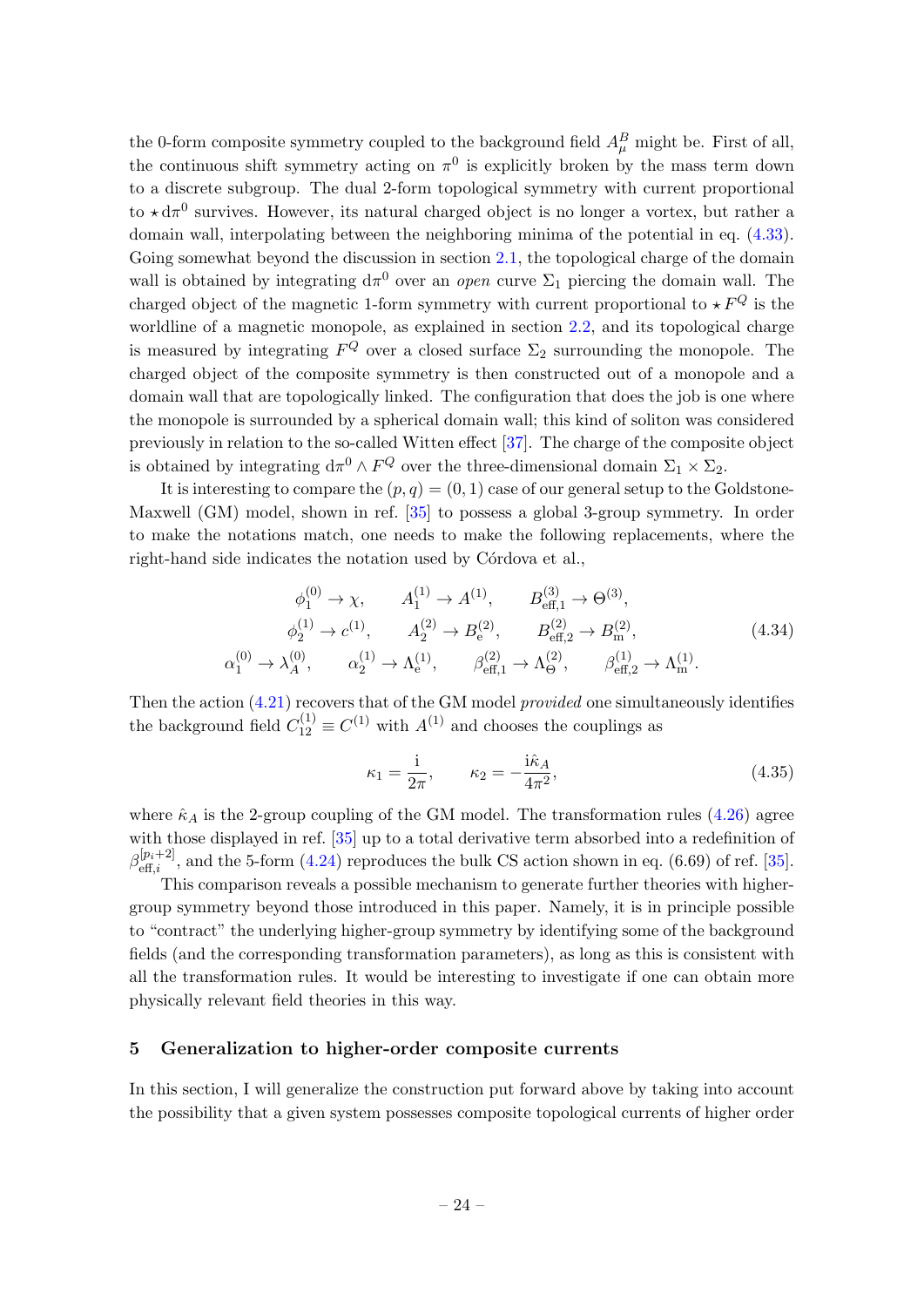than two. I should stress right at the outset that the motivation for doing so is theoretical rather than practical. Namely, there cannot be any nontrivial composite topological symmetries of order  $D$  or higher in  $D$  spacetime dimensions. The first, minimal example of a higher-order composite symmetry therefore appears in  $D = 4$  and can be thought of as a three-component superfluid where all the primitive symmetries are 0-form.

On the other hand, the extension of the formalism developed so far reveals a rather elegant underlying structure, where the deformation of the transformation rule for  $B_i^{[p_i+1]}$ i displayed in eq. [\(4.5\)](#page-15-5) repeats iteratively at higher orders. Due to the above-mentioned practical limitations, I will however restrict the generality of the discussion by the assumption that all the (still Abelian) Noether symmetries present in the system are 0-form. This makes it possible to avoid having to deal with complicated mixed symmetries of the higher-order topological currents under permutation of their constituents.

The basic ingredients in the setup are thus a set of 0-form NG fields  $\phi_i$  subject to independent shift symmetries, along with the associated 1-form background gauge fields  $A_i^{(1)}$ <sup>(1)</sup>. These will only enter the action through the combinations  $\Omega_i^{(1)} = d\phi_i - A_i^{(1)}$  $i^{(1)}$ , invariant under the simultaneous gauge transformation [\(4.3\)](#page-15-6), where  $p_i = 0$  and accordingly  $\alpha_i$  is a 0-form just like  $\phi_i$  itself. Out of these covariant derivatives, one can construct n-th order composite topological currents as  $\star (\Omega_{i_1}^{(1)})$  $\Omega_{i_1}^{(1)} \wedge \cdots \wedge \Omega_{i_n}^{(1)}$  $\binom{1}{i_n}$  up to an arbitrary normalization factor. These currents can in turn be coupled to a set of background gauge fields  $B_{i,j}^{[n]}$  $\prod\limits_{i_1\cdots i_n}^{[n]}$ Both the currents and the gauge fields are fully antisymmetric in their flavor indices.

A generic action featuring all the NG fields and background fields then takes a form analogous to eq.  $(4.2)$ ,

<span id="page-25-2"></span>
$$
S = S_{\text{inv}} + \int \sum_{n=1}^{D-1} \frac{\kappa_n}{n!} B_{i_1 \cdots i_n}^{[n]} \wedge (d\phi_{i_1} - A_{i_1}^{(1)}) \wedge \cdots \wedge (d\phi_{i_n} - A_{i_n}^{(1)}).
$$
 (5.1)

Now that it is not necessary to label all the constituents with a generic degree, it is safe to use Einstein's summation convention. The sum over source terms for the composite currents runs in principle up to the maximum possible degree of  $D-1$ , but may terminate earlier depending on the number of independent primitive currents in the theory. A naive Abelian transformation of the background fields  $B_{i,j}^{[n]}$  $i_1^{[n]}$  leads to an undesired,  $\phi_i$ -dependent shift of the action at every order of the sum. This issue can, however, be fixed by using the following set of simultaneous gauge transformations,

$$
\phi_i \to \phi_i + \alpha_i,
$$
  
\n
$$
A_i^{(1)} \to A_i^{(1)} + d\alpha_i,
$$
  
\n
$$
B_{i_1 \cdots i_n}^{[n]} \to B_{i_1 \cdots i_n}^{[n]} + d\beta_{i_1 \cdots i_n}^{[n+1]} + (-1)^{D+1} \frac{\kappa_{n+1}}{\kappa_n} \beta_{i_1 \cdots i_n i_{n+1}}^{[n+2]} \wedge dA_{i_{n+1}}^{(1)},
$$
\n
$$
(5.2)
$$

<span id="page-25-1"></span>which is an obvious generalization of eq.  $(4.5)$ . <sup>[9](#page-25-0)</sup> Upon this gauge transformation, the action

<span id="page-25-0"></span><sup>&</sup>lt;sup>9</sup>The last background field in the hierarchy transforms merely as  $B_{i_1\cdots i_{D-1}}^{[D-1]} \to B_{i_1\cdots i_{D-1}}^{[D-1]} + d\beta_{i_1\cdots i_{D-1}}^{[D]}$ but this can be included in eq. [\(5.2\)](#page-25-1) by formally setting  $\kappa_D = 0$  therein. An analogous remark applies to eqs. [\(5.4\)](#page-26-0) and [\(5.5\)](#page-26-1) below:  $\kappa_D$  is implicitly understood to be zero wherever it appears.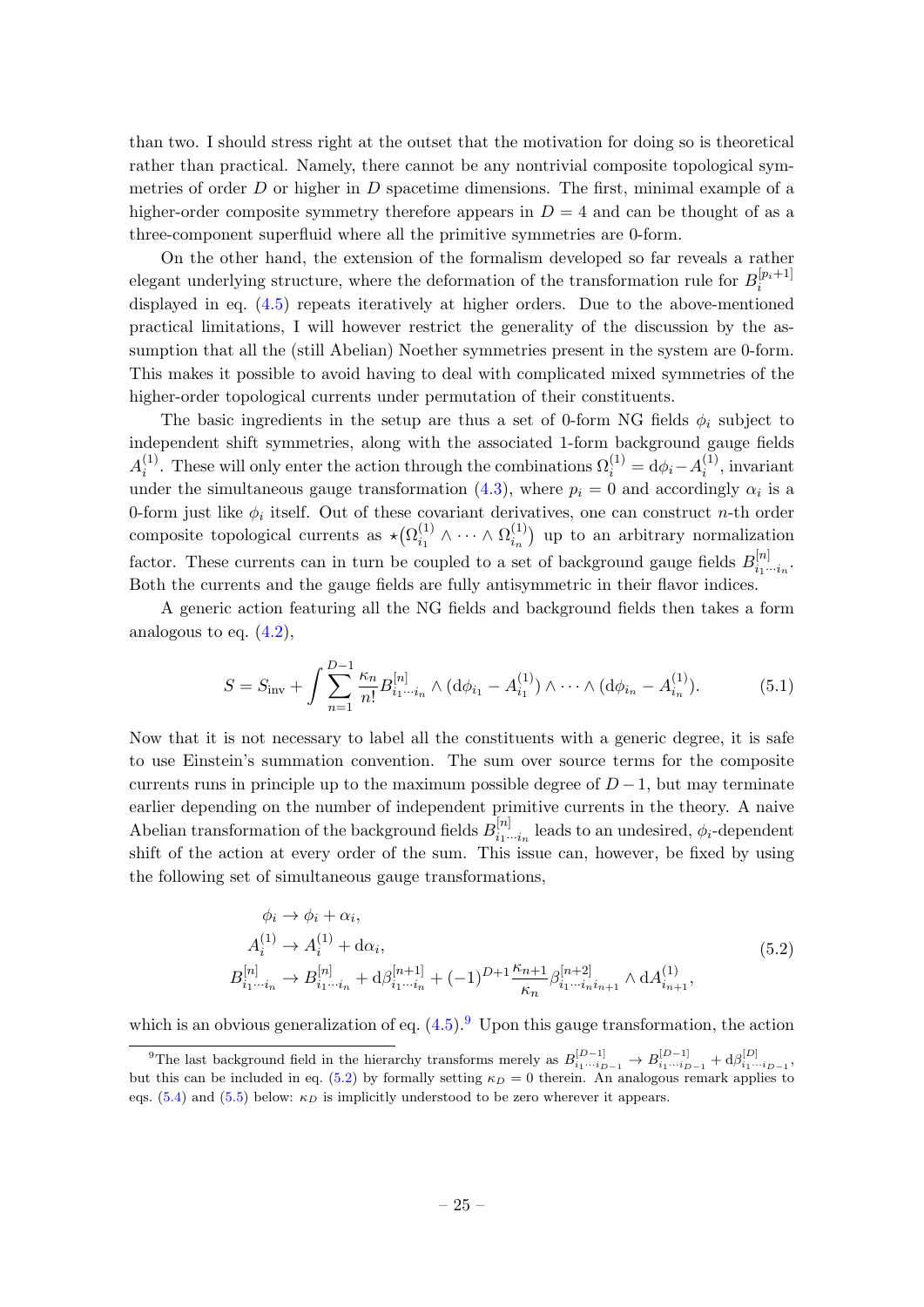shifts by

<span id="page-26-2"></span>
$$
\delta S = \int (-1)^D \kappa_1 \beta_i^{[2]} \wedge dA_i^{(1)},\tag{5.3}
$$

where I have again discarded surface terms generated by the transformation, see footnote [7](#page-15-2) on page [15.](#page-15-2) It is amusing to point out that this anomalous variation of the action can be eliminated altogether [\[80\]](#page-39-9) if one formally extends the sum over source terms in eq. [\(5.1\)](#page-25-2) to  $n = 0$ . This amounts to adding a D-form background field  $B^{[0]}$  to the action through a tadpole term  $\kappa_0 B^{[0]}$ , and to equipping the new field with the transformation rule  $B^{[0]} \rightarrow$  $B^{[0]} + d\beta^{[1]} + (-1)^{D+1} \frac{\kappa_1}{\kappa_0} \beta_i^{[2]} \wedge dA_i^{(1)}$  $i^{(1)}$ , which likewise extends the transformation rule  $(5.2)$  to the  $n = 0$  case. The 't Hooft anomaly indicated by eq. [\(5.3\)](#page-26-2) of course does not disappear, it is merely swept under the rug, or more accurately moved from the right-hand side of eq. [\(5.3\)](#page-26-2) to the left-hand side.

The deformation of the transformation rules for the background gauge fields as compared to the naively expected Abelian shifts requires an appropriate modification of the corresponding field strengths. It is easy to check that the following definitions do the job, generalizing eq. [\(4.7\)](#page-16-1) to the whole hierarchy of higher-order topological symmetries,

$$
F_i^{(2)} = dA_i^{(1)},
$$
  
\n
$$
G_{i_1 \cdots i_n}^{[n-1]} = dB_{i_1 \cdots i_n}^{[n]} + (-1)^D \frac{\kappa_{n+1}}{\kappa_n} B_{i_1 \cdots i_n i_{n+1}}^{[n+1]} \wedge dA_{i_{n+1}}^{(1)}.
$$
\n(5.4)

<span id="page-26-1"></span><span id="page-26-0"></span>The leads in turn to modified Bianchi identities,

$$
dF_i^{(2)} = 0,
$$
  
\n
$$
dG_{i_1 \cdots i_n}^{[n-1]} = (-1)^D \frac{\kappa_{n+1}}{\kappa_n} G_{i_1 \cdots i_n i_{n+1}}^{[n]} \wedge F_{i_{n+1}}^{(2)}.
$$
\n(5.5)

With the gauge transformation rules  $(5.2)$  and the variation of the action  $(5.3)$  at hand, it is straightforward to extract the Ward identities for all the conserved currents of the theory. With the definition of the currents,

$$
\star J_{Ai}^{(1)} \equiv \frac{\delta S}{\delta A_i^{(1)}}, \qquad \star J_{Bi_1\cdots i_n}^{[n]} \equiv \frac{\delta S}{\delta B_{i_1\cdots i_n}^{[n]}},\tag{5.6}
$$

one finds upon a few lines of manipulation the following,

$$
d \star J_{Ai}^{(1)} = 0,
$$
  
\n
$$
d \star J_{Bi}^{[1]} = -\kappa_1 d A_i^{(1)},
$$
  
\n
$$
d \star J_{Bi_1 \cdots i_n}^{[n]} = (-1)^n \frac{\kappa_n}{\kappa_{n-1}} \sum_{\text{cyclic } \pi} \text{sgn } \pi d A_{i_{\pi(n)}}^{(1)} \wedge \star J_{Bi_{\pi(1)} \cdots i_{\pi(n-1)}}^{[n-1]} \quad \text{for } 2 \le n \le D-1,
$$
\n
$$
(5.7)
$$

where on the last line the sum runs over all cyclic permutations  $\pi$  of the flavor indices.

The discussion of possible alternative presentations of the symmetry in this general setup including the whole hierarchy of higher-order topological currents would run in a close analogy to section [4.2,](#page-17-0) and I will not go to details. Let me just stress that the action  $(5.1)$ was *chosen* so that the Noether currents  $J_{Ai}^{(1)}$  are by construction conserved, although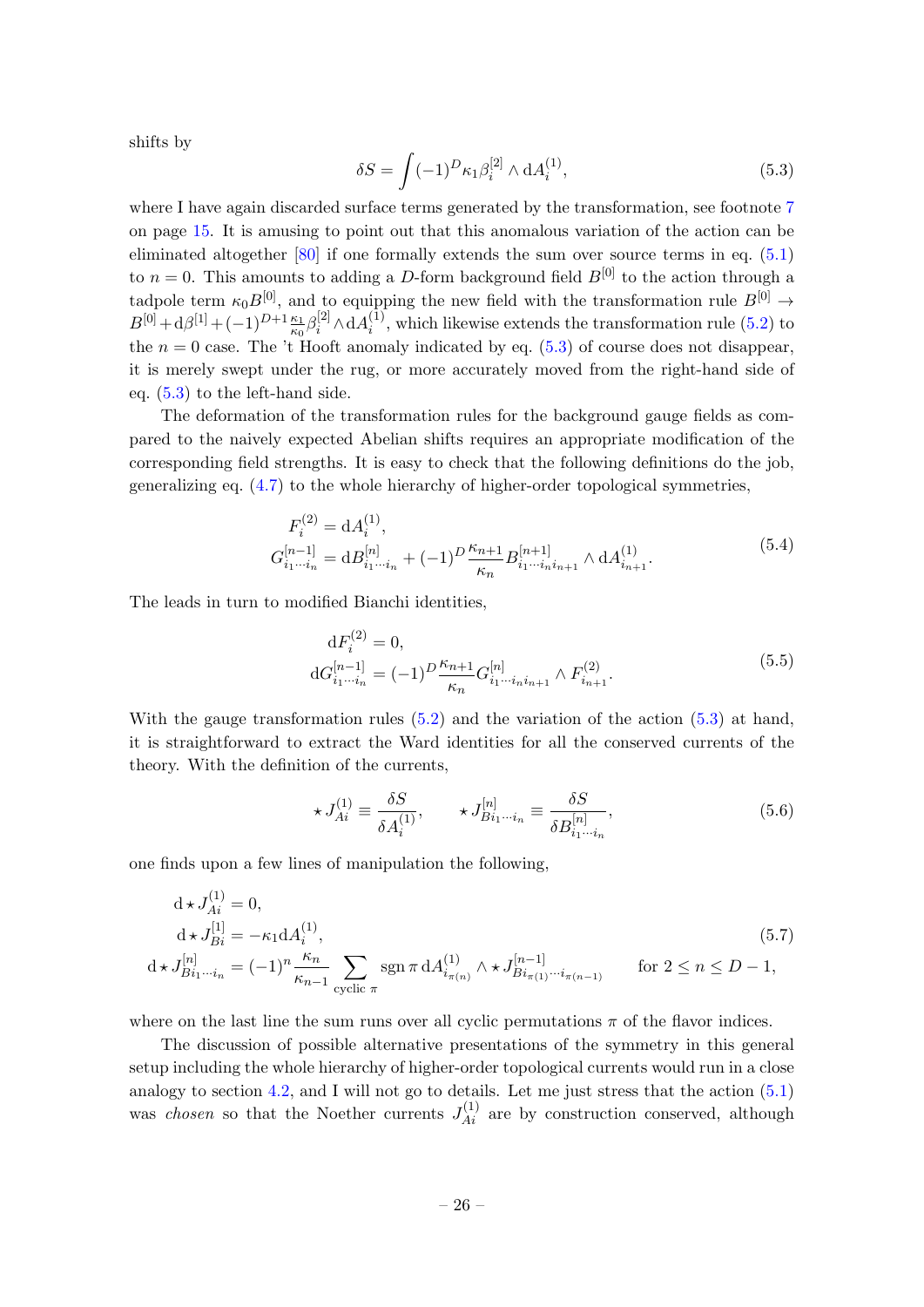not gauge-invariant. The currents  $J_{Ri}^{[n]}$  $B_{i_1\cdots i_n}^{[n]}$ , on the other hand, are by construction gaugeinvariant, yet not conserved. The anomalous variation of the action [\(5.3\)](#page-26-2) can be understood as arising from anomaly inflow due to a CS theory, living in the  $(D+1)$ -dimensional bulk,

$$
\mathcal{I}^{(D+1)} = \frac{\kappa_1}{2\pi i} (-1)^D B_i^{[1]} \wedge dA_i^{(1)}.
$$
\n(5.8)

Taking an exterior derivative then leads in turn to a gauge-invariant  $(D+2)$ -form anomaly polynomial,

$$
\mathcal{I}^{(D+2)} = \frac{\kappa_1}{2\pi i} (-1)^D d B_i^{[1]} \wedge d A_i^{(1)} = \frac{\kappa_1}{2\pi i} (-1)^D G_i^{[0]} \wedge F_i^{(2)},\tag{5.9}
$$

where the definition [\(5.5\)](#page-26-1) of the field strength D-form  $G_i^{[0]}$  $i^{[0]}$  has been used.

#### <span id="page-27-0"></span>6 Dual description of the higher-group symmetry

Abelian superfluids have a dual description in which the p-form NG field  $\phi^{(p)}$  is interchanged with its Hodge dual, and likewise the background fields  $A^{(p+1)}$  and  $B^{[p+1]}$  are swapped (see ref. [\[81\]](#page-39-10) for an introduction). This duality is important for understanding the dynamics of vortices in a superfluid medium. In  $D = 3$  spacetime dimensions, it actually represents just one link in a larger network of dualities between various field theories, see for instance ref. [\[82\]](#page-39-11) and references therein.

Here I have the modest goal of using the duality to offer a different perspective on the higher-group symmetry of field theories with composite currents. This will also implicitly underline the fact that the same physical system can have quite different presentations based on different local degrees of freedom, possibly featuring different gauge redundancies. What has to remain the same in such different descriptions are the global symmetries, encoded in the background gauge invariance of the generating functional, including their possible 't Hooft anomalies [\[14\]](#page-36-6).

In order to achieve this goal, I will once again restrict myself to the simplest situation where only second-order composite currents are taken into account. The starting point of the duality transformation of the action [\(4.2\)](#page-15-1) is the observation that the NG fields  $\phi_i^{(p_i)}$ i only enter it through their exterior derivatives,  $d\phi_i^{(p_i)}$  $i_i^{(pi)}$ . One may wish to cast the theory in terms of these "currents," closely related but not identical to the topological currents  $J_{Bi}^{[p_i+1]}$ . This is done by introducing a "parent action" with dynamical variables  $\mathcal{J}_i^{(p_i+1)}$ i and  $\chi_i^{[p_i+2]}$  $\frac{p_i+2j}{i},$ 

<span id="page-27-1"></span>
$$
S = S_{\text{inv}} + \int \left\{ \kappa_1 \sum_i \left[ B_i^{[p_i+1]} \wedge (\mathcal{J}_i^{(p_i+1)} - A_i^{(p_i+1)}) - d \chi_i^{[p_i+2]} \wedge \mathcal{J}_i^{(p_i+1)} \right] + \frac{\kappa_2}{2} \sum_{i,j} C_{ij}^{[p_i+p_j+2]} \wedge (\mathcal{J}_i^{(p_i+1)} - A_i^{(p_i+1)}) \wedge (\mathcal{J}_j^{(p_j+1)} - A_j^{(p_j+1)}) \right\}, \tag{6.1}
$$

where  $d\phi_i^{(p_i)}$  $i^{(p_i)}$  has been replaced with  $\mathcal{J}_i^{(p_i+1)}$  $S_{\text{inv}}^{(p_i+1)}$  also in the invariant part of the action,  $S_{\text{inv}}$ . The new "vortex variables"  $\chi_i^{[p_i+2]}$  ${}^{[p_i+2]}$  act as Lagrange multipliers for the constraint  $d\mathcal{J}_i^{(p_i+1)} =$ 0. Indeed, upon integrating  $\chi_i^{[p_i+2]}$  $\frac{p_i+p_j}{i}$  out by using their equation of motion, the "current"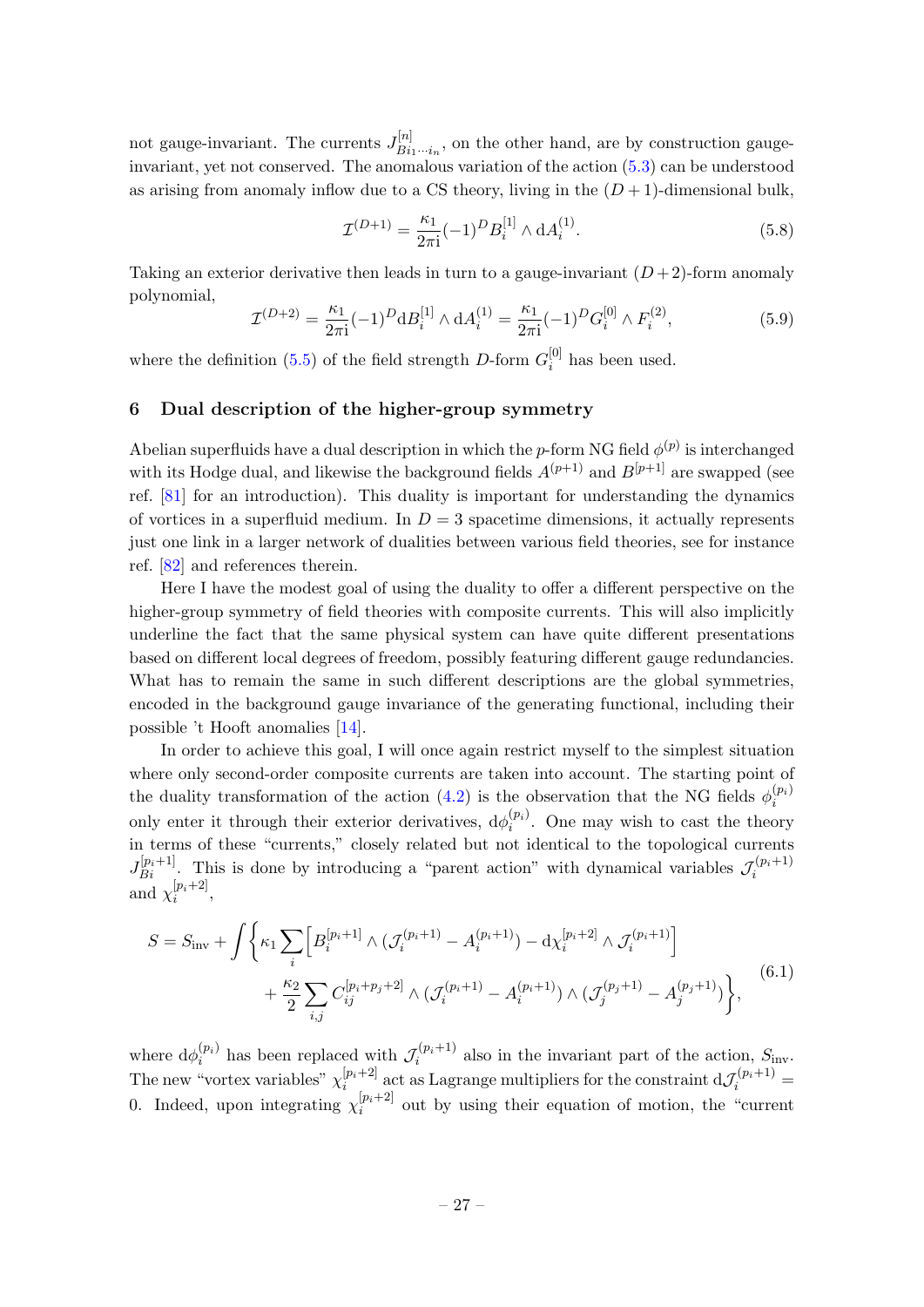variables"  $\mathcal{J}_i^{(p_i+1)}$  $\sigma_i^{(p_i+1)}$  are forced to become closed, and once they are cast as  $\mathcal{J}_i^{(p_i+1)} = d\phi_i^{(p_i)}$ i by virtue of the Poincaré lemma, the original action  $(4.2)$  is recovered. The point of this exercise is that one may wish to integrate out  $\mathcal{J}_i^{(p_i+1)}$  $\tau_i^{(p_i+1)}$  instead of  $\chi_i^{[p_i+2]}$  $i^{[pi+2]}$ . By doing so, one arrives at an EFT formulated in terms of the vortex variables, coupled to the same set of background fields as the NG fields  $\phi_i^{(p_i)}$  $i_i^{(pi)}$  in the original theory [\(4.2\)](#page-15-1). In fact, one can choose for each flavor  $i$  separately to integrate out either the current or the vortex variable. In a system with n different flavors of NG bosons, we then have in principle  $2^n$  different representations of the same system.

In order to get insight into how the symmetry of the system is represented in all these different mutations, it is sufficient to understand how it is realized on the parent action  $(6.1)$ . The transformation rules for the background fields must of course remain the same as in eq.  $(4.5)$ ; the background symmetry of any given theory cannot depend on the choice of its dynamical variables. What we however need is the transformation rules for  $\mathcal{J}_i^{(p_i+1)}$  $\tau_i^{(p_i+1)}$  and  $\chi_i^{[p_i+2]}$  $\binom{[p_i+2]}{i}$ . The former can be guessed to be a simple shift by  $d\alpha_i^{(p_i)}$  $i^{(p_i)}$  thanks to the fact that the parent action [\(6.1\)](#page-27-1) only depends on the difference  $\mathcal{J}_i^{(p_i+1)} - A_i^{(p_i+1)}$  $i^{(pi+1)}$ . The latter can be guessed by trial and error. It turns out that the variation of the action [\(4.6\)](#page-15-4) is correctly reproduced, modulo surface terms, if one uses the following prescription,

$$
\mathcal{J}_i^{(p_i+1)} \to \mathcal{J}_i^{(p_i+1)} + \mathrm{d}\alpha_i^{(p_i)},
$$
\n
$$
\chi_i^{[p_i+2]} \to \chi_i^{[p_i+2]} + \beta_i^{[p_i+2]} + \frac{\kappa_2}{\kappa_1} \sum_j \gamma_{ji}^{[p_i+p_j+3]} \wedge (\mathcal{J}_j^{(p_j+1)} - A_j^{(p_j+1)}).
$$
\n(6.2)

<span id="page-28-0"></span>Three comments are in order here. First, in the absence of composite currents, or of the background field  $C_{ij}^{[p_i+p_j+2]}$ , the particle-vortex duality is perfect:  $\phi_i^{(p_i)}$  $a_i^{(p_i)}$  and  $A_i^{(p_i+1)}$ i transform by a shift with respect to  $\alpha_i^{(p_i)}$  $i^{(p_i)}$ , whereas  $\chi_i^{[p_i+2]}$  $_{i}^{[p_{i}+2]}$  and  $B_{i}^{[p_{i}+1]}$  $i^{[pi+1]}$  transform by a shift with respect to  $\beta_i^{[p_i+2]}$  $i^{[p_i+2]}$ . The only element that breaks the symmetry between the two descriptions of the superfluid is the mixed 't Hooft anomaly of the Noether symmetries and their duals. This decides whether it is the particle current  $J_{Ai}^{(p_i+1)}$  or the vortex current  $J_{Bi}^{[p_i+1]}$  that is conserved. Coupling in the composite currents via adding the background fields  $C_{ij}^{[p_i+p_j+2]}$  makes the action of the symmetry on the vortex variables highly nontrivial, and the above perfect duality is lost.

Second, the realization of the symmetry in terms of the  $\mathcal{J}_i^{(p_i+1)}$  $\tau_i^{(p_i+1)}$  and  $\chi_i^{[p_i+2]}$  $i^{[p_i+2]}$  variables is independent of the choice of the invariant part of the action,  $S_{\text{inv}}$ , and given by eq. [\(6.2\)](#page-28-0). This is however no longer true when the current variables are integrated out and the transformation of  $\chi_i^{[p_i+2]}$  $\lfloor p_i+2 \rfloor$  is to be expressed solely in terms of the  $\chi_j^{[p_j+2]}$  $j^{[p_j+2]}$ s and the background gauge fields. The resulting action of the symmetry on  $\chi_i^{[p_i+2]}$  will depend on the choice of  $S<sub>inv</sub>$  very sensitively and cannot in general be given in a closed form.

Third, the duality transformation helps to shed some light on higher-form symmetries, should one wish to think of them in terms of transformations of local degrees of freedom. Indeed, as eq. [\(4.5\)](#page-15-5) makes clear, the  $(D - p_i - 2)$ -form symmetry with parameter  $\beta_i^{[p_i+2]}$ i only acts on the background fields. The Noether symmetry with parameter  $\alpha_i^{(p_i)}$  may also be higher-form in case  $p_i \geq 1$ , but obviously needs the NG field  $\phi_i^{(p_i)}$  $i^{(p_i)}$  to be realized as a local transformation. Introducing the dual variable  $\chi_i^{[p_i+2]}$  makes it possible to realize the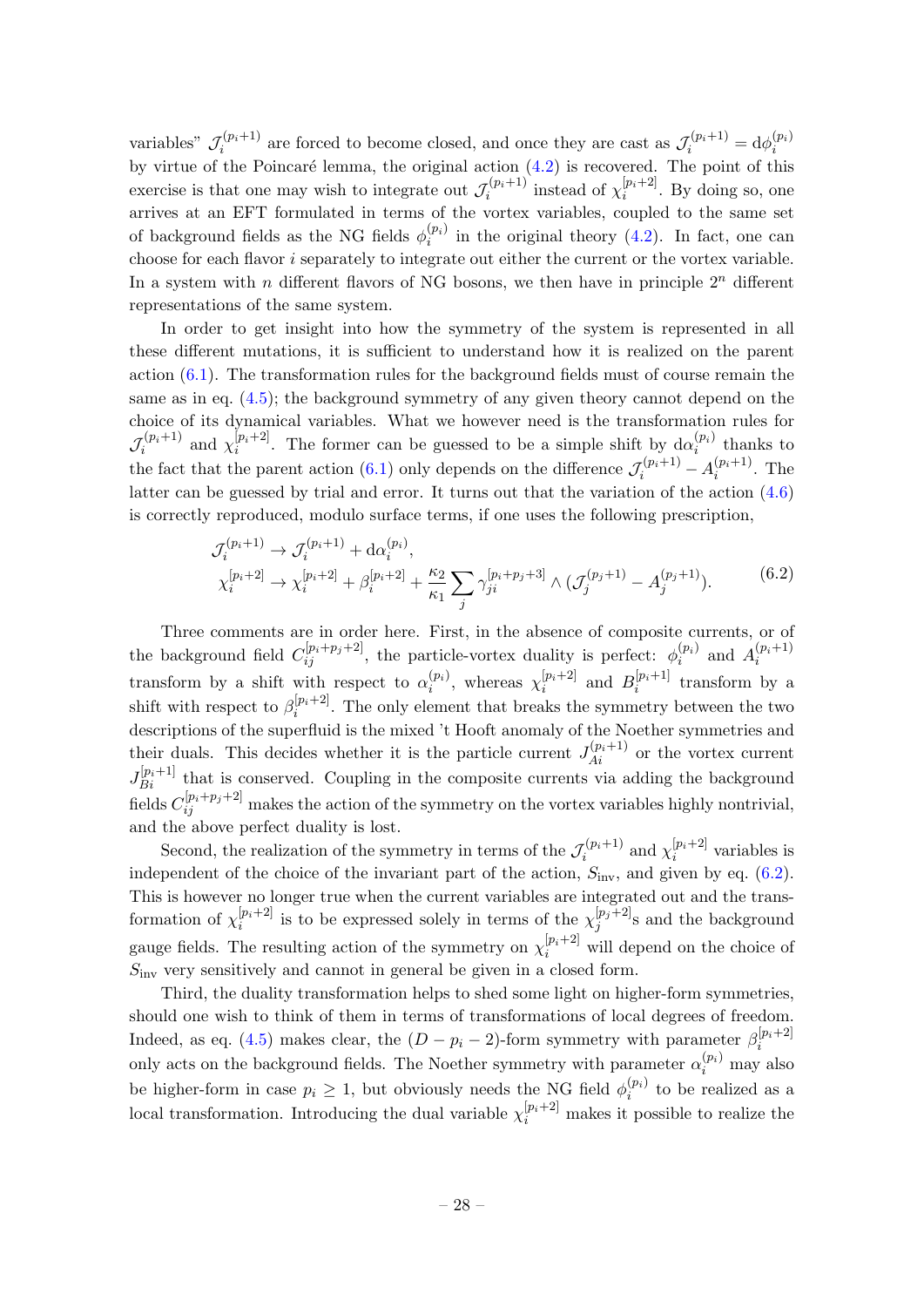dual  $(D - p_i - 2)$ -form symmetry locally as well. The trick of course is that the relationship between  $\phi_i^{(p_i)}$  $\chi_i^{(p_i)}$  and  $\chi_i^{[p_i+2]}$  $i^{[p_i+2]}$  itself is nonlocal.

Before I show a concrete illustration of the action of the symmetry on the EFT formulated in terms of the vortex variables, let me briefly mention that the above expressions for the parent action  $(6.1)$  and the symmetry transformation  $(6.2)$  can be extended to the setup of section [5](#page-24-0) where the whole hierarchy of higher-order composite currents is taken into account, albeit with the simplifying assumption that all the Noether symmetries, and thus also the  $\phi_i$  variables, are 0-forms. In this case, the parent action can be written as

$$
S = S_{\text{inv}} + \int \left[ -\kappa_1 \mathrm{d} \chi_i^{[2]} \wedge \mathcal{J}_i^{(1)} + \sum_{n=1}^{D-1} \frac{\kappa_n}{n!} B_{i_1 \cdots i_n}^{[n]} \wedge (\mathcal{J}_{i_1}^{(1)} - A_{i_1}^{(1)}) \wedge \cdots \wedge (\mathcal{J}_{i_n}^{(1)} - A_{i_n}^{(1)}) \right]. \tag{6.3}
$$

The variation of the action [\(5.3\)](#page-26-2) is correctly reproduced if the transformation of the background gauge fields as indicated in eq.  $(5.2)$  is augmented with the following transformations of the current variables  $\mathcal{J}_i^{(1)}$  $\chi_i^{(1)}$  and the vortex variables  $\chi_i^{[2]}$  $i^{[2]},$ 

$$
\mathcal{J}_i^{(1)} \to \mathcal{J}_i^{(1)} + d\alpha_i,
$$
\n
$$
\chi_i^{[2]} \to \chi_i^{[2]} + \beta_i^{[2]} + \frac{1}{\kappa_1} \sum_{n=1}^{D-2} \frac{\kappa_{n+1}}{n!} \beta_{j_1 \cdots j_n i}^{[n+2]} \wedge (\mathcal{J}_{j_1}^{(1)} - A_{j_1}^{(1)}) \wedge \cdots \wedge (\mathcal{J}_{j_n}^{(1)} - A_{j_n}^{(1)}).
$$
\n(6.4)

The  $\beta_i^{[2]}$  $i<sup>[2]</sup>$  term can actually be included in the sum over n by formally extending the latter to  $n = 0$ . Obviously, adding higher-order composite currents makes the transformation law for the vortex variables even more complicated. In general, if the maximum order of composite current included is *n*, then  $\chi_i^{[2]}$  $i<sup>[2]</sup>$  shifts by a polynomial of order  $n-1$  in the current variables.

#### <span id="page-29-0"></span>6.1 Explicit example with two 0-form symmetries

Let us now have a look at a concrete example. In order to keep things as simple as possible, I will consider a noninteracting two-component superfluid in a flat three-dimensional Euclidean spacetime. In this case, the parent action  $(6.1)$ , now including explicitly the invariant part, reduces to

<span id="page-29-1"></span>
$$
S = \int \left[ \frac{1}{2} (\mathcal{J}_i^{(1)} - A_i^{(1)}) \wedge \star (\mathcal{J}_i^{(1)} - A_i^{(1)}) + \kappa_1 B_i^{(2)} \wedge (\mathcal{J}_i^{(1)} - A_i^{(1)}) - \kappa_1 \mathrm{d} \chi_i^{(1)} \wedge \mathcal{J}_i^{(1)} \right. \\ \left. + \kappa_2 C^{(1)} \wedge (\mathcal{J}_1^{(1)} - A_1^{(1)}) \wedge (\mathcal{J}_2^{(1)} - A_2^{(1)}) \right], \tag{6.5}
$$

where the implicit sum runs over  $i = 1, 2$ , and in the last term, I used the antisymmetry of  $C_{ij}^{(1)}$  in its flavor indices to replace it with  $\epsilon_{ij}C^{(1)}$ .

This theory has altogether four equivalent presentations depending on the independent choice of the particle or vortex variable as the dynamical degree of freedom for each of the superfluid flavors. In case one integrates out both vortex variables  $\chi_i^{(1)}$  $i^{(1)}$ , one gets back to the standard description of the superfluid in terms of a shift-invariant action for the NG fields  $\phi_i$ , see eq.  $(4.2)$ .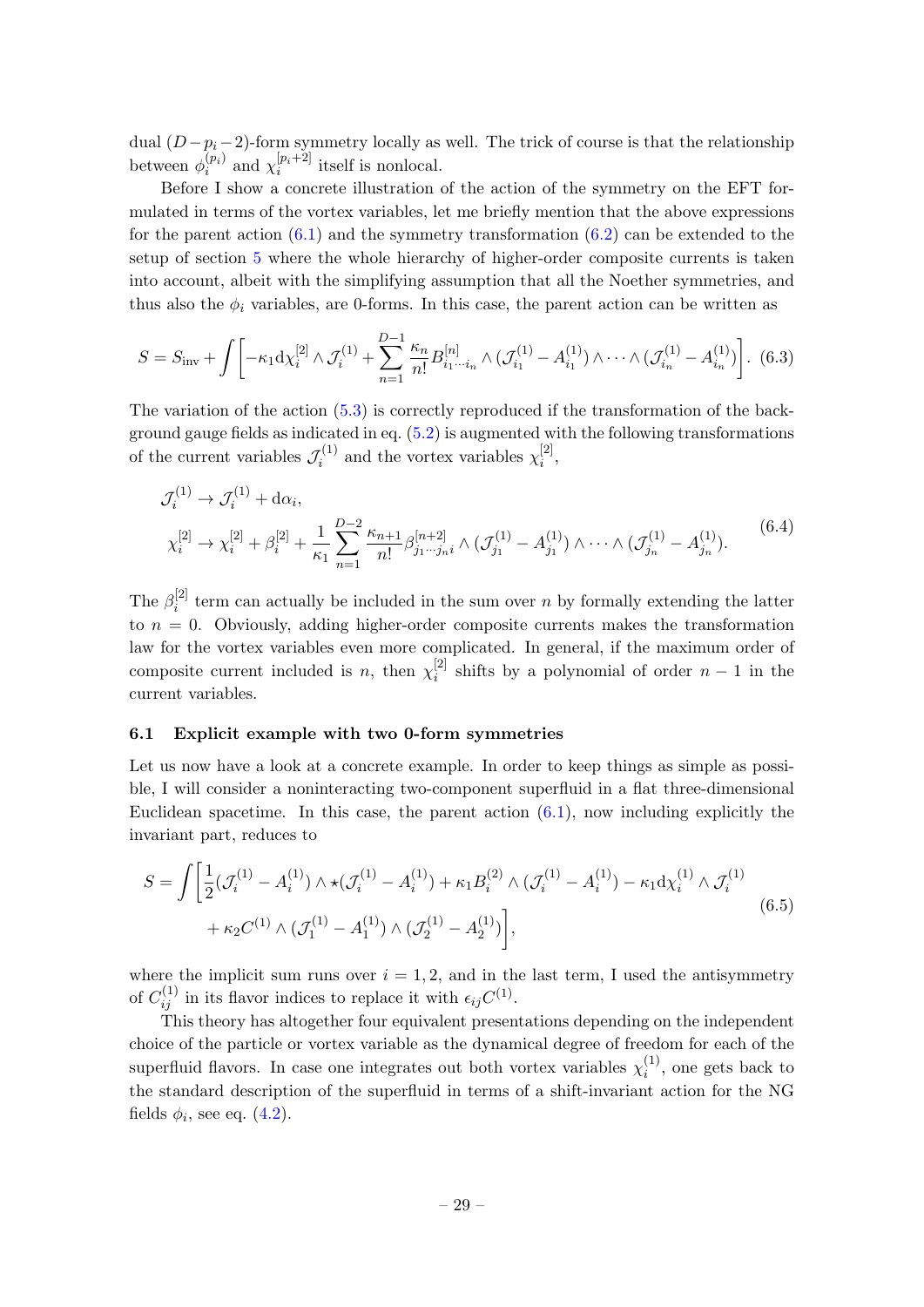Let us now consider a hybrid description in terms of, say,  $\phi_1$  and  $\chi_2^{(1)}$  $\frac{1}{2}$ . To that end, we need to integrate out the vortex variable  $\chi_1^{(1)}$  $\mathcal{J}_1^{(1)}$  and the current variable  $\mathcal{J}_2^{(1)}$  $\frac{Z^{(1)}}{2}$ . Integrating out  $\chi_1^{(1)}$ <sup>(1)</sup> leads to the constraint  $d\mathcal{J}_1^{(1)} = 0$  and in turn to the representation  $\mathcal{J}_1^{(1)} = d\phi_1$ . The equation of motion for  $\mathcal{J}_2^{(1)}$  $\zeta_2^{(1)}$ , on the other hand, reads

<span id="page-30-1"></span>
$$
\mathcal{J}_2^{(1)} - A_2^{(1)} = \kappa_1 \star (\mathrm{d}\chi_2^{(1)} - B_2^{(2)}) - \kappa_2 \star [C^{(1)} \wedge (\mathcal{J}_1^{(1)} - A_1^{(1)})]. \tag{6.6}
$$

This just needs to be plugged back into the action  $(6.5)$ . Upon a short manipulation, one arrives at the final expression for the action,

$$
S = \int \left[ \frac{1}{2} |d\phi_1 - A_1^{(1)}|^2 - \frac{1}{2} |\kappa_1 (d\chi_2^{(1)} - B_2^{(2)}) - \kappa_2 C^{(1)} \wedge (d\phi_1 - A_1^{(1)})|^2 + \kappa_1 B_1^{(2)} \wedge (d\phi_1 - A_1^{(1)}) - \kappa_1 d\chi_2^{(1)} \wedge A_2^{(1)} \right],
$$
\n(6.7)

with the shorthand notation  $|\omega^{(p)}|^2 \equiv \omega^{(p)} \wedge \star \omega^{(p)}$ . The representation of the symmetry on the dynamical fields in this action descends from that on the parent action, eq.  $(6.2)$ ,

$$
\phi_1 \to \phi_1 + \alpha_1,
$$
  
\n
$$
\chi_2^{(1)} \to \chi_2^{(1)} + \beta_2^{(1)} + \frac{\kappa_2}{\kappa_1} \gamma (\mathrm{d}\phi_1 - A_1^{(1)}),
$$
\n(6.8)

<span id="page-30-0"></span>where  $\gamma$  is the 0-form parameter of the gauge transformation  $C^{(1)} \to C^{(1)} + d\gamma$ . This shows that integrating out the current variable  $\mathcal{J}_2^{(1)}$  makes the dual 1-form symmetry with the parameter  $\beta_2^{(1)}$  $\chi_2^{(1)}$  into a nontrivial contact symmetry whereby the shift of  $\chi_2^{(1)}$  $2^{(1)}$  depends on the (covariant) derivative of  $\phi_1$ , or in physical terms the superfluid velocity of the first superfluid component.

The descendant action [\(6.8\)](#page-30-0) also nicely illustrates a general feature, pointed out in the introduction, namely that which current is Noether — that is requires for its conservation the equations of motion — and which is conserved identically depends on the choice of dynamical degrees of freedom. In the presentation of the action [\(4.2\)](#page-15-1) in terms of the NG degrees of freedom, the  $J_{Ai}^{(p_i+1)}$  currents are Noether, whereas  $J_{Bi}^{[p_i+1]}$  and  $J_{Cij}^{[p_i+p_j+2]}$  are topological. Now the only topological currents are

$$
\star J_{A2}^{(1)} = -\kappa_1 \mathrm{d} \chi_2^{(1)}, \qquad \star J_{B1}^{(2)} = \kappa_1 (\mathrm{d} \phi_1 - A_1^{(1)}).
$$
 (6.9)

All the remaining three currents,  $J_{A1}^{(1)}$  $J_{A1}^{(1)}, J_{B2}^{(2)}$  $I_{B2}^{(2)}$  and  $J_C^{(1)}$  $C^{(1)}$ , couple to background fields that appear in the kinetic terms in the action [\(6.8\)](#page-30-0), and their conservation thus essentially depends on the equations of motion. In case of  $J_C^{(1)}$  $C^{(1)}$  this is really a secondary effect: the Ward identity for  $J_C^{(1)}$  $C^{(1)}_C$  stemming from eq. [\(4.10\)](#page-17-2) depends crucially on that for  $J_{B2}^{(2)}$  $\int_{B2}^{(2)}$ , but the Ward identity for  $J_{B2}^{(2)}$  $\chi_{B2}^{(2)}$  requires the equation of motion for  $\chi_2^{(1)}$  $\frac{(1)}{2}$ .

If keeping one of the vortex variables makes things complicated, one can expect the realization of the symmetry to become even more nontrivial in the fully dualized description where both current variables  $\mathcal{J}_i^{(1)}$  $\mathcal{J}_i^{(1)}$  are integrated out. Then the equation of motion for  $\mathcal{J}_2^{(1)}$ 2 is augmented with that for  $\mathcal{J}_1^{(1)}$  $\frac{r(1)}{1},$ 

<span id="page-30-2"></span>
$$
\mathcal{J}_1^{(1)} - A_1^{(1)} = \kappa_1 \star (\mathrm{d}\chi_1^{(1)} - B_1^{(2)}) + \kappa_2 \star [C^{(1)} \wedge (\mathcal{J}_2^{(1)} - A_2^{(1)})]. \tag{6.10}
$$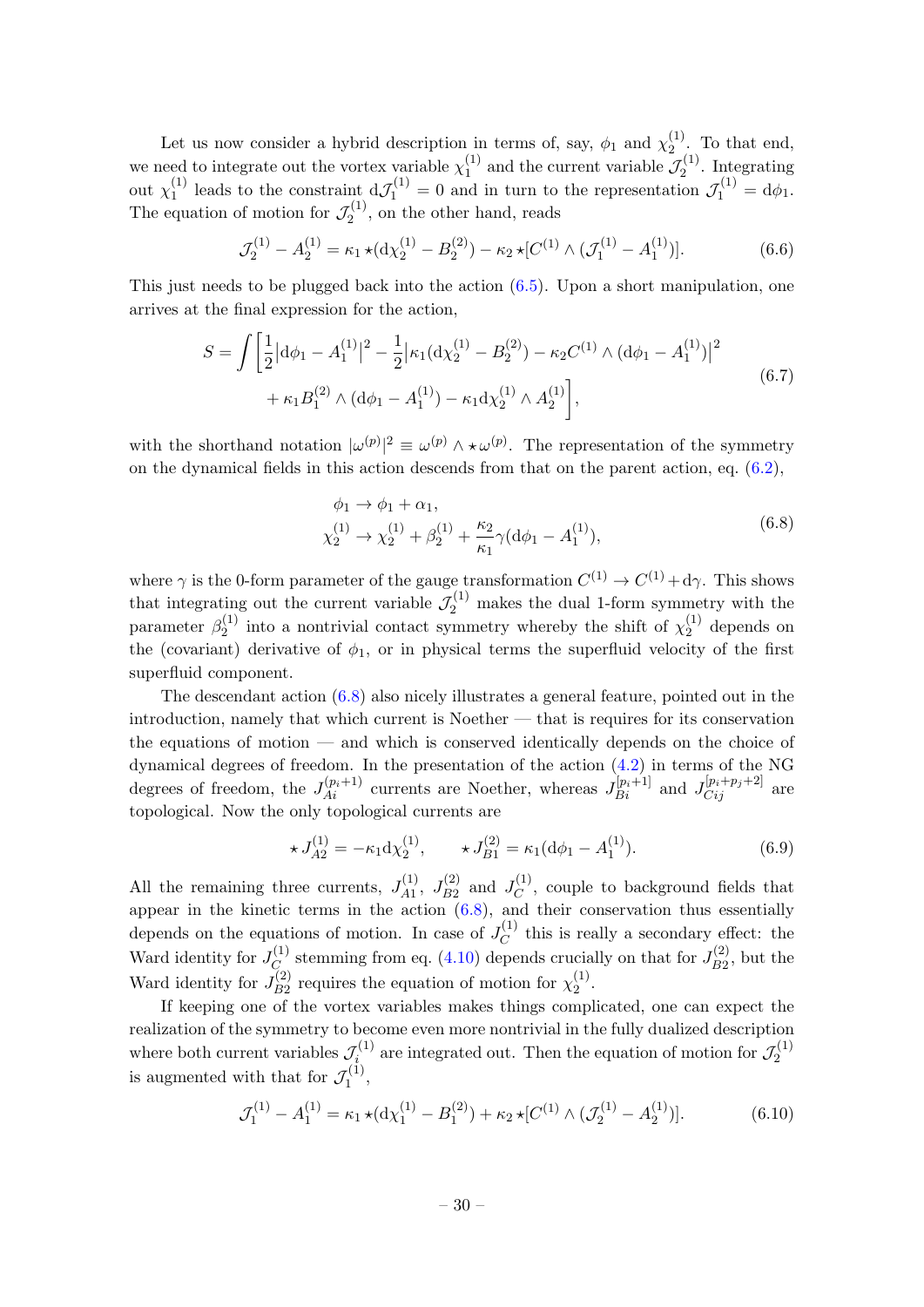Equations  $(6.6)$  and  $(6.10)$  together make a set of linear equations for the two current variables  $\mathcal{J}_i^{(1)}$  $i^{(1)}$ . It is here that the assumption of a flat three-dimensional spacetime is needed. The solution can be written jointly for both currents,

$$
\mathcal{J}_i^{(1)} - A_i^{(1)} = \frac{\kappa_1}{1 - \kappa_2^2 C^2} \left\{ \star (\mathrm{d}\chi_i^{(1)} - B_i^{(2)}) + \kappa_2 \epsilon_{ij} \star [C^{(1)} \wedge \star (\mathrm{d}\chi_j^{(1)} - B_j^{(2)})] - \kappa_2^2 C^{(1)} \wedge \star [C^{(1)} \wedge (\mathrm{d}\chi_i^{(1)} - B_i^{(2)})] \right\},\tag{6.11}
$$

where  $C^2$  is a shorthand notation for  $\star(C^{(1)} \wedge \star C^{(1)})$ . The resulting action for the vortex variables  $\chi_i^{(1)}$  $i_j^{(1)}$  follows by inserting this in eq. [\(6.5\)](#page-29-1), and I will not write it out explicitly. The transformation rule for  $\chi_i^{(1)}$  $i<sup>(1)</sup>$  likewise descends from eq. [\(6.2\)](#page-28-0) and is given implicitly by

$$
\chi_i^{(1)} \to \chi_i^{(1)} + \beta_i^{(1)} - \frac{\kappa_2}{\kappa_1} \gamma \epsilon_{ij} (\mathcal{J}_j^{(1)} - A_j^{(1)}).
$$
 (6.12)

Here we thus end up with a realization of both 1-form symmetries as contact symmetries, whereby the transformation of each of  $\chi_i^{(1)}$  $i^{(1)}$  depends on the exterior derivative of both of  $\chi_i^{(1)}$  $i<sup>(1)</sup>$ . One could have hardly expected to be able to reveal the underlying higher-group structure directly, without starting from the description in terms of the NG fields  $\phi_i$ .

## <span id="page-31-0"></span>7 Generalization to non-Abelian symmetries

In this section, I will outline a different generalization of the basic setup introduced in section [4.](#page-14-0) Namely, as explained in section [3,](#page-9-0) in systems with spontaneously broken symmetry, additional, emergent topological symmetries naturally arise from the geometry of the coset space on which the NG degrees of freedom live. The Abelian setup of section [4](#page-14-0) is a special case, whereby every Abelian NG field  $\phi^{(p)}$  gives rise to a topological current, equal  $\star d\phi^{(p)}$ up to a normalization factor.

I will now allow for the possibility that the Noether symmetry whose spontaneous breakdown is responsible for the existence of the NG modes may be non-Abelian. Owing to the fact that higher-form symmetries are naturally Abelian [\[14\]](#page-36-6), I will simplify the notation by only taking into account 0-form Noether symmetries from the outset. The low-energy dynamics is then governed by a set of NG scalars,  $\pi^a$ , that parametrize the coset space  $G/H$  of the spontaneously broken 0-form symmetry. Associated with the whole 0-form symmetry group  $G$ , there is a set of background gauge fields, conveniently merged into a matrix 1-form connection,  $A^{(1)} \equiv A^{(1)i}T_i$ .

As shown in section [3,](#page-9-0) a class of emergent topological symmetries is associated with the de Rham cohomology of the coset space  $G/H$ . Explicit forms for cohomology generators of degree one to three were given in eqs.  $(3.12)$ ,  $(3.7)$  and  $(3.10)$ . Here I will make the general assumption that the given theory possesses a set of globally well-defined  $p_{\mathfrak{a}}$ -forms  $\Omega_{\mathfrak{a}}^{(p_{\mathfrak{a}})}$  with the properties that (i) they are gauge-invariant under the simultaneous gauge transformation of the NG fields and the background gauge field  $A^{(1)}$  of G, and (ii)  $d\Omega_{\mathfrak{a}}^{(p_{\mathfrak{a}})}$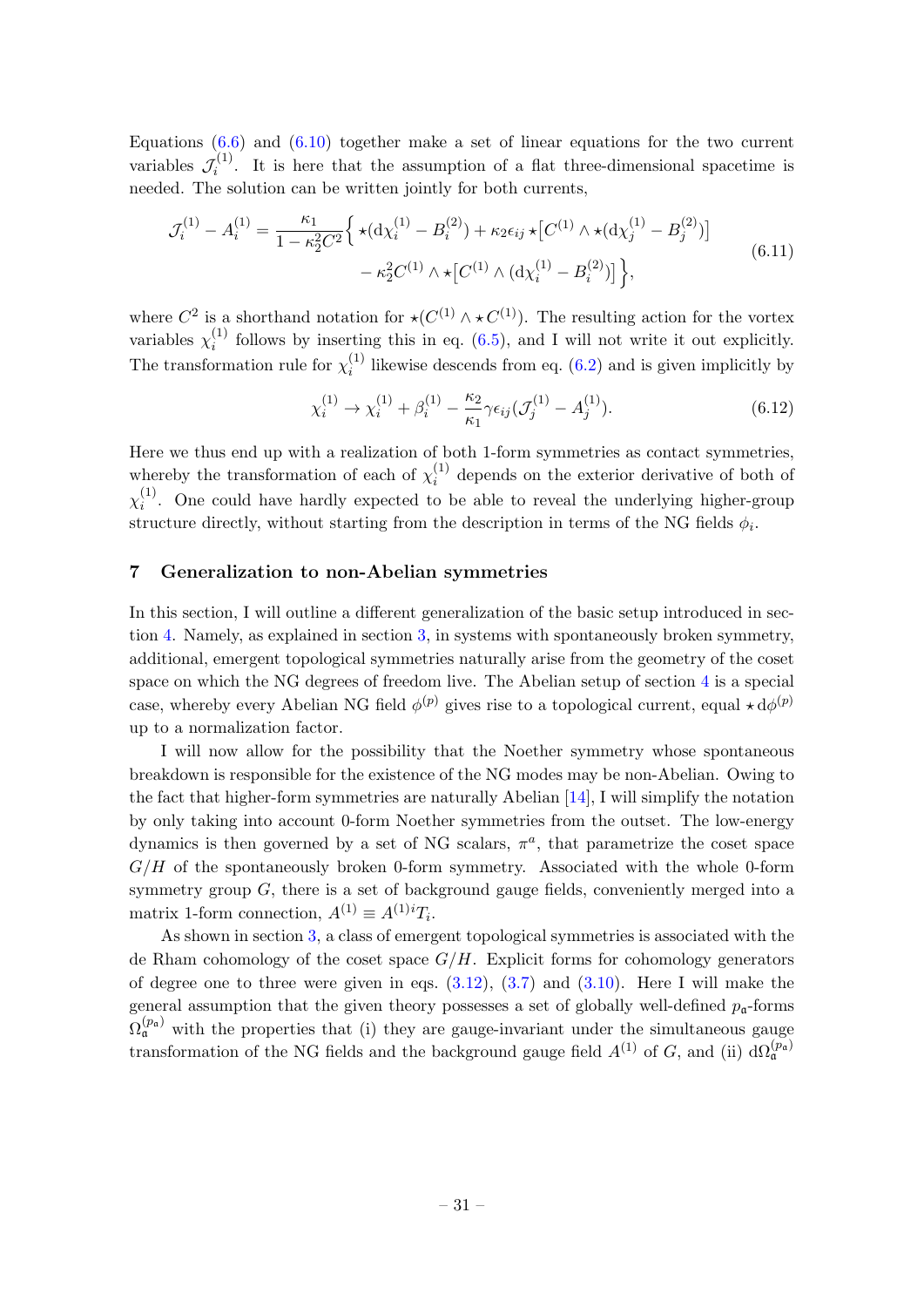is a local function of  $A^{(1)}$  alone, independent of the NG fields.<sup>[10](#page-32-0)</sup> Both of these properties are satisfied by the (gauged) cohomology generators listed in section [3.](#page-9-0)

The Hodge duals  $\star \Omega_{\mathfrak{a}}^{(p_{\mathfrak{a}})}$  play the role of the topological currents. Associated with each of them, there is a background gauge field  $B_{\mathfrak{a}}^{[p_{\mathfrak{a}}]}$ . Analogously to section [4,](#page-14-0) I will in addition allow for the second-order topological currents  $\star (\Omega_{\mathfrak{a}}^{(p_{\mathfrak{a}})} \wedge \Omega_{\mathfrak{b}}^{(p_{\mathfrak{b}})})$  $\mathfrak{b}^{(p_{\mathfrak{b}})}$ , and couple them to a set of background gauge fields  $C_{\mathfrak{a}\mathfrak{b}}^{[p_{\mathfrak{a}}+p_{\mathfrak{b}}]}$  with the symmetry property

$$
C_{\mathfrak{ba}}^{[p_{\mathfrak{a}}+p_{\mathfrak{b}}]} = (-1)^{p_{\mathfrak{a}}p_{\mathfrak{b}}} C_{\mathfrak{a}\mathfrak{b}}^{[p_{\mathfrak{a}}+p_{\mathfrak{b}}]}.
$$
 (7.1)

A generic action including such primitive and second-order composite topological currents then takes the form

<span id="page-32-2"></span>
$$
S = S_{\text{inv}} + \int \left( \kappa_1 \sum_{\mathfrak{a}} B_{\mathfrak{a}}^{[p_{\mathfrak{a}}]} \wedge \Omega_{\mathfrak{a}}^{(p_{\mathfrak{a}})} + \frac{\kappa_2}{2} \sum_{\mathfrak{a}, \mathfrak{b}} C_{\mathfrak{a} \mathfrak{b}}^{[p_{\mathfrak{a}} + p_{\mathfrak{b}}]} \wedge \Omega_{\mathfrak{a}}^{(p_{\mathfrak{a}})} \wedge \Omega_{\mathfrak{b}}^{(p_{\mathfrak{b}})} \right).
$$
(7.2)

Since the basic strategy for analyzing the background gauge symmetry was settled in the previous sections, I can go through the individual steps rather quickly. First, in order to get rid of undesired, NG-field-dependent terms in the variation of the action, the naively expected transformations of the background fields have to be modified to

<span id="page-32-1"></span>
$$
A^{(1)} \to g A^{(1)} g^{-1} + g \text{d} g^{-1} \qquad \text{where } g \in G,
$$
  
\n
$$
B_{\mathfrak{a}}^{[p_{\mathfrak{a}}]} \to B_{\mathfrak{a}}^{[p_{\mathfrak{a}}]} + \text{d} \beta_{\mathfrak{a}}^{[p_{\mathfrak{a}}+1]} + \frac{\kappa_2}{\kappa_1} \sum_{\mathfrak{b}} (-1)^{D + (p_{\mathfrak{a}}+1)(p_{\mathfrak{b}}+1)} \gamma_{\mathfrak{a}\mathfrak{b}}^{[p_{\mathfrak{a}}+p_{\mathfrak{b}}+1]} \wedge \text{d} \Omega_{\mathfrak{b}}^{(p_{\mathfrak{b}})},
$$
\n
$$
C_{\mathfrak{a}\mathfrak{b}}^{[p_{\mathfrak{a}}+p_{\mathfrak{b}}]} \to C_{\mathfrak{a}\mathfrak{b}}^{[p_{\mathfrak{a}}+p_{\mathfrak{b}}]} + \text{d} \gamma_{\mathfrak{a}\mathfrak{b}}^{[p_{\mathfrak{a}}+p_{\mathfrak{b}}+1]},
$$
\n(7.3)

where the first line is simply copied from eq. [\(3.2\)](#page-11-2). Note that thanks to the fact that  $d\Omega_{\mathfrak{a}}^{(p_{\mathfrak{a}})}$ only depends on the 1-form background gauge fields of G, the transformation of  $B_{\mathfrak{a}}^{[p_a]}$  is well-defined. Under the simultaneous transformations  $(7.3)$ , the action  $(7.2)$  changes, up to surface terms, by

<span id="page-32-3"></span>
$$
\delta S = \int \sum_{\mathfrak{a}} (-1)^{D + p_{\mathfrak{a}}}\kappa_1 \beta_{\mathfrak{a}}^{[p_{\mathfrak{a}} + 1]} \wedge d\Omega_{\mathfrak{a}}^{(p_{\mathfrak{a}})}.
$$
 (7.4)

This is only nonvanishing, leading to a 't Hooft anomaly, for cohomology generators  $\Omega_{\mathfrak{a}}^{(p_{\mathfrak{a}})}$ of odd degrees, whose full gauging under G faces an obstruction, related to the chiral anomaly. Topological currents based on cohomology generators of even degrees can be added to the action without affecting its full gauge invariance under G.

The modified transformation laws [\(7.3\)](#page-32-1) require an appropriate modification of the field strength for  $B_{\mathfrak{a}}^{[p_{\mathfrak{a}}]}$ ,

$$
F^{(2)} = dA^{(1)} + A^{(1)} \wedge A^{(1)},
$$
  
\n
$$
G_{\mathfrak{a}}^{[p_{\mathfrak{a}}-1]} = dB_{\mathfrak{a}}^{[p_{\mathfrak{a}}]} - \frac{\kappa_2}{\kappa_1} \sum_{\mathfrak{b}} (-1)^{D + (p_{\mathfrak{a}}+1)(p_{\mathfrak{b}}+1)} C_{\mathfrak{a}\mathfrak{b}}^{[p_{\mathfrak{a}}+p_{\mathfrak{b}}]} \wedge d\Omega_{\mathfrak{b}}^{(p_{\mathfrak{b}})},
$$
\n(7.5)  
\n
$$
H_{\mathfrak{a}\mathfrak{b}}^{[p_{\mathfrak{a}}+p_{\mathfrak{b}}-1]} = dC_{\mathfrak{a}\mathfrak{b}}^{[p_{\mathfrak{a}}+p_{\mathfrak{b}}]}.
$$

<span id="page-32-0"></span><sup>&</sup>lt;sup>10</sup>In section [4](#page-14-0) the same indices  $i, j, \ldots$  were used for the primitive topological currents as in section [3](#page-9-0) for the generators of the symmetry group  $T_{i,j,...}$ . This is consistent if one deals with completely broken Abelian symmetry. In the present section, a different set of indices is needed, and I will use the lowercase fraktur letters  $a, b, \ldots$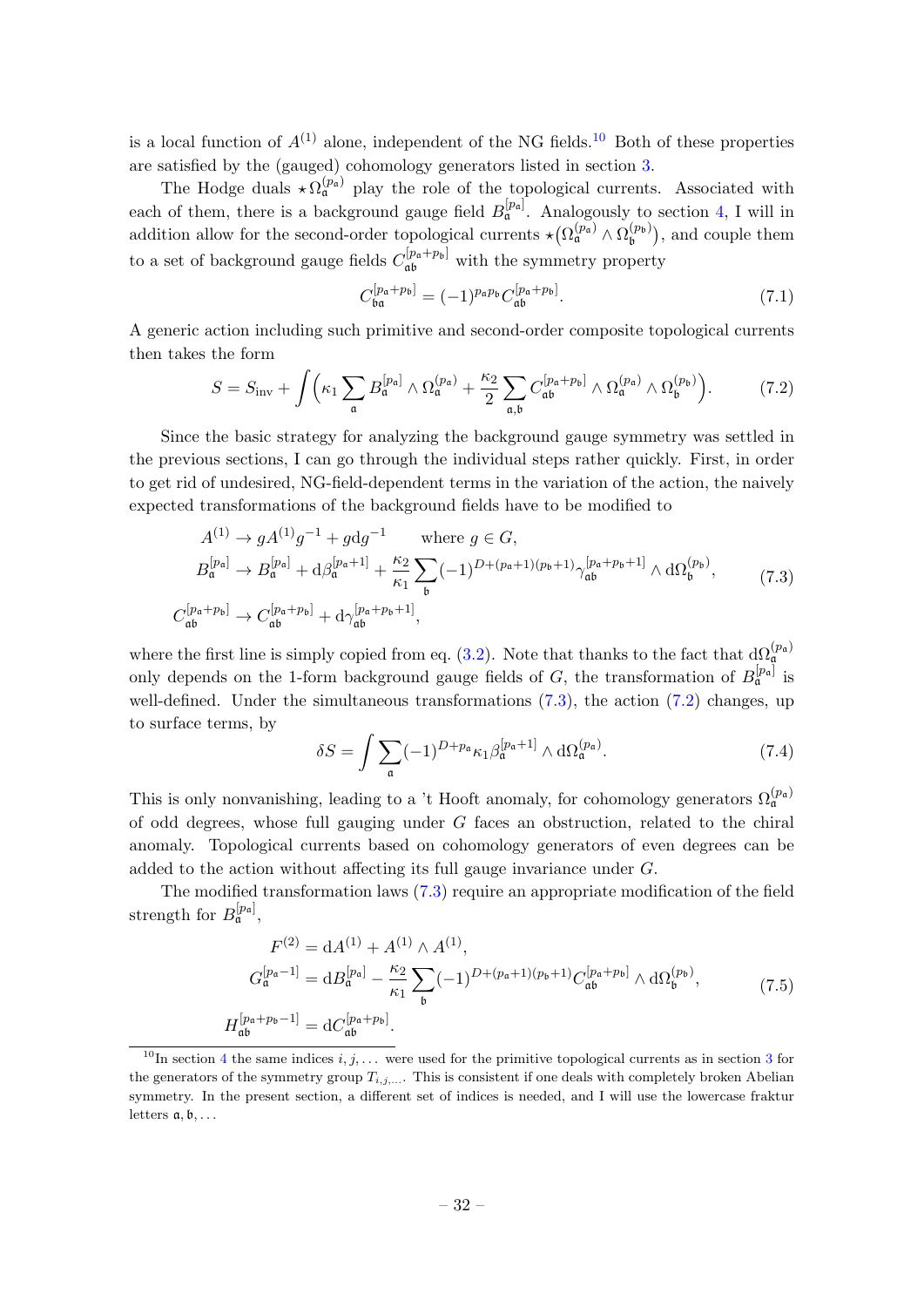This in turn leads to a modified Bianchi identity for  $G_{\mathfrak{a}}^{[p_{\mathfrak{a}}-1]}$ . For the sake of completeness, I list the Bianchi identities for all the symmetries,

$$
dF^{(2)} = F^{(2)} \wedge A^{(1)} - A^{(1)} \wedge F^{(2)},
$$
  
\n
$$
dG_{\mathfrak{a}}^{[p_{\mathfrak{a}}-1]} = -\frac{\kappa_2}{\kappa_1} \sum_{\mathfrak{b}} (-1)^{D+(p_{\mathfrak{a}}+1)(p_{\mathfrak{b}}+1)} H_{\mathfrak{a}\mathfrak{b}}^{[p_{\mathfrak{a}}+p_{\mathfrak{b}}-1]} \wedge d\Omega_{\mathfrak{b}}^{(p_{\mathfrak{b}})},
$$
\n
$$
dH_{\mathfrak{a}\mathfrak{b}}^{[p_{\mathfrak{a}}+p_{\mathfrak{b}}-1]} = 0.
$$
\n(7.6)

Once a concrete action is known, explicit expressions for the currents that the background gauge fields couple to can be obtained as usual by taking variation of the action with respect to the background fields,

$$
\star J_{A,i}^{(1)} \equiv \frac{\delta S}{\delta A^{(1)i}}, \qquad \star J_{B,\mathfrak{a}}^{[p_{\mathfrak{a}}]} \equiv \frac{\delta S}{\delta B_{\mathfrak{a}}^{[p_{\mathfrak{a}}]}}, \qquad \star J_{C,\mathfrak{a}\mathfrak{b}}^{[p_{\mathfrak{a}}+p_{\mathfrak{b}}]} \equiv \frac{\delta S}{\delta C_{\mathfrak{a}\mathfrak{b}}^{[p_{\mathfrak{a}}+p_{\mathfrak{b}}]}}.\tag{7.7}
$$

The symmetry transformations [\(7.3\)](#page-32-1) along with the variation of the action [\(7.4\)](#page-32-3) then imply a set of conservation laws, or Ward identities,

$$
d \star J_{A,i}^{(1)} = 0,
$$
  
\n
$$
d \star J_{B,\mathfrak{a}}^{[p_{\mathfrak{a}}]} = \kappa_1 d \Omega_{\mathfrak{a}}^{(p_{\mathfrak{a}})},
$$
  
\n
$$
d \star J_{C,\mathfrak{a}\mathfrak{b}}^{[p_{\mathfrak{a}}+p_{\mathfrak{b}}]} = \frac{\kappa_2}{\kappa_1} \Big[ d \Omega_{\mathfrak{a}}^{(p_{\mathfrak{a}})} \wedge \star J_{B,\mathfrak{b}}^{[p_{\mathfrak{b}}]} + (-1)^{p_{\mathfrak{a}} p_{\mathfrak{b}}} d \Omega_{\mathfrak{b}}^{(p_{\mathfrak{b}})} \wedge \star J_{B,\mathfrak{a}}^{[p_{\mathfrak{a}}]} \Big].
$$
\n(7.8)

Recall that, in line with footnote [8](#page-17-1) on page [17,](#page-17-1) the right-hand side on the last line has to be augmented with an additional factor of  $1/2$  in case that  $\mathfrak{a} = \mathfrak{b}$  and  $p_{\mathfrak{a}} = p_{\mathfrak{b}}$  is even.

Finally, as mentioned above, the variation of the action [\(7.4\)](#page-32-3) may be nonvanishing, depending on whether the gauged cohomology generators  $\Omega_{\mathfrak{a}}^{(p_{\mathfrak{a}})}$  are closed or not. In the latter case, a 't Hooft anomaly is present, which may be understood as arising from a CS theory in the  $(D + 1)$ -dimensional bulk,

$$
\mathcal{I}^{(D+1)} = \frac{\kappa_1}{2\pi i} \sum_{\mathfrak{a}} (-1)^{D+p_{\mathfrak{a}}} B_{\mathfrak{a}}^{[p_{\mathfrak{a}}]} \wedge \mathrm{d}\Omega_{\mathfrak{a}}^{(p_{\mathfrak{a}})}.
$$
 (7.9)

This in turn leads to a  $(D+2)$ -form anomaly polynomial that characterizes the anomaly without ambiguities related to its representation in the D-dimensional action,

$$
\mathcal{I}^{(D+2)} = \frac{\kappa_1}{2\pi i} \sum_{\mathfrak{a}} (-1)^{D+p_{\mathfrak{a}}} d B_{\mathfrak{a}}^{[p_{\mathfrak{a}}]} \wedge d \Omega_{\mathfrak{a}}^{(p_{\mathfrak{a}})} = \frac{\kappa_1}{2\pi i} \sum_{\mathfrak{a}} (-1)^{D+p_{\mathfrak{a}}} G_{\mathfrak{a}}^{[p_{\mathfrak{a}}-1]} \wedge d \Omega_{\mathfrak{a}}^{(p_{\mathfrak{a}})}.
$$
 (7.10)

To see if there actually are any examples of physical systems featuring such a non-Abelian generalization of composite currents, one can follow the line of argument of sec-tion [4.3.](#page-21-0) In a theory with two cohomology generators  $\Omega_{\mathfrak{a}}^{(p)}$  and  $\Omega_{\mathfrak{b}}^{(q)}$ , the exterior product  $\Omega_{\mathfrak{a}}^{(p)} \wedge \Omega_{\mathfrak{b}}^{(q)}$  will be the Hodge dual of a new conserved current only if  $p + q \leq D - 1$ . Since the degree-one cohomology generators are reserved for Abelian symmetries that were thoroughly discussed in the preceding sections, we need at least one of  $p, q$  to be larger than 1 for a qualitatively new example. This leaves us with a single possibility in  $D = 4$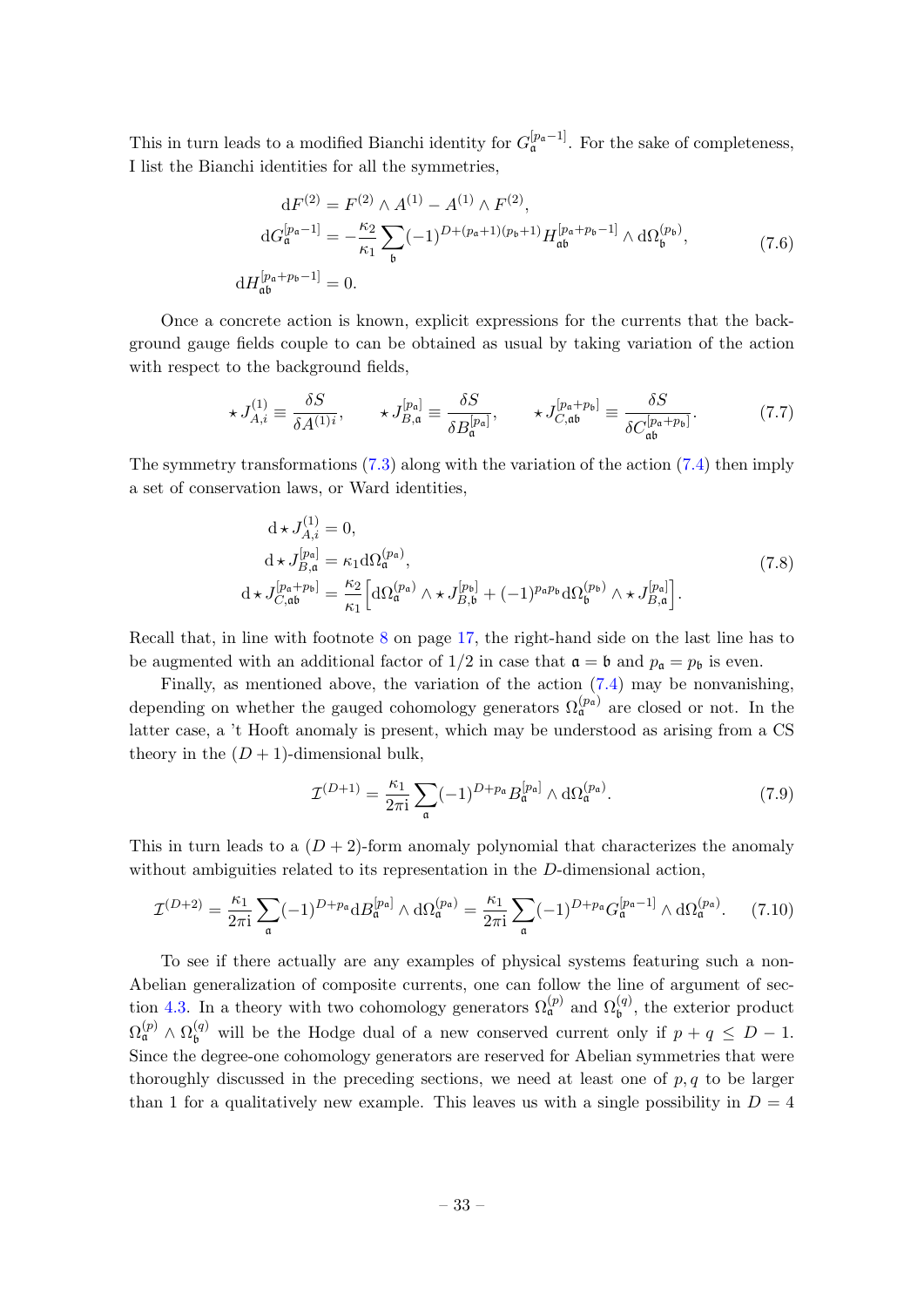spacetime dimensions, namely  $(p, q) = (1, 2)$  up to permutation. This combination of cohomology generators appears, for instance, in the class of theories with a direct product symmetry-breaking pattern,  $G \times U(1) \rightarrow H \times \{\}$ , such that H itself has as at least one  $U(1)$ factor, giving the 2-form cohomology generator [\(3.7\)](#page-12-2). The simplest example of symmetry of this type is  $SU(2) \times U(1) \rightarrow U(1) \times \{\}$ , which can be thought of as describing a phase of condensed matter where (anti)ferromagnetism and superconductivity coexist. In this interpretation, the  $SU(2)$  factor of the symmetry group corresponds to spin, whereas the spontaneously broken  $U(1)$  factor to electric charge [\[83\]](#page-39-12).

#### <span id="page-34-0"></span>8 Summary and discussion

In this paper, I have outlined a new mechanism whereby a set of mutually independent continuous higher-form symmetries in a given field theory can be deformed into a nontrivial higher-group structure. The basic idea has a very simple formulation in the language of differential forms. A continuous symmetry, 0-form or higher-form, corresponds to a conserved current whose Hodge dual is a closed form. The Hodge duals of all conserved currents of the given theory naturally span a closed algebra under the exterior product. Coupling the whole hierarchy of currents to their respective background gauge fields inevitably leads to a higher-group structure.

Several different incarnations of this mechanism were introduced and analyzed throughout the paper. The one of probably the greatest practical value is the simplified setup of section [4](#page-14-0) where only second-order composite currents are taken into account and all the primitive symmetries are assumed to be Abelian. This can however be generalized in different directions with little effort. Thus, section [5](#page-24-0) shows how the whole hierarchy of higher-order composite currents can be included, albeit with the simplifying assumption that the given, Noether symmetries are 0-form in addition to being Abelian. Section [7](#page-31-0) gives up on the latter assumption and shows how one can utilize higher-form topological symmetries arising from the de Rham cohomology of the coset space, defined by the spontaneous breakdown of the given 0-form symmetries.

Here I would like to append a few concluding remarks. First, while the bulk of this paper is formulated using background field methods, the view of higher-form symmetry based on topological operators and extended charged objects is no less interesting. In this regard, the concrete examples worked out in section [4.3](#page-21-0) suggest that quite generally, one can expect the charged object of a composite current to consist of charged objects of the constituent currents, topologically linked to each other. Its charge is in turn defined by integrating (the Hodge dual of) the composite current over a surface that is topologically the Cartesian product of surfaces defining charges of the constituent charged objects.

Second, the whole construction was pitched as being crucially based on the existence of topological composite currents, that is currents that are identically conserved and arise from the geometry of the given system rather than from its dynamics. This limitation is, in fact, not essential. In section  $6$ , the dynamical field variables are changed by a duality transformation, which roughly speaking interchanges the role of Noether and topological currents. It is therefore perfectly possible to find the same higher-group structure using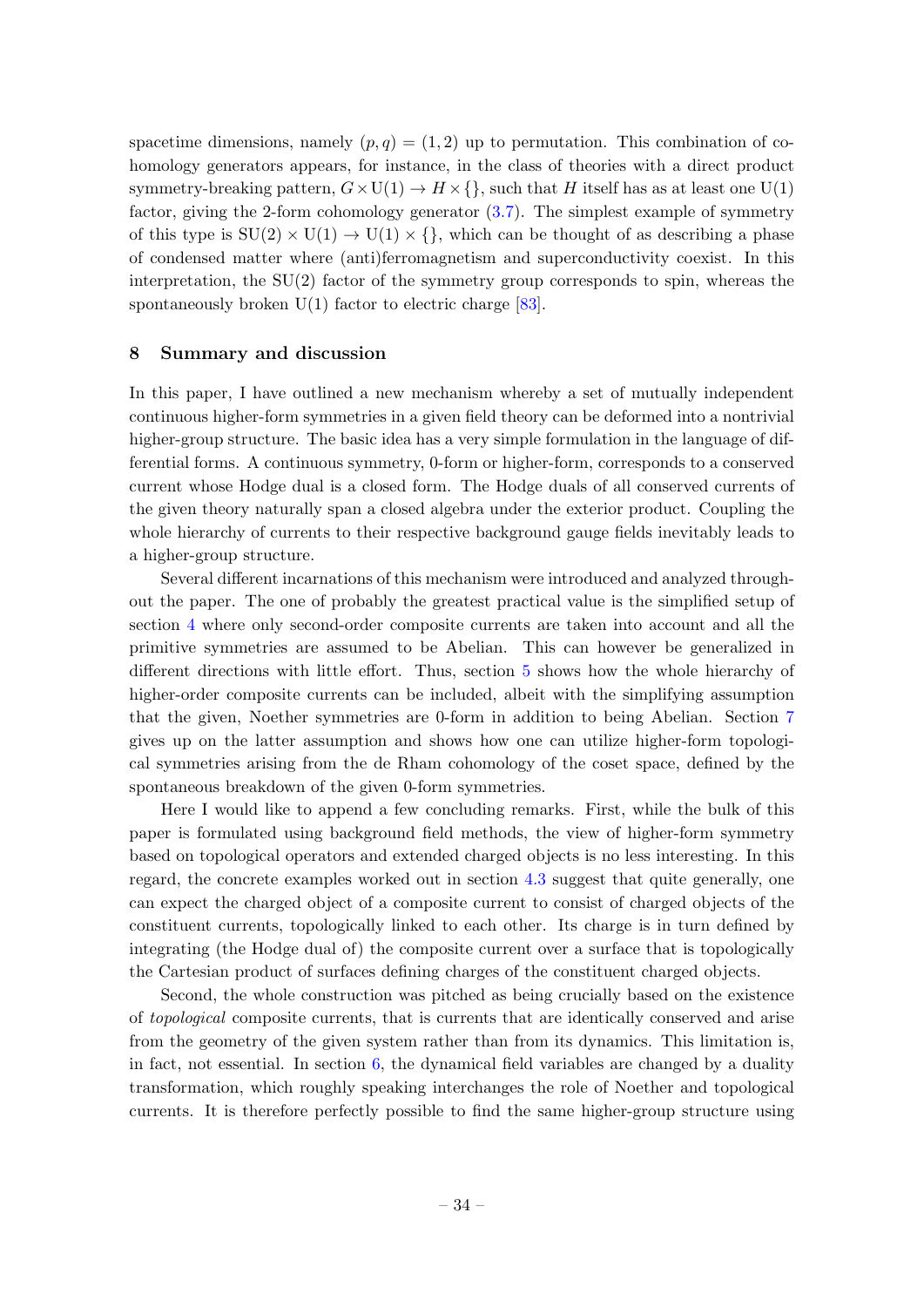composite Noether currents. The realization of the symmetry on the dynamical degrees of freedom then, however, becomes very nontrivial and could hardly be guessed directly, without using duality in the first place.

Third, the notation used throughout the paper suggests that the composite currents are constructed by taking exterior products of (Hodge duals of) different primitive currents. This is not really necessary. One can certainly think of topologically conserved composite currents of the type  $\star(d\phi^{(p)} \wedge d\phi^{(p)})$ ; these are the diagonal,  $i = j$  contributions to the action  $(4.2)$ . The presence of such contributions is however seriously limited by spacetime dimension. Namely, the graded symmetry of the exterior product requires that  $p$  be odd, hence such "diagonal" composite currents can only exist in  $D \geq 5$ , and the lowest dimension in which they correspond to a higher-form symmetry is  $D = 6$  [\[52\]](#page-38-4).

Finally, let me reiterate that the whole paper is phrased in the language of bosonic low-energy EFT, where all the topological currents, primitive or composite, emerge in the infrared as a consequence of spontaneous breakdown of a given continuous symmetry, responsible for the dynamical NG degrees of freedom. The type of EFT put forward here describes the low-energy dynamics of such systems. One might, however, also be interested in their equilibrium or near-equilibrium thermodynamics. The first attempt to develop a hydrodynamic description of systems with a higher-group symmetry has already been made [\[84\]](#page-39-13), and the concrete examples presented in this paper might hopefully provide motivation for further efforts in this direction.

#### Acknowledgments

I am grateful to Yoshimasa Hidaka for introducing me to the world of higher-form symmetries and for useful comments on a draft of the paper. I would also like to thank Sergej Moroz for an illuminating discussion of particle-vortex duality in two-dimensional superfluids. This work has been supported by the grant no. PR-10614 within the ToppForsk-UiS program of the University of Stavanger and the University Fund.

## References

- <span id="page-35-0"></span>[1] Y. Kosmann-Schwarzbach, The Noether Theorems: Invariance and Conservation Laws in the Twentieth Century. Springer-Verlag, New York, 2011.
- <span id="page-35-1"></span>[2] P. J. Olver, Applications of Lie Groups to Differential Equations. Springer-Verlag, New York, 1986.
- <span id="page-35-2"></span>[3] G. W. Bluman and S. C. Anco, Symmetry and Integration Methods for Differential Equations. Springer-Verlag, New York, 2002.
- <span id="page-35-3"></span>[4] V. V. Zharinov, Differential algebras and low-dimensional conservation laws, [Math. USSR](http://dx.doi.org/10.1070/sm1992v071n02abeh001401) Sbornik 71 [\(1992\) 319–329.](http://dx.doi.org/10.1070/sm1992v071n02abeh001401)
- <span id="page-35-4"></span>[5] R. L. Bryant and P. A. Griffiths, Characteristic Cohomology of Differential Systems (I): General Theory, J. Am. Math. Soc. 8 (1995) 507–596.
- <span id="page-35-5"></span>[6] G. Barnich, F. Brandt and M. Henneaux, Local BRST cohomology in the antifield formalism. 1. General theorems, [Commun. Math. Phys.](http://dx.doi.org/10.1007/BF02099464) 174 (1995) 57–92, [[hep-th/9405109](http://arxiv.org/abs/hep-th/9405109)].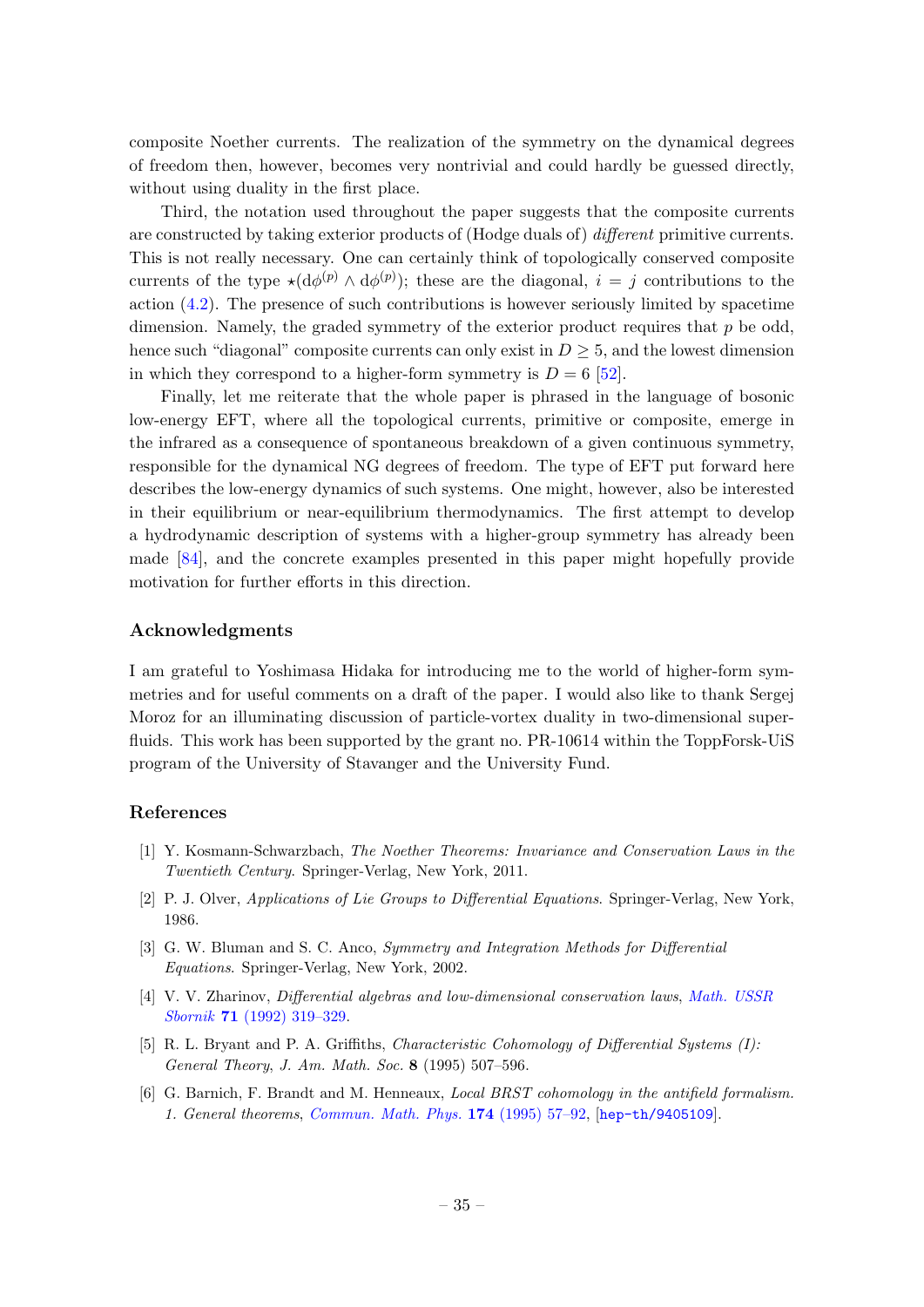- [7] I. M. Anderson and C. G. Torre, Asymptotic conservation laws in field theory, [Phys. Rev.](http://dx.doi.org/10.1103/PhysRevLett.77.4109) Lett. **77** (1996) 4109-4113, [[hep-th/9608008](http://arxiv.org/abs/hep-th/9608008)].
- <span id="page-36-0"></span>[8] G. Barnich, F. Brandt and M. Henneaux, Local BRST cohomology in gauge theories, [Phys.](http://dx.doi.org/10.1016/S0370-1573(00)00049-1) Rep. 338 [\(2000\) 439–569.](http://dx.doi.org/10.1016/S0370-1573(00)00049-1)
- <span id="page-36-1"></span>[9] I. S. Krasilshchik and A. M. Vinogradov, Nonlocal Symmetries and the Theory of Coverings: An Addendum to A. M. Vinogradov's 'Local Symmetries and Conservation Laws', Acta Appl. Math. 2 (1984) 79–96.
- [10] V. S. Vladimirov and I. V. Volovich, Construction of Local and Non-Local Conservation Laws for Non-Linear Field Equations, Ann. Phys. 47 (1990) 228–238.
- <span id="page-36-2"></span>[11] I. S. Akhatov, R. K. Gazizov and N. K. Ibragimov, Nonlocal Symmetries. Heuristic Approach, J. Sov. Math. 55 (1991) 1401–1450.
- <span id="page-36-3"></span>[12] G. W. Bluman, A. F. Cheviakov and S. C. Anco, Applications of Symmetry Methods to Partial Differential Equations. Springer-Verlag, New York, 2010.
- <span id="page-36-4"></span>[13] Z. Nussinov and G. Ortiz, A symmetry principle for topological quantum order, [Ann. Phys.](http://dx.doi.org/10.1016/j.aop.2008.11.002) 324 [\(2009\) 977–1057,](http://dx.doi.org/10.1016/j.aop.2008.11.002) [[cond-mat/0702377](http://arxiv.org/abs/cond-mat/0702377)].
- <span id="page-36-6"></span>[14] D. Gaiotto, A. Kapustin, N. Seiberg and B. Willett, *Generalized global symmetries*, *[JHEP](http://dx.doi.org/10.1007/JHEP02(2015)172)* 02 [\(2015\) 172,](http://dx.doi.org/10.1007/JHEP02(2015)172) [[1412.5148](http://arxiv.org/abs/1412.5148)].
- <span id="page-36-5"></span>[15] E. Sharpe, Notes on generalized global symmetries in QFT, [Fortsch. Phys.](http://dx.doi.org/10.1002/prop.201500048) 63 (2015) [659–682,](http://dx.doi.org/10.1002/prop.201500048) [[1508.04770](http://arxiv.org/abs/1508.04770)].
- <span id="page-36-7"></span>[16] D. M. Hofman and N. Iqbal, *Goldstone modes and photonization for higher form symmetries*, [SciPost Phys.](http://dx.doi.org/10.21468/SciPostPhys.6.1.006) **6** (2019) 006, [[1802.09512](http://arxiv.org/abs/1802.09512)].
- <span id="page-36-8"></span>[17] E. Lake, Higher-form symmetries and spontaneous symmetry breaking, [1802.07747](http://arxiv.org/abs/1802.07747).
- <span id="page-36-9"></span>[18] L. V. Delacrétaz, D. M. Hofman and G. Mathys, Superfluids as higher-form anomalies, [SciPost Phys.](http://dx.doi.org/10.21468/SciPostPhys.8.3.047) 8 (2020) 047, [[1908.06977](http://arxiv.org/abs/1908.06977)].
- <span id="page-36-10"></span>[19] S. Grozdanov, D. M. Hofman and N. Iqbal, *Generalized global symmetries and dissipative* magnetohydrodynamics, Phys. Rev. D95 [\(2017\) 096003,](http://dx.doi.org/10.1103/PhysRevD.95.096003) [[1610.07392](http://arxiv.org/abs/1610.07392)].
- [20] J. Armas and A. Jain, *Magnetohydrodynamics as superfluidity*, *[Phys. Rev. Lett.](http://dx.doi.org/10.1103/PhysRevLett.122.141603)* **122** (2019) [141603,](http://dx.doi.org/10.1103/PhysRevLett.122.141603) [[1808.01939](http://arxiv.org/abs/1808.01939)].
- [21] P. Glorioso and D. T. Son, Effective field theory of magnetohydrodynamics from generalized global symmetries, [1811.04879](http://arxiv.org/abs/1811.04879).
- <span id="page-36-11"></span>[22] J. Armas and A. Jain, One-form superfluids  $\&$  magnetohydrodynamics, JHEP 01 [\(2020\)](http://dx.doi.org/10.1007/JHEP01(2020)041) [041,](http://dx.doi.org/10.1007/JHEP01(2020)041) [[1811.04913](http://arxiv.org/abs/1811.04913)].
- <span id="page-36-12"></span>[23] S. Grozdanov and N. Poovuttikul, Generalized global symmetries in states with dynamical defects: The case of the transverse sound in field theory and holography, [Phys. Rev.](http://dx.doi.org/10.1103/PhysRevD.97.106005) D97 [\(2018\) 106005,](http://dx.doi.org/10.1103/PhysRevD.97.106005) [[1801.03199](http://arxiv.org/abs/1801.03199)].
- <span id="page-36-13"></span>[24] J. Armas and A. Jain, Viscoelastic hydrodynamics and holography, JHEP 01 [\(2020\) 126,](http://dx.doi.org/10.1007/JHEP01(2020)126) [[1908.01175](http://arxiv.org/abs/1908.01175)].
- <span id="page-36-14"></span>[25] N. Sogabe and N. Yamamoto, Triangle Anomalies and Nonrelativistic Nambu-Goldstone Modes of Generalized Global Symmetries, Phys. Rev. D99 [\(2019\) 125003,](http://dx.doi.org/10.1103/PhysRevD.99.125003) [[1903.02846](http://arxiv.org/abs/1903.02846)].
- <span id="page-36-15"></span>[26] Y. Hidaka, Y. Hirono and R. Yokokura, Counting Nambu-Goldstone modes of higher-form global symmetries, [Phys. Rev. Lett.](http://dx.doi.org/10.1103/PhysRevLett.126.071601) 126 (2021) 071601, [[2007.15901](http://arxiv.org/abs/2007.15901)].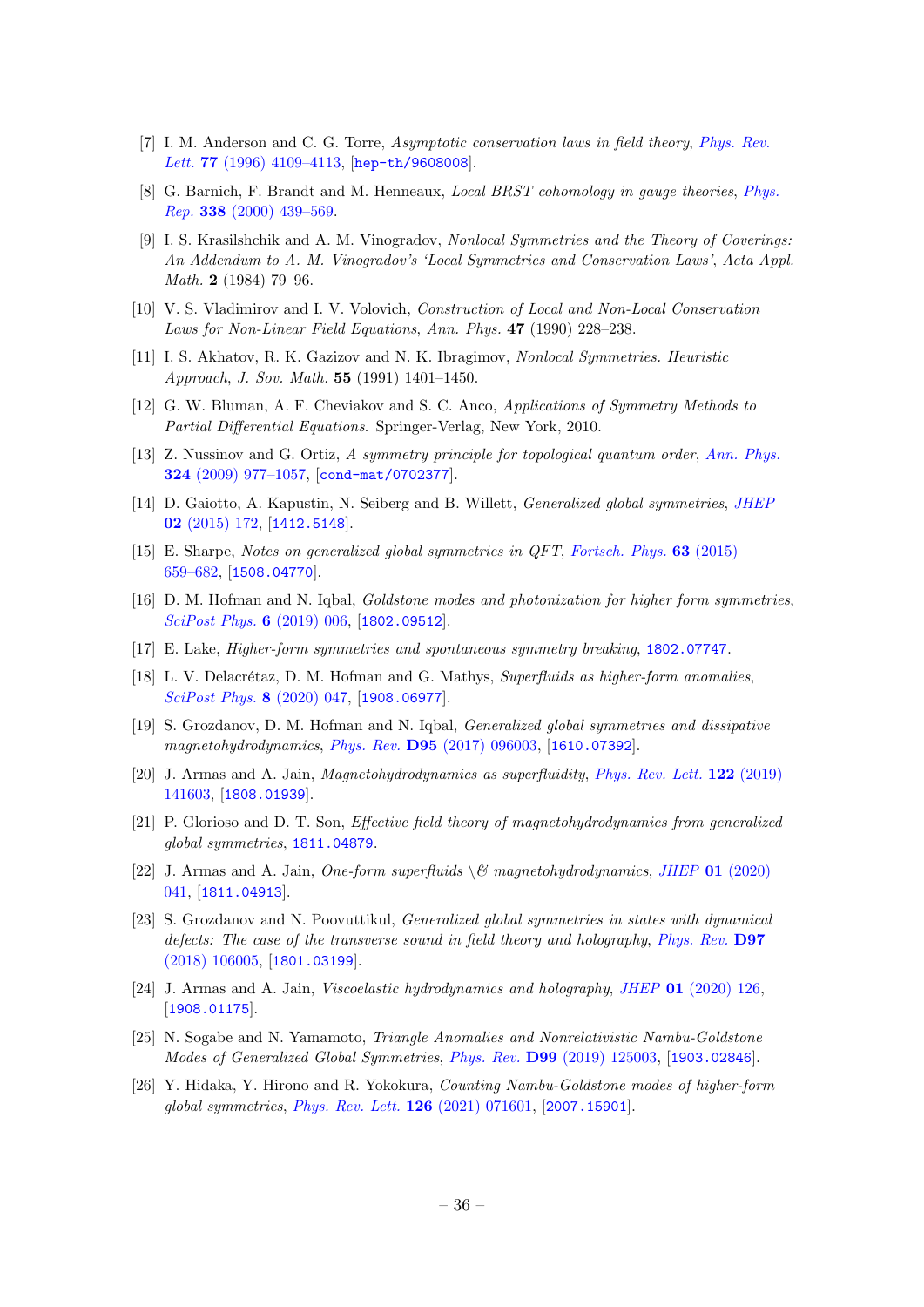- <span id="page-37-0"></span>[27] H. Watanabe, Counting Rules of Nambu-Goldstone Modes, [Ann. Rev. Cond. Mat. Phys.](http://dx.doi.org/10.1146/annurev-conmatphys-031119-050644) 11 [\(2020\) 169,](http://dx.doi.org/10.1146/annurev-conmatphys-031119-050644) [[1904.00569](http://arxiv.org/abs/1904.00569)].
- [28] A. J. Beekman, L. Rademaker and J. van Wezel, An Introduction to Spontaneous Symmetry Breaking, [SciPost Phys. Lect. Notes](http://dx.doi.org/10.21468/SciPostPhysLectNotes.11) 11 (2019) , [[1909.01820](http://arxiv.org/abs/1909.01820)].
- <span id="page-37-1"></span>[29] L. Álvarez-Gaumé, D. Orlando and S. Reffert, Selected Topics in the Large Quantum Number Expansion, [2008.03308](http://arxiv.org/abs/2008.03308).
- <span id="page-37-2"></span>[30] J. C. Baez and J. Huerta, An Invitation to Higher Gauge Theory, [Gen. Rel. Grav.](http://dx.doi.org/10.1007/s10714-010-1070-9) 43 (2011) [2335–2392,](http://dx.doi.org/10.1007/s10714-010-1070-9) [[1003.4485](http://arxiv.org/abs/1003.4485)].
- <span id="page-37-3"></span>[31] T. Pantev and E. Sharpe, Notes on gauging noneffective group actions, [hep-th/0502027](http://arxiv.org/abs/hep-th/0502027).
- [32] T. Pantev and E. Sharpe, GLSM's for Gerbes (and other toric stacks), [Adv. Theor. Math.](http://dx.doi.org/10.4310/ATMP.2006.v10.n1.a4) Phys. 10 [\(2006\) 77–121,](http://dx.doi.org/10.4310/ATMP.2006.v10.n1.a4) [[hep-th/0502053](http://arxiv.org/abs/hep-th/0502053)].
- [33] A. Kapustin and R. Thorngren, *Higher symmetry and gapped phases of gauge theories*, [1309.4721](http://arxiv.org/abs/1309.4721).
- <span id="page-37-4"></span>[34] Y. Tachikawa, *On qauging finite subgroups, [SciPost Phys.](http://dx.doi.org/10.21468/SciPostPhys.8.1.015)* 8 (2020) 015, [[1712.09542](http://arxiv.org/abs/1712.09542)].
- <span id="page-37-5"></span>[35] C. Córdova, T. T. Dumitrescu and K. Intriligator, Exploring 2-Group Global Symmetries, JHEP 02 [\(2019\) 184,](http://dx.doi.org/10.1007/JHEP02(2019)184) [[1802.04790](http://arxiv.org/abs/1802.04790)].
- <span id="page-37-6"></span>[36] F. Benini, C. Córdova and P.-S. Hsin, On 2-Group Global Symmetries and their Anomalies, JHEP 03 [\(2019\) 118,](http://dx.doi.org/10.1007/JHEP03(2019)118) [[1803.09336](http://arxiv.org/abs/1803.09336)].
- <span id="page-37-7"></span>[37] Y. Hidaka, M. Nitta and R. Yokokura, *Higher-form symmetries and 3-group in axion* electrodynamics, Phys. Lett. B808 [\(2020\) 135672,](http://dx.doi.org/10.1016/j.physletb.2020.135672) [[2006.12532](http://arxiv.org/abs/2006.12532)].
- <span id="page-37-8"></span>[38] Y. Hidaka, M. Nitta and R. Yokokura, Global 3-group symmetry and 't Hooft anomalies in axion electrodynamics, JHEP 01 [\(2021\) 173,](http://dx.doi.org/10.1007/JHEP01(2021)173) [[2009.14368](http://arxiv.org/abs/2009.14368)].
- <span id="page-37-9"></span>[39] T. D. Brennan and C. Córdova, Axions, Higher-Groups, and Emergent Symmetry, [2011.09600](http://arxiv.org/abs/2011.09600).
- <span id="page-37-10"></span>[40] W. Ji and X.-G. Wen, Categorical symmetry and noninvertible anomaly in symmetry-breaking and topological phase transitions, [Phys. Rev. Res.](http://dx.doi.org/10.1103/PhysRevResearch.2.033417) 2 (2020) 033417, [[1912.13492](http://arxiv.org/abs/1912.13492)].
- <span id="page-37-11"></span>[41] M. Stone and P. Goldbart, Mathematics for Physics: A Guided Tour for Graduate Students. Cambridge University Press, Cambridge, UK, 2009.
- <span id="page-37-12"></span>[42] N. Yamamoto and R. Yokokura, Topological mass generation in gapless systems, [2009.07621](http://arxiv.org/abs/2009.07621).
- <span id="page-37-13"></span>[43] V. M. Vyas, V. Srinivasan and P. K. Panigrahi, Some results on topological currents in field theory, [Int. J. Mod. Phys. A](http://dx.doi.org/10.1142/S0217751X19500969) 34 (2019) 1950096, [[1411.3099](http://arxiv.org/abs/1411.3099)].
- <span id="page-37-14"></span>[44] G. W. Bluman, G. J. Reid and S. Kumei, New classes of symmetries for partial differential equations, J. Math. Phys. 29 (1988) 806–811.
- [45] A. F. Cheviakov and G. W. Bluman, Multidimensional partial differential equation systems: Generating new systems via conservation laws, potentials, gauges, subsystems, [J. Math.](http://dx.doi.org/10.1063/1.3496380) Phys. 51 [\(2010\) 103521.](http://dx.doi.org/10.1063/1.3496380)
- <span id="page-37-15"></span>[46] A. F. Cheviakov and G. W. Bluman, Multidimensional partial differential equation systems: Nonlocal symmetries, nonlocal conservation laws, exact solutions, [J. Math. Phys.](http://dx.doi.org/10.1063/1.3496383) 51 (2010) [103522.](http://dx.doi.org/10.1063/1.3496383)
- <span id="page-37-16"></span>[47] S. R. Coleman, J. Wess and B. Zumino, Structure of Phenomenological Lagrangians. I, [Phys.](http://dx.doi.org/10.1103/PhysRev.177.2239) Rev. 177 [\(1969\) 2239–2247.](http://dx.doi.org/10.1103/PhysRev.177.2239)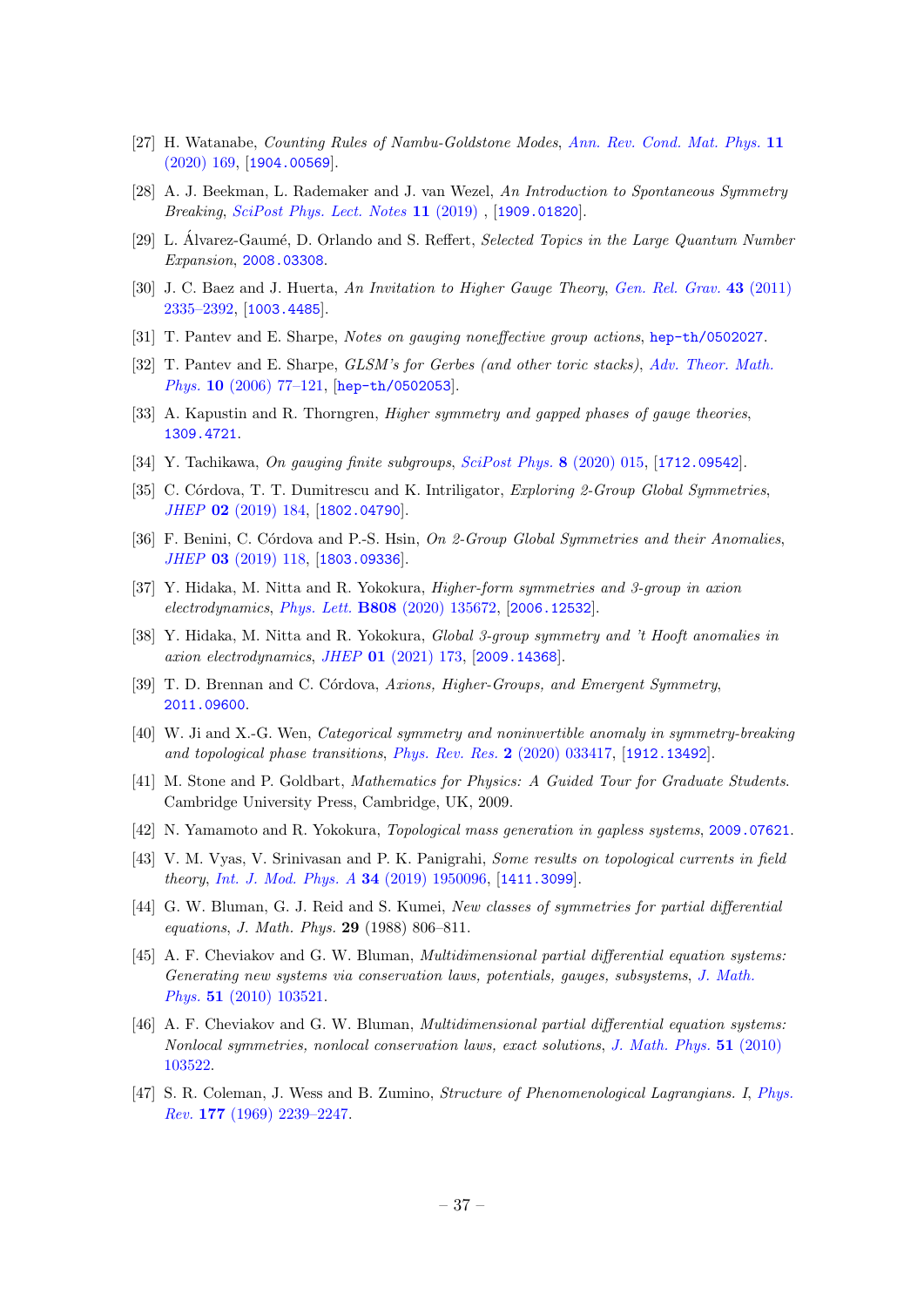- <span id="page-38-17"></span>[48] C. G. Callan, S. Coleman, J. Wess and B. Zumino, Structure of phenomenological Lagrangians. II, Phys. Rev. 177 [\(1969\) 2247–2250.](http://dx.doi.org/10.1103/PhysRev.177.2247)
- [49] H. Watanabe and H. Murayama, Effective Lagrangian for Nonrelativistic Systems, [Phys.](http://dx.doi.org/10.1103/PhysRevX.4.031057) Rev. X4 [\(2014\) 031057,](http://dx.doi.org/10.1103/PhysRevX.4.031057) [[1402.7066](http://arxiv.org/abs/1402.7066)].
- <span id="page-38-0"></span>[50] J. O. Andersen, T. Brauner, C. P. Hofmann and A. Vuorinen, Effective Lagrangians for quantum many-body systems, JHEP 08 [\(2014\) 088,](http://dx.doi.org/10.1007/JHEP08(2014)088) [[1406.3439](http://arxiv.org/abs/1406.3439)].
- <span id="page-38-3"></span>[51] J. Nissinen, Field theory of higher-order topological crystalline response, generalized global symmetries and elasticity tetrads, [2009.14184](http://arxiv.org/abs/2009.14184).
- <span id="page-38-4"></span>[52] C. Córdova, T. T. Dumitrescu and K. Intriligator, 2-Group Global Symmetries and Anomalies in Six-Dimensional Quantum Field Theories, [2009.00138](http://arxiv.org/abs/2009.00138).
- <span id="page-38-1"></span>[53] E. D'Hoker and S. Weinberg, General effective actions, Phys. Rev. D50 [\(1994\) 6050–6053,](http://dx.doi.org/10.1103/PhysRevD.50.R6050) [[hep-ph/9409402](http://arxiv.org/abs/hep-ph/9409402)].
- <span id="page-38-2"></span>[54] E. D'Hoker, Invariant effective actions, cohomology of homogeneous spaces and anomalies, Nucl. Phys. B451 [\(1995\) 725–748,](http://dx.doi.org/10.1016/0550-3213(95)00265-T) [[hep-th/9502162](http://arxiv.org/abs/hep-th/9502162)].
- <span id="page-38-6"></span>[55] S. C. Anco and G. W. Bluman, *Nonlocal symmetries and nonlocal conservation laws of* Maxwell's equations, J. Math. Phys. 38 [\(1997\) 3508–3532.](http://dx.doi.org/10.1063/1.531866)
- <span id="page-38-7"></span>[56] S. C. Anco and D. The, Symmetries, Conservation Laws, and Cohomology of Maxwell's Equations Using Potentials, Acta Appl. Math. 89 (2005) 1–52, [[math-ph/0501052](http://arxiv.org/abs/math-ph/0501052)].
- <span id="page-38-5"></span>[57] A. F. Cheviakov, Conservation properties and potential systems of vorticity-type equations, [J.](http://dx.doi.org/10.1063/1.4868218) Math. Phys. 55 [\(2014\) 033508.](http://dx.doi.org/10.1063/1.4868218)
- <span id="page-38-8"></span>[58] N. Seiberg, Field Theories With a Vector Global Symmetry, [SciPost Phys.](http://dx.doi.org/10.21468/SciPostPhys.8.4.050) 8 (2020) 050, [[1909.10544](http://arxiv.org/abs/1909.10544)].
- <span id="page-38-9"></span>[59] D. Harlow and H. Ooguri, Symmetries in quantum field theory and quantum gravity, [1810.05338](http://arxiv.org/abs/1810.05338).
- <span id="page-38-10"></span>[60] H. Leutwyler, Nonrelativistic effective Lagrangians, Phys. Rev. D49 [\(1994\) 3033–3043,](http://dx.doi.org/10.1103/PhysRevD.49.3033) [[hep-ph/9311264](http://arxiv.org/abs/hep-ph/9311264)].
- <span id="page-38-11"></span>[61] H. Leutwyler, On the foundations of chiral perturbation theory, [Ann. Phys.](http://dx.doi.org/10.1006/aphy.1994.1094) 235 (1994) [165–203,](http://dx.doi.org/10.1006/aphy.1994.1094) [[hep-ph/9311274](http://arxiv.org/abs/hep-ph/9311274)].
- <span id="page-38-12"></span>[62] R. A. Bertlmann, Anomalies in Quantum Field Theory. Clarendon Press, Oxford, UK, 1996.
- <span id="page-38-13"></span>[63] Ö. Kaymakcalan, S. Rajeev and J. Schechter, Nonabelian Anomaly and Vector Meson Decays, Phys. Rev. D30 [\(1984\) 594.](http://dx.doi.org/10.1103/PhysRevD.30.594)
- [64] A. Manohar and G. W. Moore, Anomalous Inequivalence of Phenomenological Theories, Nucl. Phys. B243 [\(1984\) 55–64.](http://dx.doi.org/10.1016/0550-3213(84)90385-7)
- [65] L. Alvarez-Gaumé and P. H. Ginsparg, The Structure of Gauge and Gravitational Anomalies, Ann. Phys. 161 [\(1985\) 423–490.](http://dx.doi.org/10.1016/0003-4916(85)90087-9)
- <span id="page-38-14"></span>[66] J. L. Mañes, Differential Geometric Construction of the Gauged Wess-Zumino Action, [Nucl.](http://dx.doi.org/10.1016/0550-3213(85)90487-0) Phys. B250 [\(1985\) 369–384.](http://dx.doi.org/10.1016/0550-3213(85)90487-0)
- <span id="page-38-15"></span>[67] E. Witten, Global aspects of current algebra, Nucl. Phys. B223 [\(1983\) 422–432.](http://dx.doi.org/10.1016/0550-3213(83)90063-9)
- <span id="page-38-16"></span>[68] J. Davighi and B. Gripaios, Homological classification of topological terms in sigma models on homogeneous spaces, JHEP 09 [\(2018\) 155,](http://dx.doi.org/10.1007/JHEP11(2018)143, 10.1007/JHEP09(2018)155) [[1803.07585](http://arxiv.org/abs/1803.07585)].